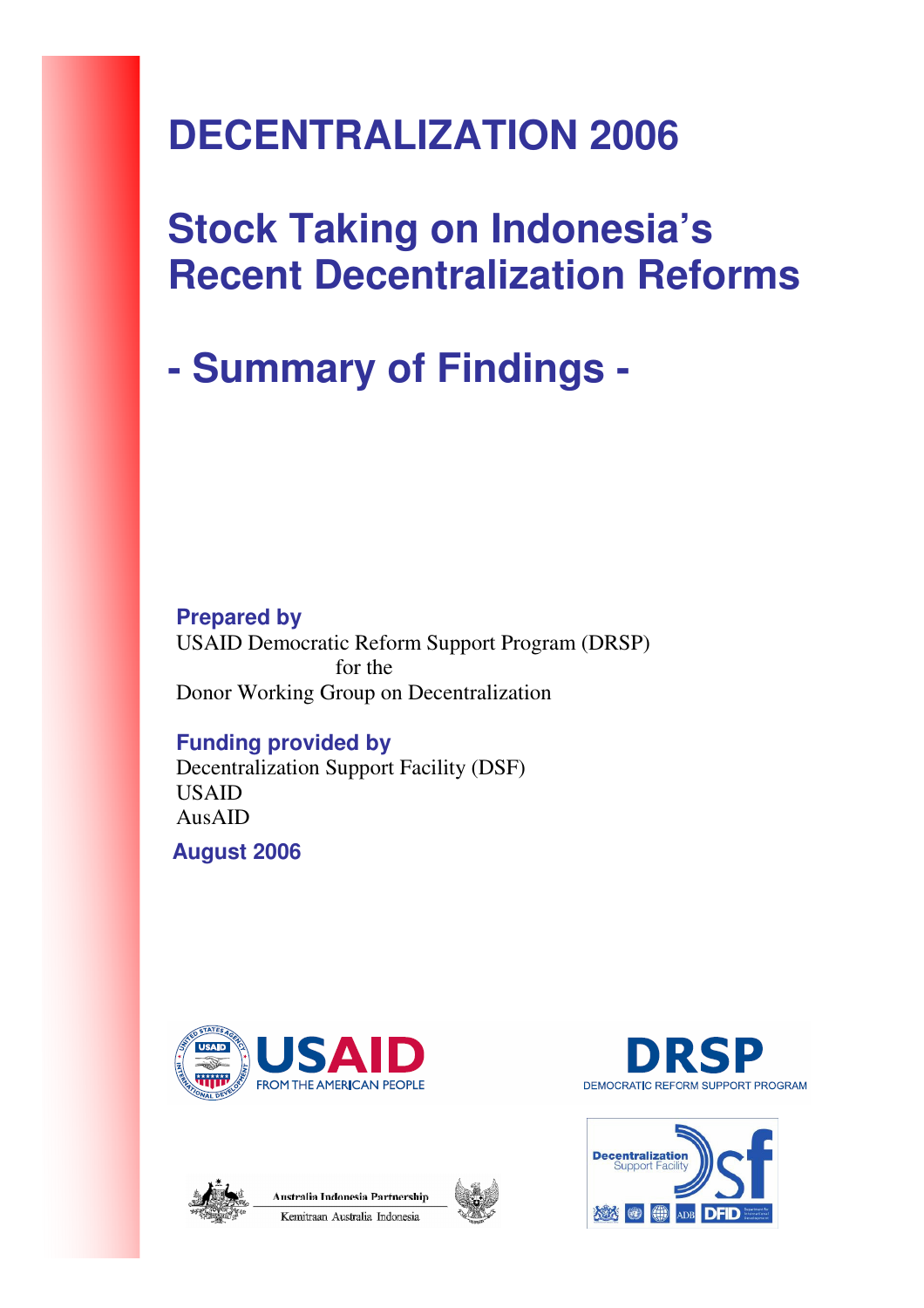| Ι.          |                                                                                |  |
|-------------|--------------------------------------------------------------------------------|--|
| Ш.          |                                                                                |  |
|             |                                                                                |  |
|             |                                                                                |  |
|             |                                                                                |  |
|             | Intergovernmental Fiscal Relations: General Allocation Grant10                 |  |
|             |                                                                                |  |
|             | Intergovernmental Fiscal Relations: Shared Taxes and Revenues 13               |  |
|             |                                                                                |  |
|             |                                                                                |  |
| III.        | CIVIL SERVICE REFORM IN THE CONTEXT OF DECENTRALIZATION19                      |  |
| IV.         |                                                                                |  |
|             |                                                                                |  |
|             | Regional Government Planning and Budgeting/Financial Management24              |  |
|             |                                                                                |  |
|             |                                                                                |  |
|             | Political Accountability: Regional House of Representatives (DPRD)30           |  |
|             |                                                                                |  |
|             | Political Accountability: Regional House of Representatives (DPRD) Elections34 |  |
| $V_{\cdot}$ |                                                                                |  |
|             | Role of CSO and Universities as Intermediaries in Decentralized Governance40   |  |
|             |                                                                                |  |
|             | Donor Coordination in Support of Decentralization/Local Governance 43          |  |
|             | CONNECTION OF THE STUDY TO GRAND STRATEGY AND NAPFD 46                         |  |

# **TABLE OF CONTENTS**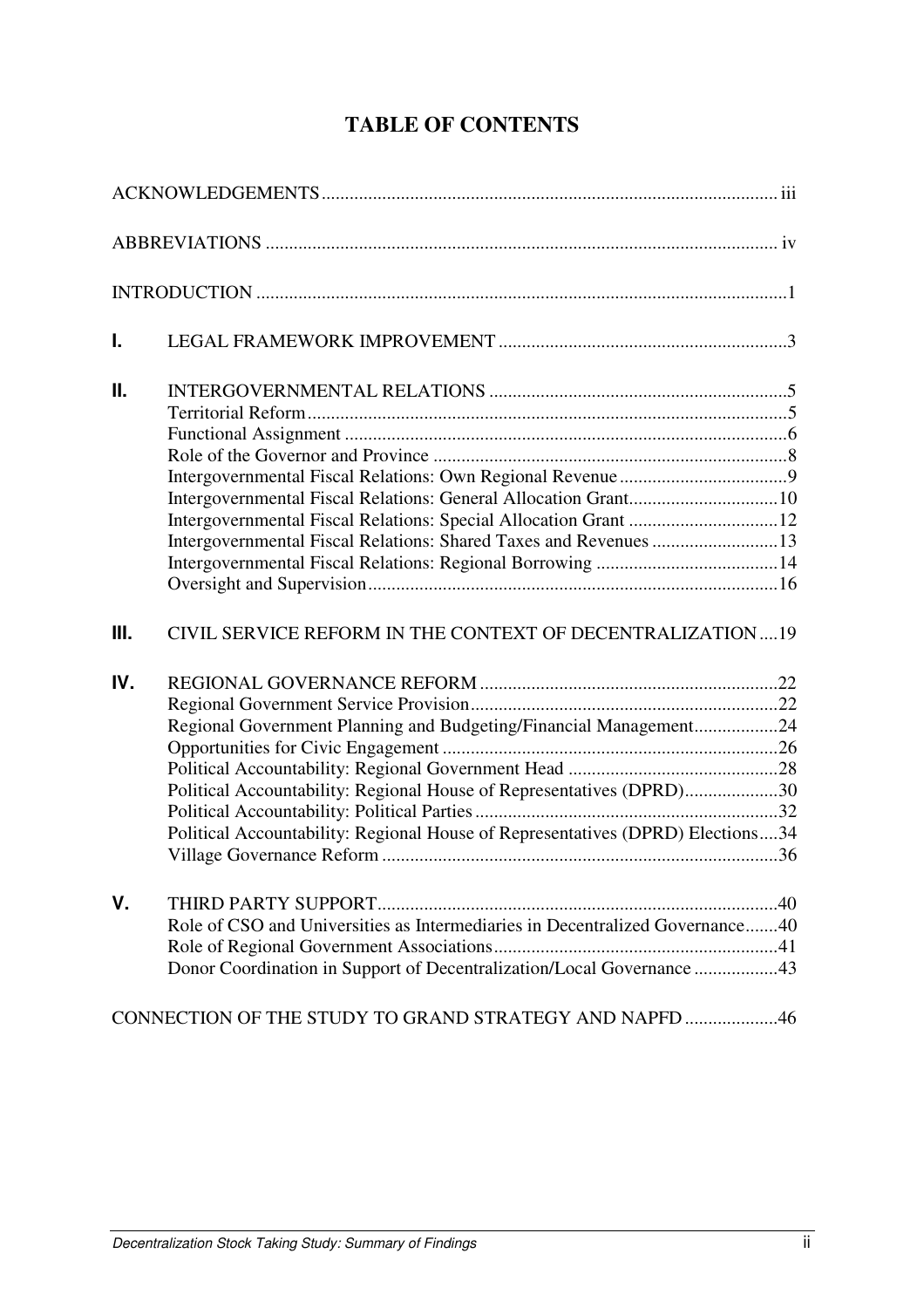# **ACKNOWLEDGEMENTS**

The U.S.Agency for International Development (USAID)-Democratic Reform Support Program (DRSP), on behalf of the Working Group on Decentralization, the Decentralization Support Facility, and Australian AID, thanks the researchers listed in this study for their contribution to the study report. Their efforts, to elicit, and address the information and views from a wide range of stakeholders is greatly appreciated.

The time, views, and guidance provided by the relevant officials in the various central government agencies were instrumental in making the study germane to the needs of the government of Indonesia.

The review of drafts of the original researcher reports and this synthesis report by technical advisors involved with government reform were indispensable in enriching the analysis and validating the conclusions and the way forward. USAID-DRSP also extends its appreciation to all the regional government officials, civil society organizations, and citizens, who generously gave their time and valuable inputs during the many meetings, discussions, and focus groups conducted during the conduct and review of this study.

The responsibility of opinions expressed completely lies with the authors of this study. The USAID-DRSP technical team was composed of Elke Rapp, Gabriele Ferrazzi, Sebastian Eckhardt, Jups Kluyskens and Frank Feulner. The researcher team included Ahmad Alamsyah Siregar, Andry Asmoro, Robert Semanjuntak, Muhammad Firdaus, Amir Imbaruddin, Entin Muslim Sriani, Suhirman S.H., Marselina Djayasinga, Arif Roesman, Pietra Wiwiadi, Joana Ebbinghaus, Firsty Husbani, Meuthiah Ganie Rohman and Adi Abidin.

Special thanks for their contribution and support go to Gordon West and Owen Podger (USAID), Bernhard May (GTZ), and Blane Lewis (World Bank).

We further thank Hetifah Sjaifudian (Akatiga), Hefrizal Handra (Andalas University), Guy Jansen (AUSAID), Greg Rooney (AUSAID), Deddy Koespramoedyo (Bappenas), Max Pohan (Bappenas), Jeffrey Ong (CIDA), Joel Friedman (CIDA), Abdul Malik (CIDA), Farhan Royani (CIDA), Rudi Hauter (CIM/GTZ), Paul McCarthy (DSF), Robert Dahl (IFES), Anthea Mulaka (DSF/World Bank), Shalini Bahuguna (DSF/World Bank), Aruna Bagchee (DSF/DFID), Peter Rimmele (GTZ), Guenter Felber (GTZ), Manfred Poppe (GTZ), Kadjatmiko (MoF), Made Suwandi (MoHA), Saut Situmorang (MoHA), Daeng Mochamad Nazier (MoHA), Nuraida Mokhsen (Partnership), Ilham Cendikia (Pattiro), Diah Raharjo (TIFA), Lisbeth Steer (TAF), Hans Antlov (LGSP/USAID), Adam Nugroho (LGSP/USAID), M.P. Widiastuti (LGSP/USAID), Widjono Ngoedijo (LGSP/USAID), Robert Vander Hoff (LGSP/USAID), Andrew Urban (LGSP/USAID) and Ed Anderson (DRSP/USAID), Djohermansyah Djohan (VP Office), Jessica Ludwig (World Bank), Soren Davidsen (World Bank) and Abdi Suryaningati (Yappika).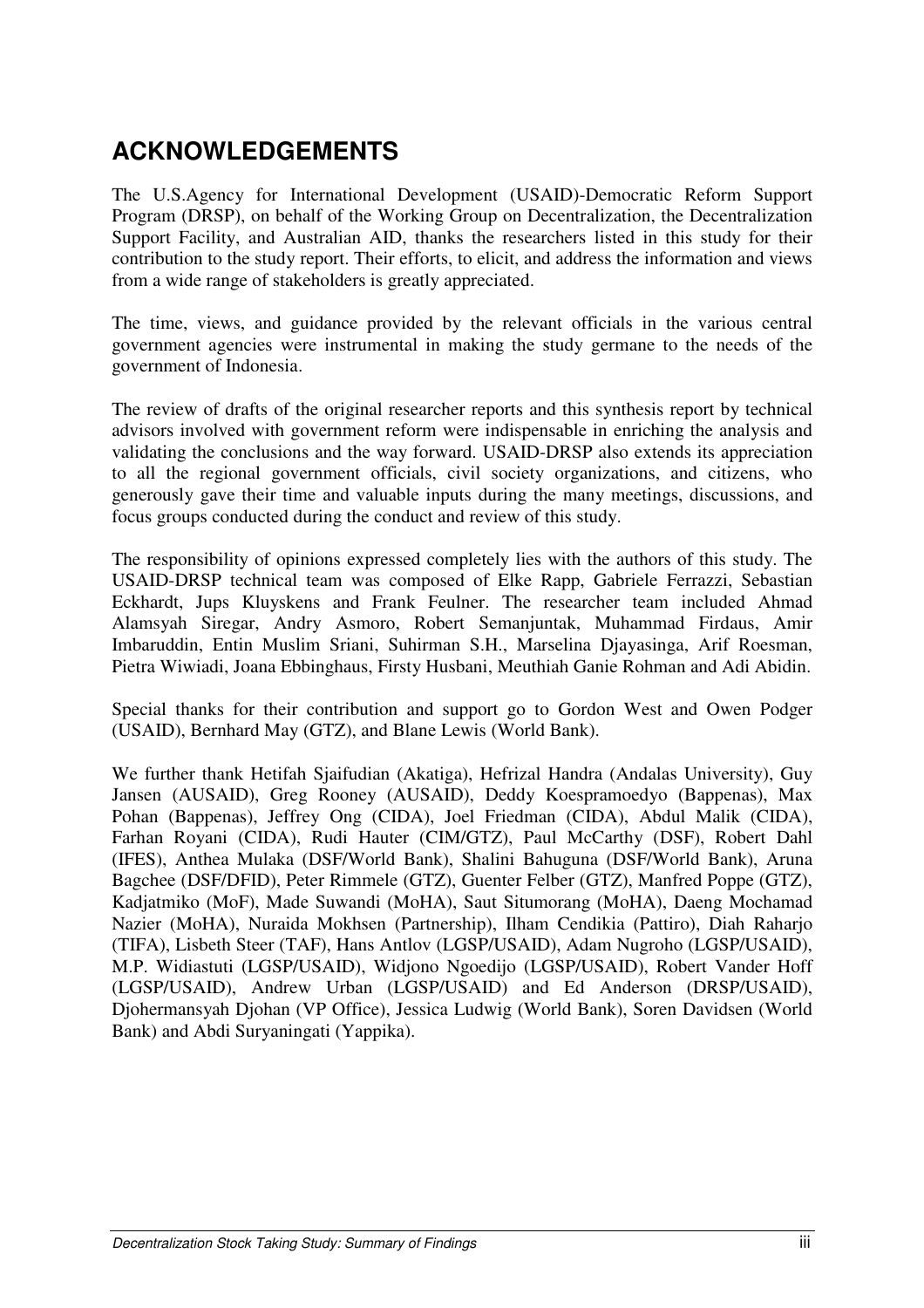# **ABBREVIATIONS**

| <b>ABK</b>                 | Anggaran Berbasis Kinerja (Performance Based Budget)                                                       |
|----------------------------|------------------------------------------------------------------------------------------------------------|
| <b>ADB</b>                 | <b>Asian Development Bank</b>                                                                              |
| <b>ADD</b>                 | Alokasi Dana Desa (Block Grant from District to Villages)                                                  |
| <b>APBD</b>                | Anggaran Pendapatan dan Belanja Daerah (Regional Government<br>Budget)                                     |
| <b>APBN</b>                | Anggaran Pendapatan dan Belanja Negara (State Budget)                                                      |
| <b>APEKSI</b>              | Asosiasi Pemerintah Kota Seluruh Indonesia (Association of Heads<br>of Municipalities)                     |
| <b>APKASI</b>              | Asosiasi Pemerintah Kabupaten Seluruh (Indonesia Association of<br>Heads of Districts changed to BKKSI)    |
| <b>APPSI</b>               | Asosiasi Pemerintah Propinsi Seluruh Indonesia (Association of<br>Heads of Provinces)                      |
| <b>BAPPEDA</b>             | Badan Perencanaan Pembangunan Daerah (Regional Development<br>Planning Board)                              |
| <b>BAPPENAS</b>            | Badan Perencanaan Pembangunan Nasional (National Development<br>Planning Board)                            |
| <b>BAU</b>                 | Belanja Administrasi Umum (General Administrative Expenditure)                                             |
| <b>BAWASDA</b>             | Badan Pengawasan Daerah (Regional Controlling Board)                                                       |
| <b>BIPPRAM</b>             | Biro Penataan dan Pemantauan Program (Adjusting and Controlling<br>Board)                                  |
| <b>BKN</b>                 | Badan Kepegawaian Negara (Civil Service Agency)                                                            |
| <b>BKKSI</b><br><b>BOP</b> | Badan Kerja Sama Kabupten Seluruh Indonesia (Indonesia<br>Association of Heads of Districts former APKASI) |
|                            | Belanja Operasional Pemeliharaan (Operational Maintenance<br>Expenditure)                                  |
| <b>BOS</b>                 | Biaya Operasional Sekolah (School Operational Cost)                                                        |
| <b>BPD</b>                 | Badan Perwakilan Desa (Village Representative Council)                                                     |
| <b>BPK</b>                 | Badan Pemeriksa Keuangan (Finance Auditing Board)                                                          |
| <b>BPKD</b>                | Badan Pengawasan Keuangan dan Pembangunan Daerah (Regional<br>Financial and Development Board)             |
| <b>BPKP</b>                | Badan Pemeriksa Keuangan dan Pembangunan (Financial and<br>Development Audit Board)                        |
| <b>BUMD</b>                | Badan Usaha Milik Daerah (Municipal Corporation)                                                           |
| Bupati                     | Kepala Daerah Kabupaten (District Head)                                                                    |
| <b>CB-SDAS</b>             | Capacity Building to Support Decentralized Administrative<br>Systems                                       |
| <b>CCER</b>                | <b>Cost Collection Efficiency Ratio</b>                                                                    |
| CG                         | <b>Central Government</b>                                                                                  |
| <b>CIDA</b>                | Canadian International Development Agency                                                                  |
| <b>CSO</b>                 | Civil Society Organization                                                                                 |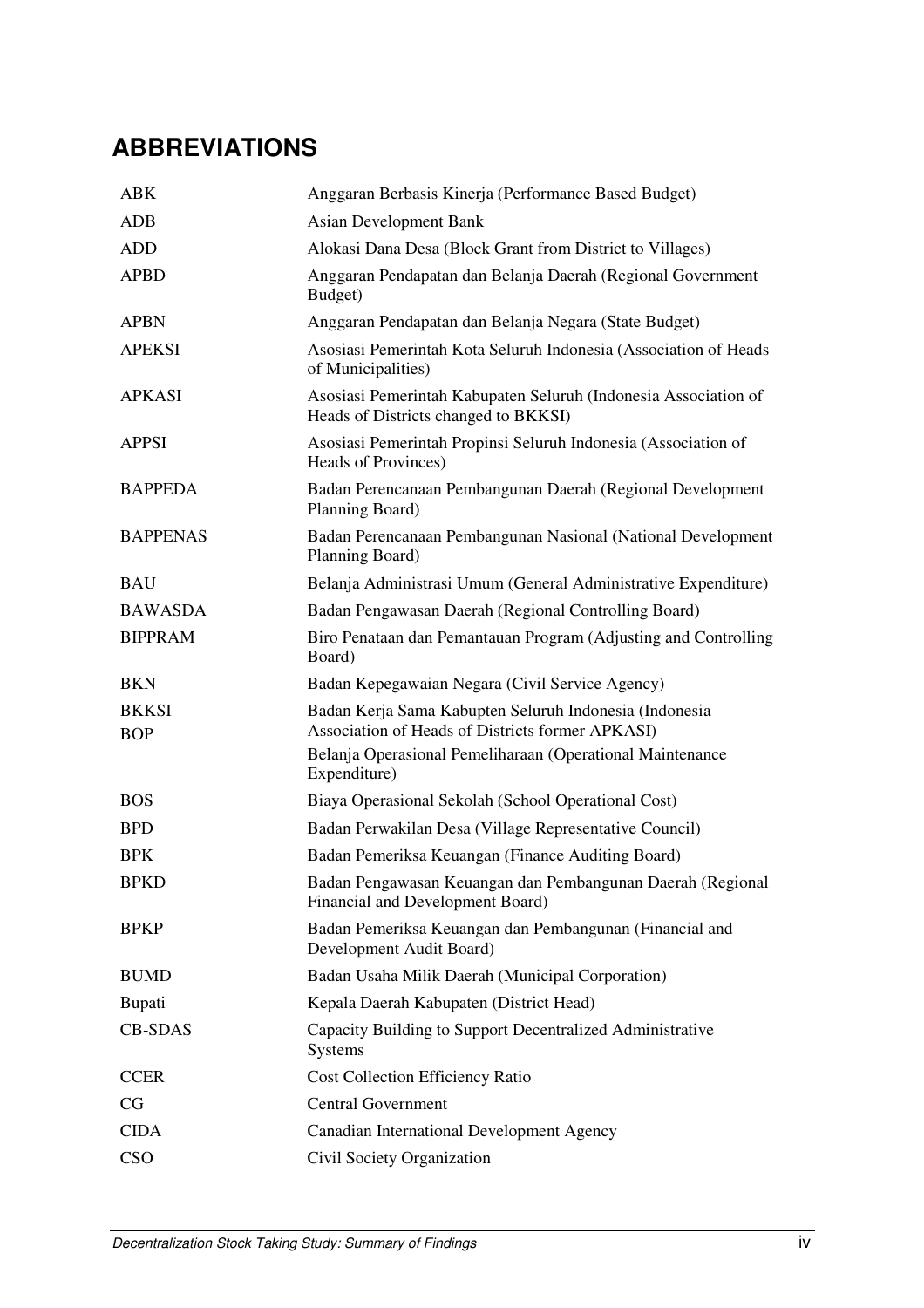| <b>CSR</b>           | Civil Service Reform                                                                      |  |  |
|----------------------|-------------------------------------------------------------------------------------------|--|--|
| <b>CSR</b>           | Corporate Social Responsibility                                                           |  |  |
| <b>DAK</b>           | Dana Alokasi Khusus (Special Allocation Fund)                                             |  |  |
| <b>DAU</b>           | Dana Alokasi Umum (General Allocation Fund)                                               |  |  |
| <b>DEKON</b>         | Dana Dekonsentrasi (Deconcentration Fund)                                                 |  |  |
| DG                   | Directorate General                                                                       |  |  |
| <b>DIP</b>           | Daftar Isian Proyek (Central Government Development<br>Expenditure)                       |  |  |
| <b>DIY</b>           | Daerah Istimewa Yogyakarta (Special Region of Yogyakarta)                                 |  |  |
| <b>DKA</b>           | Dokumen Kerja dan Anggaran (Document Plan and Budget)                                     |  |  |
| <b>DPOD</b>          | Regional Autonomy Advisory Board                                                          |  |  |
| <b>DPR</b>           | Dewan Perwakilan Rakyat (House of Representatives or<br>Parliament)                       |  |  |
| <b>DPRD</b>          | Dewan Perwakilan Rakyat Daerah (Regional House of<br>Representatives or Local Parliament) |  |  |
| DP <sub>3</sub>      | Daftar Penilaian Pelaksanaan Pekerjaan (Individual Performance<br>Appraisal)              |  |  |
| <b>DSF</b>           | <b>Decentralization Support Facility</b>                                                  |  |  |
| FGD                  | Focus Group Discussion                                                                    |  |  |
| <b>FPPM</b>          | Forum Pengembangan Partisipasi Masyarakat (Forum for Popular<br>Participation)            |  |  |
| FY                   | <b>Fiscal Year</b>                                                                        |  |  |
| <b>GR</b>            | Government Regulation                                                                     |  |  |
| <b>GTZ</b>           | Gesellschaft Fuer Technische Zusammenarbeit                                               |  |  |
| <b>HR</b>            | <b>Human Resources</b>                                                                    |  |  |
| <b>INPRES</b>        | Presidential Instructions (Earmarked Capital Grant before<br>decentralization)            |  |  |
| <b>IPGI</b>          | Indonesian Partnership for Governance Initiatives                                         |  |  |
| <b>IRDA</b>          | <b>Indonesian Rapid Decentralization Assessment</b>                                       |  |  |
| <b>JARING ASMARA</b> | Penjaringan Aspirasi Masyarakat (Collection of Community<br>Aspirations)                  |  |  |
| <b>JUKLAK</b>        | Petunjuk Pelaksanaan (Operational Guidance)                                               |  |  |
| <b>JUKNIS</b>        | Petunjuk Teknis (Technical Guidance)                                                      |  |  |
| <b>JWGD</b>          | Joint Working Group on Decentralization                                                   |  |  |
| <b>KABUPATEN</b>     | District                                                                                  |  |  |
| <b>KANWIL</b>        | Kantor Wilayah (De-concentrated regional branch offices of<br>national ministries)        |  |  |
| <b>KEPMEN</b>        | Keputusan Menteri (Ministerial Decree)                                                    |  |  |
| <b>KEPMENDAGRI</b>   | Keputusan Menteri Dalam Negeri (Decree of Ministry of Home<br>Affairs)                    |  |  |
| <b>KEPPRES</b>       | Keputusan Presiden (Presidential Decree)                                                  |  |  |
| <b>KKN</b>           | Kolusi, Korupsi, Nepotisme (Collusion, Corruption, and Nepotism)                          |  |  |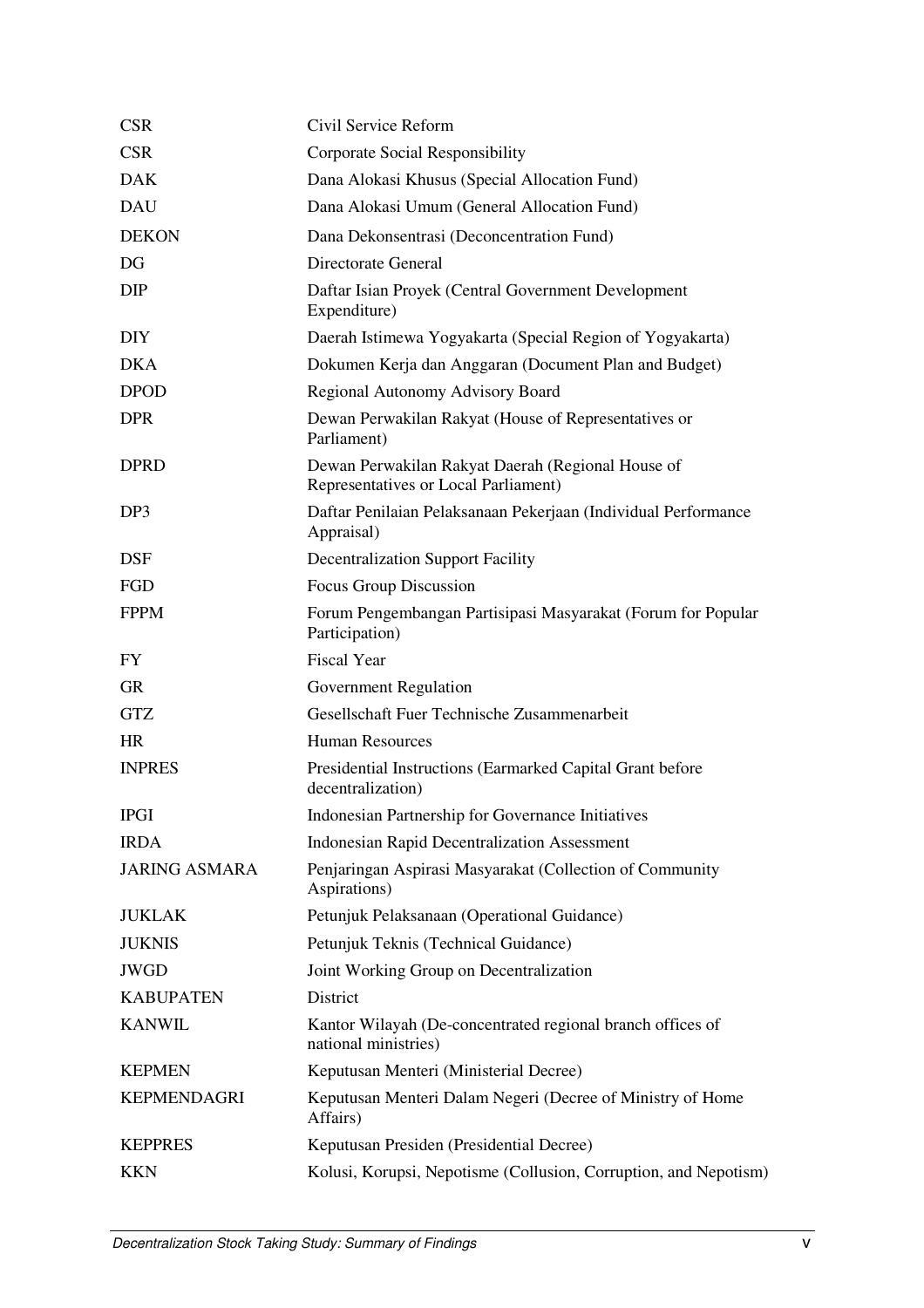| <b>KKP</b>           | Koalisi Kebijakan Publik (Coalition for Public Policy)                                           |
|----------------------|--------------------------------------------------------------------------------------------------|
| <b>KOAK</b>          | Komite Organisasi Anti Korupsi (Committee Organization Anti<br>Corruption)                       |
| <b>KPU</b>           | Komisi Pemilih Umum (General Election Commission)                                                |
| <b>KPMM</b>          | Konsorsium Pengembangan Masyarakat Madani (Consortium for<br>Civil Society Development)          |
| <b>KPUD</b>          | Komisi Pemilih Umum Daerah (Regional General Election<br>Commission)                             |
| <b>KUA</b>           | Kebijakan Umum Anggaran (General Budget Policy)                                                  |
| <b>KUKAIP</b>        | Koalisi Untuk Kebebasan dan Akses Informasi Public (Coalition<br>for Freedom of Information Law) |
| LAN                  | Lembaga Administrasi Negara (Institute for State Administration)                                 |
| <b>LAN</b>           | <b>Local Area Network</b>                                                                        |
| LG                   | Local Government (International term for subnational government)                                 |
| <b>LGSP</b>          | Local Governance Support Project                                                                 |
| <b>LKMD</b>          | Lembaga Ketahanan Masyarakat Desa (Village Social Activities<br>Group)                           |
| LPJ                  | Laporan Pertanggung Jawaban (Accountability Report)                                              |
| <b>LSM</b>           | Lembaga Swadaya Masyarakat (Self-help Organization)                                              |
| MenPAN               | Kementrian Pendayagunaan Aparatur Negara (State Ministry for<br><b>State Apparatus Reform)</b>   |
| MoF                  | Ministry of Finance                                                                              |
| MoHA                 | Ministry of Home Affairs                                                                         |
| <b>MPR</b>           | Majelis Permusyawaratan Rakyat (People's Consultative<br>Assembly)                               |
| <b>MTDP</b>          | Medium Term Development Plan                                                                     |
| <b>MTEF</b>          | Medium Term Expenditure Framework (Kerangka Pengeluaran<br>Jangka Menengah)                      |
| <b>MUSRENBANG</b>    | Musyawarah Perencanaan Pembangunan (Development Planning<br>Deliberation)                        |
| <b>MUSRENBANGDES</b> | Musyawarah Perencanaan Pembangunan Desa (Development<br>Planning Deliberation at Village Level)  |
| <b>MUSRENBANGDUS</b> | Musyawarah Perencanaan Pembangunan Dusun (Development<br>Planning Deliberation at Hamlet Level)  |
| NGO                  | Non-Governmental Organization (Lembaga Swadaya Masyarakat<br>or LSM)                             |
| <b>NKRI</b>          | Negara Kesatuan Republic Indonesia (The Unitary State of the<br>Republic of Indonesia)           |
| <b>NTB</b>           | Nusa Tenggara Barat (West Nusa Tenggara)                                                         |
| <b>NTT</b>           | Nusa Tenggara Timur (East Nusa Tenggara)                                                         |
| <b>ORMAS</b>         | Organisasi Massa (Mass Organization)                                                             |
| <b>PAD</b>           | Pendapatan Asli Daerah (Regional Income Revenue)                                                 |
| PAN                  | Partai Amanat Nasional                                                                           |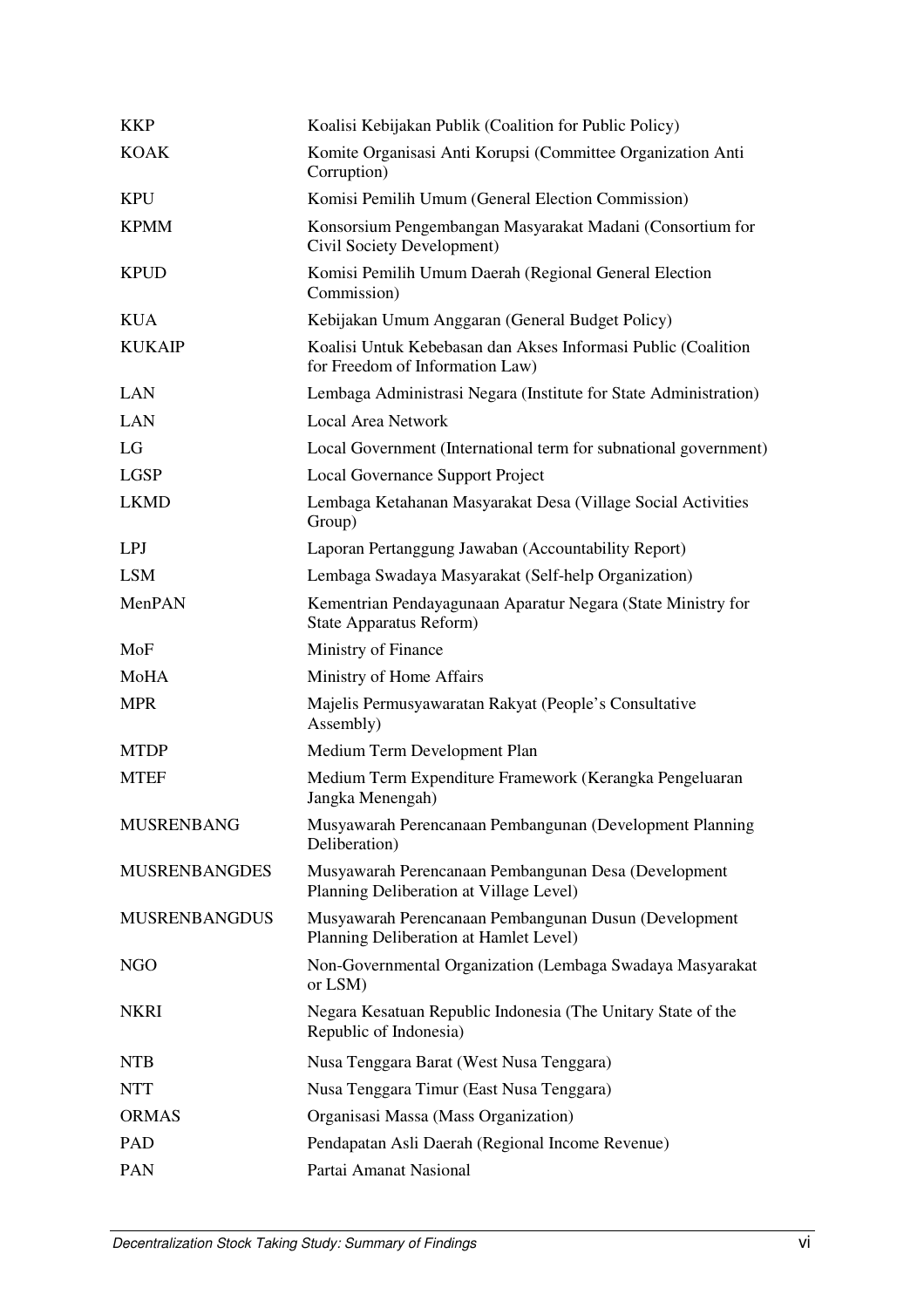| <b>PAPSDA</b>       | <b>Agrarian and Natural Resources Management</b><br>Pengelolaan Agraria dan Pengelolaan Sumber Daya Alam                                       |  |
|---------------------|------------------------------------------------------------------------------------------------------------------------------------------------|--|
| <b>PARPOL</b>       | Partai Politik (Political Parties)                                                                                                             |  |
| <b>PEMDA</b>        | Pemerintah Daerah (Regional Government)                                                                                                        |  |
| <b>PERDA</b>        | Peraturan Daerah (Regional Regulation)                                                                                                         |  |
| <b>PERDES</b>       | Peraturan Desa (Village Regulation)                                                                                                            |  |
| <b>PDRB</b>         | Produk Domestic Regional Bruto (Gross Regional Domestic<br>Product)                                                                            |  |
| <b>PKS</b>          | Partai Keadilan Sejahtera (Welfare Equity Party)                                                                                               |  |
| <b>PKB</b>          | Partai Kebangkitan Bangsa (Nation Development Party)                                                                                           |  |
| <b>PLOD</b>         | Politik Lokal dan Otonomi Daerah (Local Politics and Regional<br>Autonomy - Master degree program at University of Gadjah Mada,<br>Jogyakarta) |  |
| <b>PMD</b>          | Pemberdayaan Masyarakat dan Desa (Community and Village<br>Development)                                                                        |  |
| <b>PP</b>           | Peraturan Pemerintah (Government Regulation)                                                                                                   |  |
| <b>PROLEGDA</b>     | Program Legislasi Daerah (Regional Legislation Program)                                                                                        |  |
| <b>PROLEGNAS</b>    | Program Legislasi Nasional (National Legislation Program)                                                                                      |  |
| <b>PUSSBIK</b>      | Pusat Studi dan Strategi Kebijakan Publik (The Center of Study and<br>Public Policy)                                                           |  |
| <b>RASKIN</b>       | Beras Miskin (Rice for Poor)                                                                                                                   |  |
| <b>RENJA-SKPD</b>   | Rencana Kerja Satuan Kerja Perangkat Daerah (Regional<br>Government Work Unit Workplan)                                                        |  |
| <b>RENSTRA-SKPD</b> | Rencana Strategis Satuan Kerja Perangkat Daerah (Regional Work<br>Unit Strategic Plan)                                                         |  |
| <b>RENSTRADA</b>    | Rencana Strategik Daerah (Regional Strategic Plan)                                                                                             |  |
| <b>RR</b>           | <b>Regional Regulations</b>                                                                                                                    |  |
| <b>RKA</b>          | Rencana Kerja dan Anggaran (Workplan and Budget)                                                                                               |  |
| <b>RKPD</b>         | Rencana Kerja Pemerintah Daerah (Annual Local Government<br>Workplan)                                                                          |  |
| <b>RPJM</b>         | Rencana Pembangunan Jangka Menengah (Medium Term<br>Development Plan)                                                                          |  |
| <b>RPJMD</b>        | Rencana Pembangunan Jangka Menengah (Regional Mid Term<br>Development Plan)                                                                    |  |
| <b>RPJPD</b>        | Rencana Pembangunan Jangka Panjang Daerah (Regional Long<br>Term Development Plan)                                                             |  |
| <b>RUU</b>          | Rancangan Undang-undang (Draft Law)                                                                                                            |  |
| <b>SAB</b>          | Standard Analisa Belanja (Standard Spending Assessment)                                                                                        |  |
| <b>SATKER/DINAS</b> | Satuan Kerja (Work Unit/Institution)                                                                                                           |  |
| <b>SDA</b>          | Sumber Daya Alam (Natural Resources)                                                                                                           |  |
| <b>SDO</b>          | Subsidi Daerah Otonom (Subsidy for Autonomous Region – before<br>Decentralization)                                                             |  |
| <b>SEB</b>          | Surat Edaran Bersama (Joint Circular Letter)                                                                                                   |  |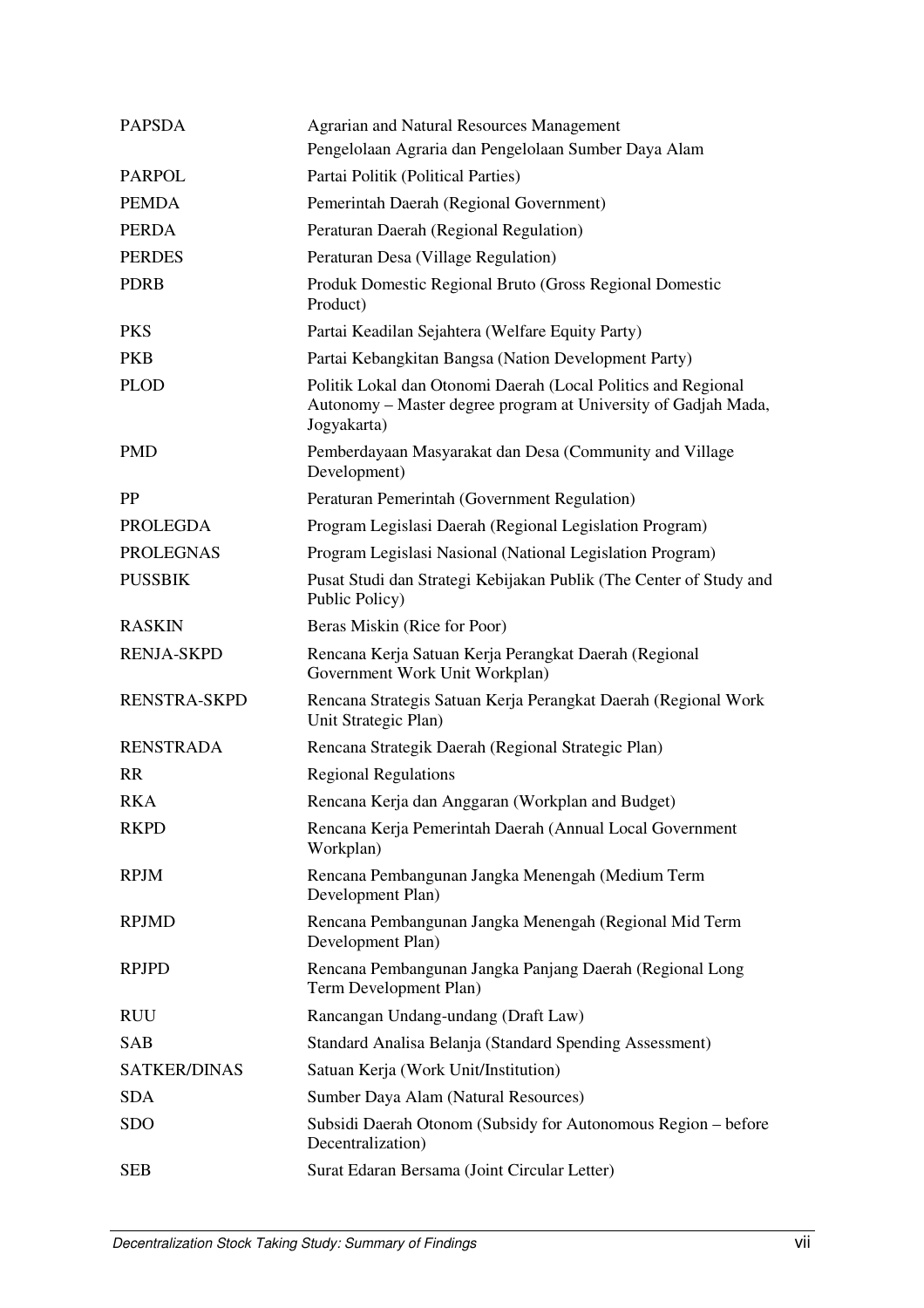| <b>SFDM</b>     | <b>Support for Decentralization Measures</b>                                                        |
|-----------------|-----------------------------------------------------------------------------------------------------|
| <b>SIAKAD</b>   | Sistem Informasi Akutansi Keuangan Daerah (Information System<br>for Regional Financial Accounting) |
| <b>SIKD</b>     | Sistem Informasi Keuangan Daerah (Regional Financial<br>Information System)                         |
| <b>SKPD</b>     | Satuan Kerja Perangkat Daerah (Regional Work Unit)                                                  |
| <b>SOP</b>      | <b>Standard Operating Procedure</b>                                                                 |
| <b>STARSDP</b>  | State Audit Reform Sector Development Program                                                       |
| TCP3            | Tata Cara Pembuatan Perundang-undangan (Legislation Making<br>Processes)                            |
| <b>TPR</b>      | Tempat Pemungutan Retribusi (Location of Retribution Payment)                                       |
| <b>UDKP</b>     | Unit Daerah Kerja Perencanaan (Development Planning<br>Deliberation at Kecamatan Level)             |
| <b>USAID</b>    | United States Agency for International Development                                                  |
| UU              | Undang-undang (Act/Law)                                                                             |
| <b>UUD</b>      | Undang-undang Dasar (Constitution)                                                                  |
| <b>VAT</b>      | Value Added Tax                                                                                     |
| <b>WALIKOTA</b> | Kepala Daerah Kota (Municipal Head/Mayor)                                                           |
| <b>WB</b>       | World Bank                                                                                          |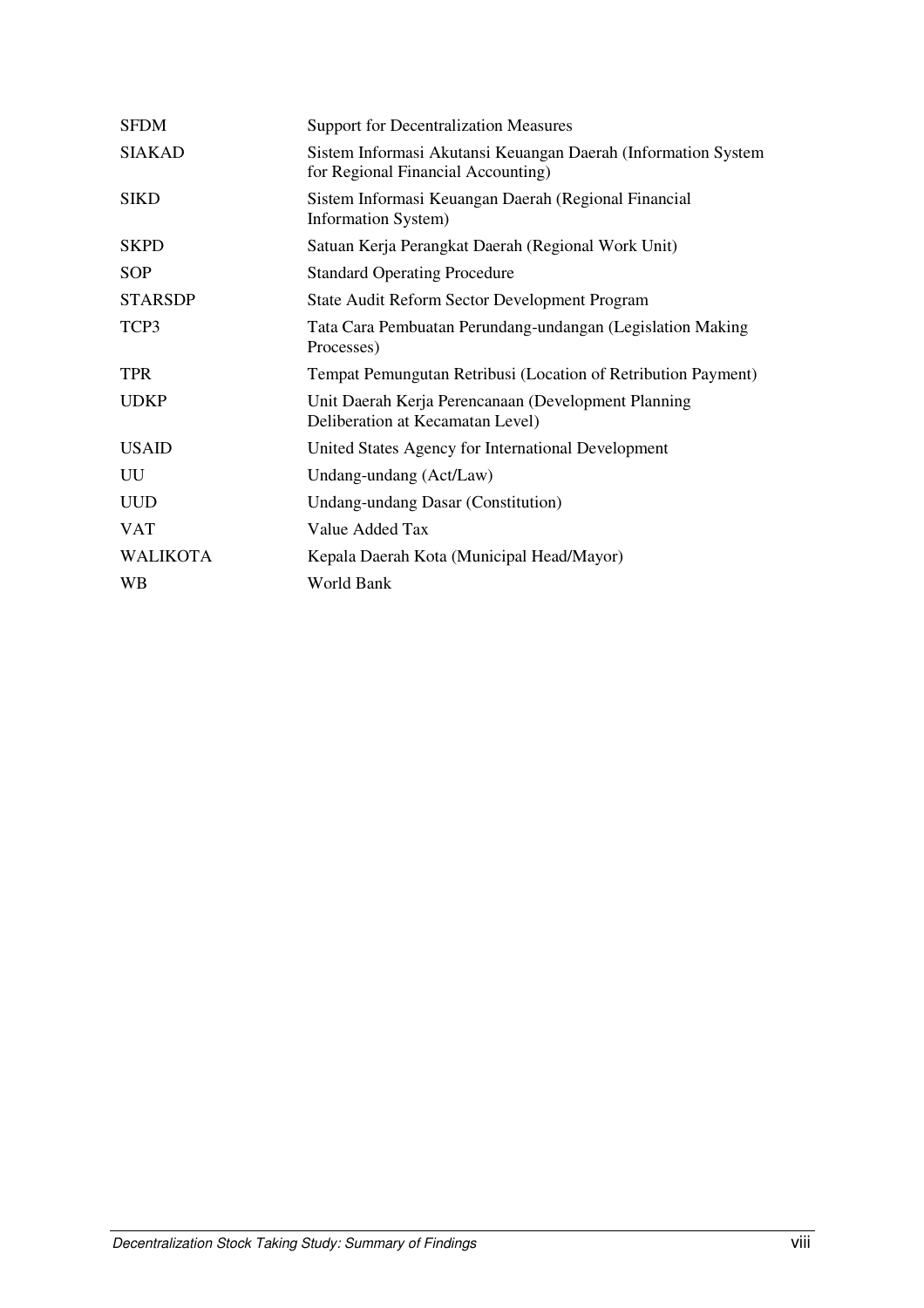# **INTRODUCTION**

#### **Study Context**

Indonesia has made significant strides in democratic decentralization over the last five years, when reforms were first felt on the ground. It is widely acknowledged that Indonesia made a bold break from its centralized past through political reforms in regional elections, capped lately by direct elections of regional heads; devolution of key public services to the district/municipality level; the reassignment of 2.5 million staff; and a substantial transfer of funds to regional government. These changes have empowered the regional government, providing the discretion and means to pursue service delivery and development that is more attuned to local needs and preferences. This stock taking study on recent decentralization reforms acknowledges the progress made to date and takes stock of actions and reforms still required to meet the decentralization agenda that Indonesia has set for itself.

#### **The Study**

The Stock Taking Study was led by the U.S. Agency for International Development (USAID) Democratic Reform Support Program (DRSP), with DSF, USAID and AUSAID funding. It was implemented largely by local Indonesian researchers (NGOs members, academics, and consultants). Working within a common methodological framework, the researchers reviewed previous analysis of key reforms, obtained a fresh regional and civil society perspective on issues of decentralization/local governance, reviewed prior assessments of performance of regional government, tracked ongoing efforts to shape new or revised policies/legal instruments in the regions and on central level, and examined the role of third party support (donors and others). Researchers made a determined effort to tap the Government of Indonesia (GoI) agencies concerned with guidance and reform efforts, as well as the donor technical assistance advisors already working to support the reforms. Focus groups were used where possible to elicit information and views and to obtain feedback on the analysis, conclusions, and recommendations offered by the researchers. Readers from various organizations provided comments on initial drafts.

The original reports of the researchers became the main source for this study report. The study report was prepared by a USAID-DRSP team. Highlights from the draft report were presented to the donor community on June 1, 2006. A series of feedback sessions followed, and a revised draft was prepared. The report provides information, analysis, and practical recommendations.

#### **Connection of the Study to the Government's Decentralization Strategy**

The Ministry of Home Affairs-led Decentralization Grand Design and the Bappenas-led National Action Plan for Fiscal Decentralization (NAPFD) were prepared in 2005 to guide the government in charting the course of decentralization reform. Key government reform objectives found in the strategy papers were used as the policy reference for this study's analysis. Where the Grand Design or NAPFD were silent on the topics addressed in the report, government/state reform objectives were drawn from relevant laws, regulations, or Ministerial instruments. It is important to note that the stock taking study is considerably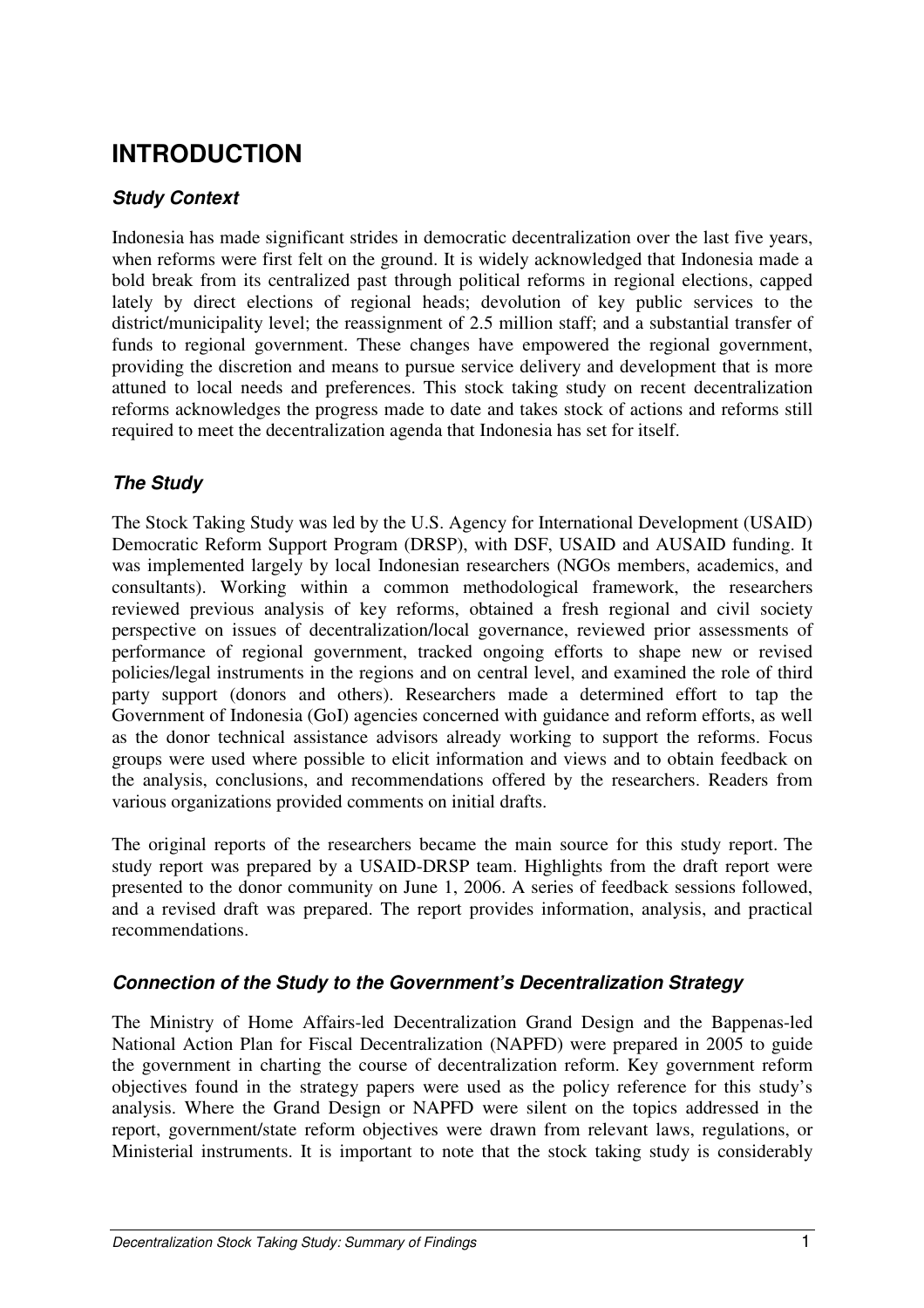broader than the existing government strategy documents. The NAPFD in particular was intended to be a relatively thin slice of decentralization, covering mainly fiscal issues.

Some of the assumptions made in the Grand Design and NAPFD should be open for review, and, in this respect, the stock taking study questions some approaches. For instance, the prominent role of the Regional Autonomy Advisory Board (DPOD) found in the NAPFD is questioned in places; the study suggests important roles for other existing organizations, and even suggests that the DPOD may not be sufficiently accepted by its members to operate effectively.

The study should therefore be read in conjunction with the Grand Strategy and NAPFD. Together, the three documents can become the basis for concrete choices on how to move forward on remaining critical areas of reform. Moreover, it would be optimal if a unified GoI strategy document is created during the process.

#### **Findings**

The findings of this stock taking study echo and amplify many stakeholders' voices, who note that decentralization reforms have been progressive in principle, but incomplete and not sufficiently realized on the ground. These general sentiments are not surprising; reform progress is not always linear, rapid, or sustained. However, the mixed feelings about decentralization need to be seen against the widespread expectations that the 2004 revisions would truly "consolidate" decentralization, curbing excesses and addressing impediments, and position central and regional actors to make further progress over the next few years. These hopes have not been fulfilled in the main. Advances seen in the revised framework (still under development) are offset by regressive steps or poorly conceived fixes. As a result, the reform progress that might have been anticipated over the next few years may not have the sound foundation that it needs.

The condensed findings of this study are provided in summary form in a separate chapter. The complete analysis and findings are contained in the main report. Given the length of the main report, the Summary of Findings is bound separately for ease of use. The findings are grouped by topical subsets of the overall study sections (the legal framework; intergovernmental relations; civil service reform; regional governance reform; and third party support). Each section below starts with the stock taking findings followed by options for moving forward, with particular emphasis on recommendations for donors. The emphasis on donor actions is a reflection of the primary target audience of this study while recognizing the importance of Indonesian ownership and leadership to any program's success. Indeed, donors must increasingly integrate their coordination and implementation efforts within Indonesian structures if national objectives are to be met.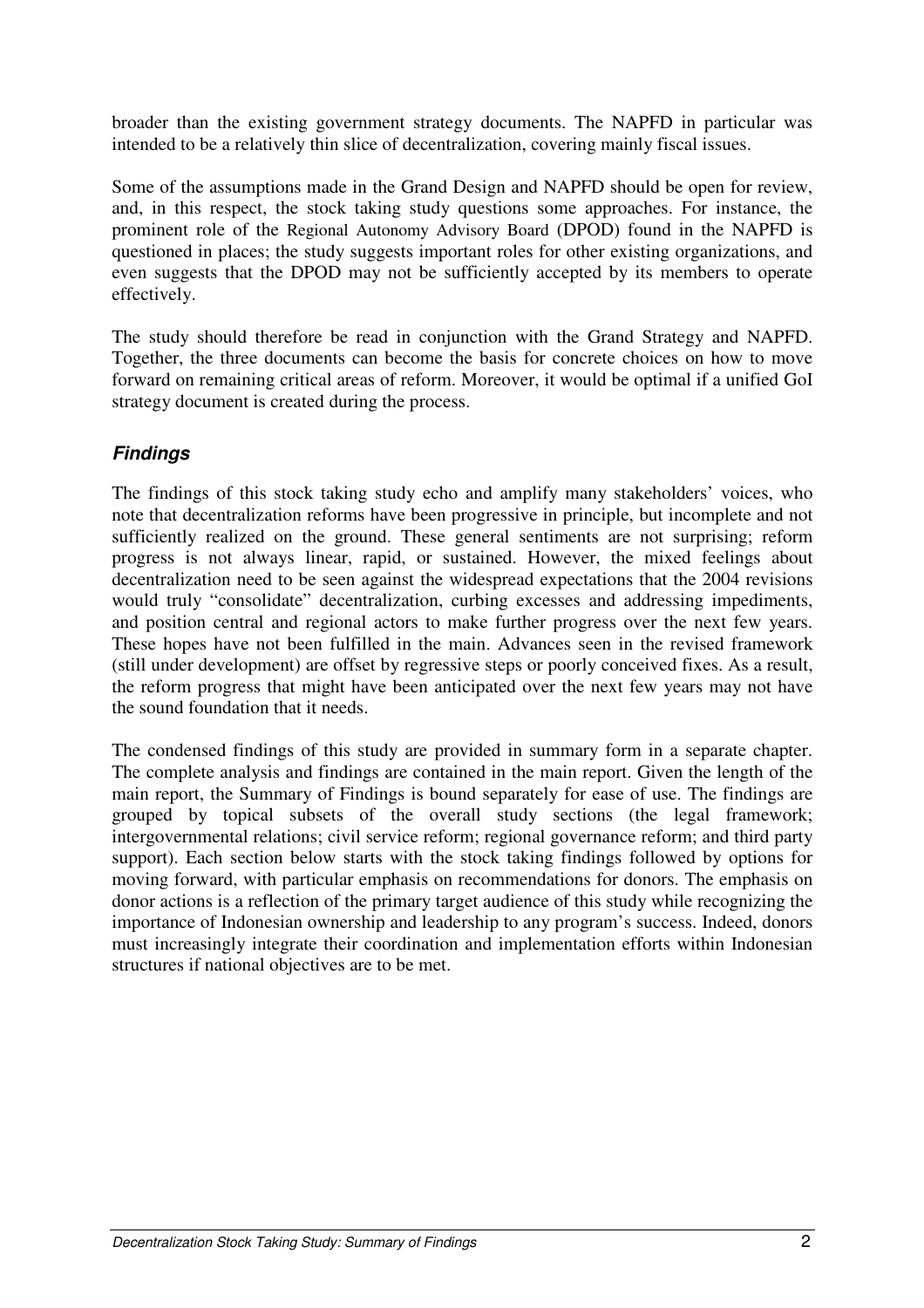# **I. LEGAL FRAMEWORK IMPROVEMENT**

Legal provisions for the preparation of legal instruments do not yet cover all possible legal instruments. Where they exist, for laws and regulations (national to village), they require that legal drafting be rigorous and open. Additionally, a partial hierarchy of legal products has been established in general, and this should aid in building a coherent and workable legal framework for decentralization/local governance. Despite this normative framework, there are serious shortcomings in process and outcomes of legal instrument preparation.

Glaring weaknesses in the legal framework and process are the lack of coordination among relevant agencies, and insufficient consultation with stakeholders and experts. Poor processes are seen in both government and DPRD initiatives. The products produced therefore carry a significant risk in terms of their feasibility and acceptance by stakeholders. A damaging result of this approach is a lack of harmonization in legal instruments between streams of legislation relating to decentralized governance, particularly between the cornerstone decentralization laws and sectoral laws. The elaboration of Law 32/2004 (in terms of functional assignment for instance) continues to reveal this architectural deficiency.

Further compounding the weak legal framework is an incomplete and unclear hierarchy of legal products in terms of Law 10/2004 on legal drafting and Law 32/2004 on regional government. Insufficient rigor is evident in framing the role of Village Regulations and Regional Head and Village Head regulations and decrees, and ministerial/agency decrees, circulars and letters*.* The numerous inconsistencies in the legal framework can pit actors against each other and slow the development of workable approaches.

Improving the quality and quantity of legal drafting skills and output is very important to successful reform and implementation in decentralization, both from government's side and with respect to gaining the public's respect for policy making and the rule of law. Donors need to find common ground on a capacity development support strategy for policy development and legal drafting. Although donors have encouraged the GoI to adopt a more open and systematic approach to policy making and legal drafting, there has not been sufficient strategic thinking and purposeful efforts by donors directed to working intensively with the GoI on this issue.

Improvement in the legal framework for decentralization and local governance requires a different stance by the executive and national legislature toward policy making and legal drafting in general. Greater stress needs to be placed on establishing a more rational hierarchy of legal products, including reworking provisions in the constitution. Laws and regulations need to be made more complete, to avoid ministerial instruments that lack a unifying framework. Their preparation needs to be more rigorous, with appropriate concept papers as aids, and the inclusion of appropriate expertise and stakeholders. Anticipating the impacts of legislation/regulation through a systematic assessment should be a routine procedure.

Many of the above improvements could be realized in the upcoming revision of Law 32/2004, an effort that will be tackled in the not too distant future. Incremental but significant improvements in the consultation process will yield more sustainable and respected rules of the game for decentralization and local governance. Current and future opportunities to make gains in this direction are seized by several donors currently supporting policy development. Some past successes in policy support can serve as models.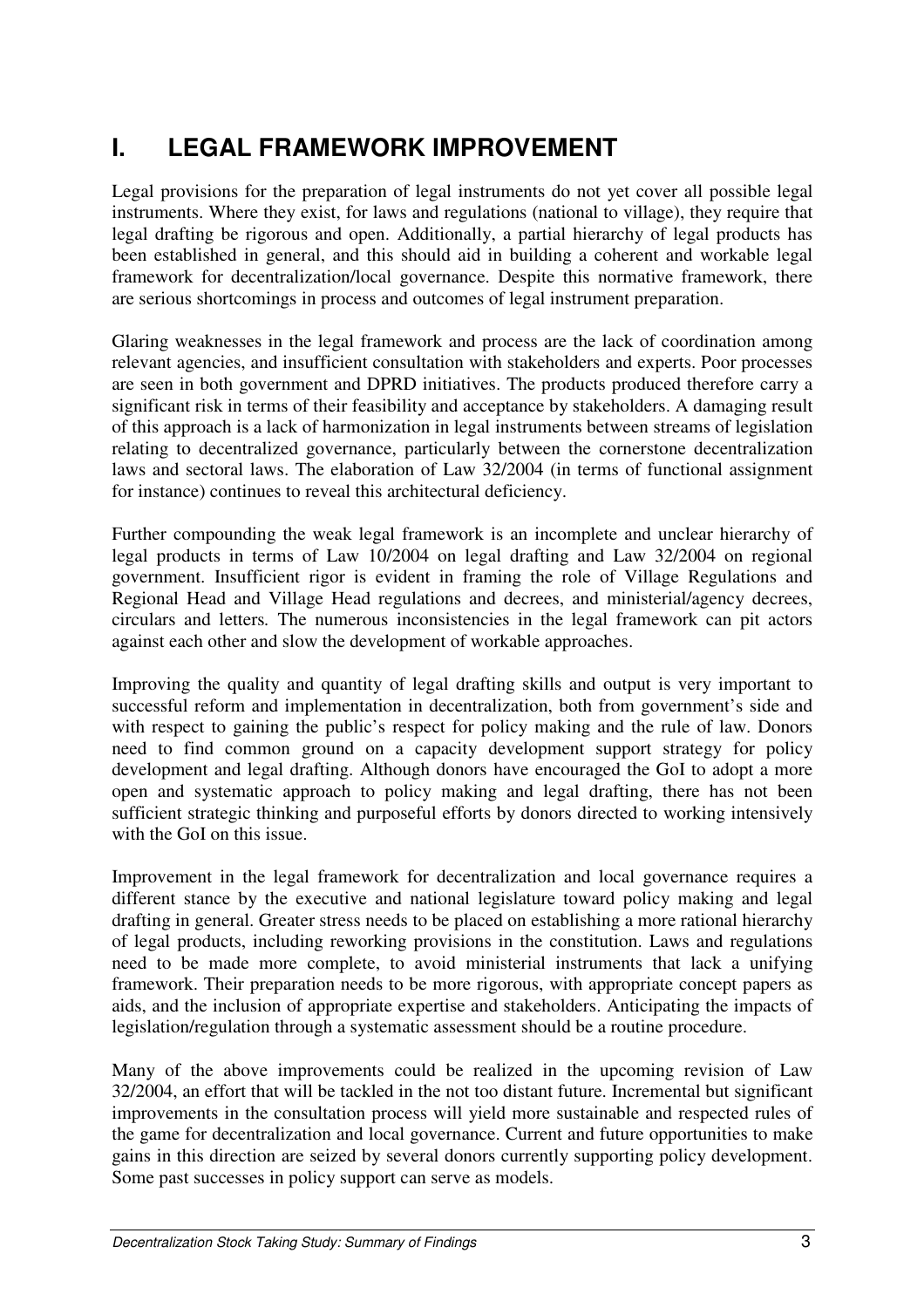An immediate opportunity for donors lies in assisting the MoHA "clearinghouse" for Law 32/2004. All donors working on the follow-up products should recognize the strategic role of this unit in the directorate for Regional Autonomy, and seek to work with it.

In the mid-term, a broader discussion on how to conduct good policy/legal drafting can be nurtured. It could begin with donors harmonizing their principles and capacity development approaches. Cooperation with MoHA, the Ministry of Justice and Human Rights, and the State Secretariat can be developed to address policy/legal drafting processes that have a broad scope.

In the long-term, sectoral harmonization and a constitutional amendment (not necessarily in this order) should be pursued. The nature of regional autonomy needs to be defined and guided under the Constitution. The entire process is too important to Indonesia's future to continue along multiple legislative and administrative tracks without achieving broad national consensus on the basic structure and principles.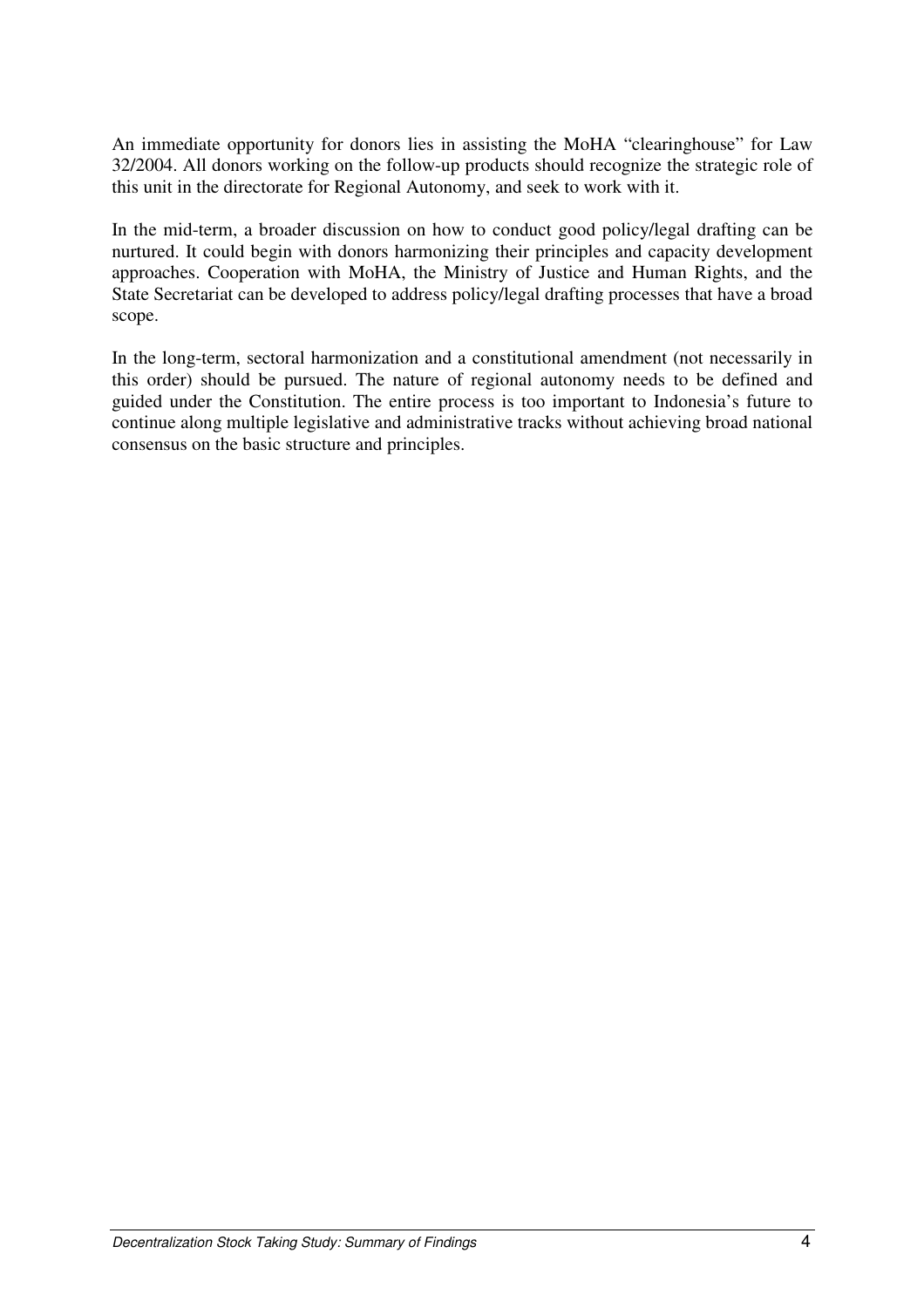# **II. INTERGOVERNMENTAL RELATIONS**

## **Territorial Reform**

The GoI expects that the creation, division, amalgamation and dissolution of regions will result in the increased welfare of citizens, through better service, enhanced democratic life, faster economic growth, increased security and order and harmonius relations between regions. The guiding instrument for the assessment of proposals for new regions, Government Regulation 129/2000, is being revised to enhance the technical review of proposals in line with the broad provisions of Law 32/2004. The basic administrative process followed in the revised regulation appears to be similar to that used previously, retaining both sensible elements (approval processes) but also technical weaknesses in the analysis of proposals. Despite some paring, the current draft still has many and questionable indicators, and the way they are used in a scoring system is fundamentally flawed. With 136 new districts/ municipalities and 6 new provinces over the period 1999-2005, and about 100 more new proposals in the wings, getting the review process right is crucial to the success of decentralization.

The process of territorial reform (*pemekaran)* needs to be seen against a vision of decentralized governance where a uniform assignment of functions across districts/ municipalities has been made, with the expectation that this level will be a general purpose local government, i.e. the prime provider of most basic services. The district/municipality is also expected to be increasingly responsive and efficient, implying that citizens are able to pay through taxes and charges for a significant part of what they demand from their local government. With the fragmentation of districts it is unlikely that the new regions will be able to adequately fulfil their service functions as expected. It is also not clear if other objectives underlying decentralization are furthered or imperilled by the inexorable momentum of *pemekaran*.

*Pemekaran* may be driven by a desire to bring government closer to the people and spur modernization of the region, but ulterior motives are also evident; a preference for homogeneity and favoring 'sons of the soil'; a rational response to perverse fiscal incentives inherent in financial transfers; bureaucratic rent seeking; and a desire of some elites to strengthen their political turf. It is not clear if any service improvement has come about, but it is clear that *pemekaran* is leading to inefficient administration as per capita costs of government increase sharply. It is also likely to be creating capacity gaps in discharging the functions assigned uniformly to all districts/municipalities, and may be fanning dangerous inter-group tensions.

Putting the brakes on *pemekaran* requires both a government commitment and a DPR commitment, in view of the latter's right of initiative (one that has been freely used of late in *pemekaran*). There is a need for consensus among these two actors on a uniform proposal review process, with a modified technical component that is feasible and meaningful. Time is needed to create the new technical review process, and one way to give the government time would be to place a moratorium (at least one year) on new region creation. During this time, the government could address not only *pemekaran*, but the broader issue of territorial reform. The desire of the DPR/GoI to determine the "ideal number of regions" could then be properly cast in terms of the deeper questions regarding the desired nature of regional autonomy. There is a great need to step back and determine what the purpose of territorial reform should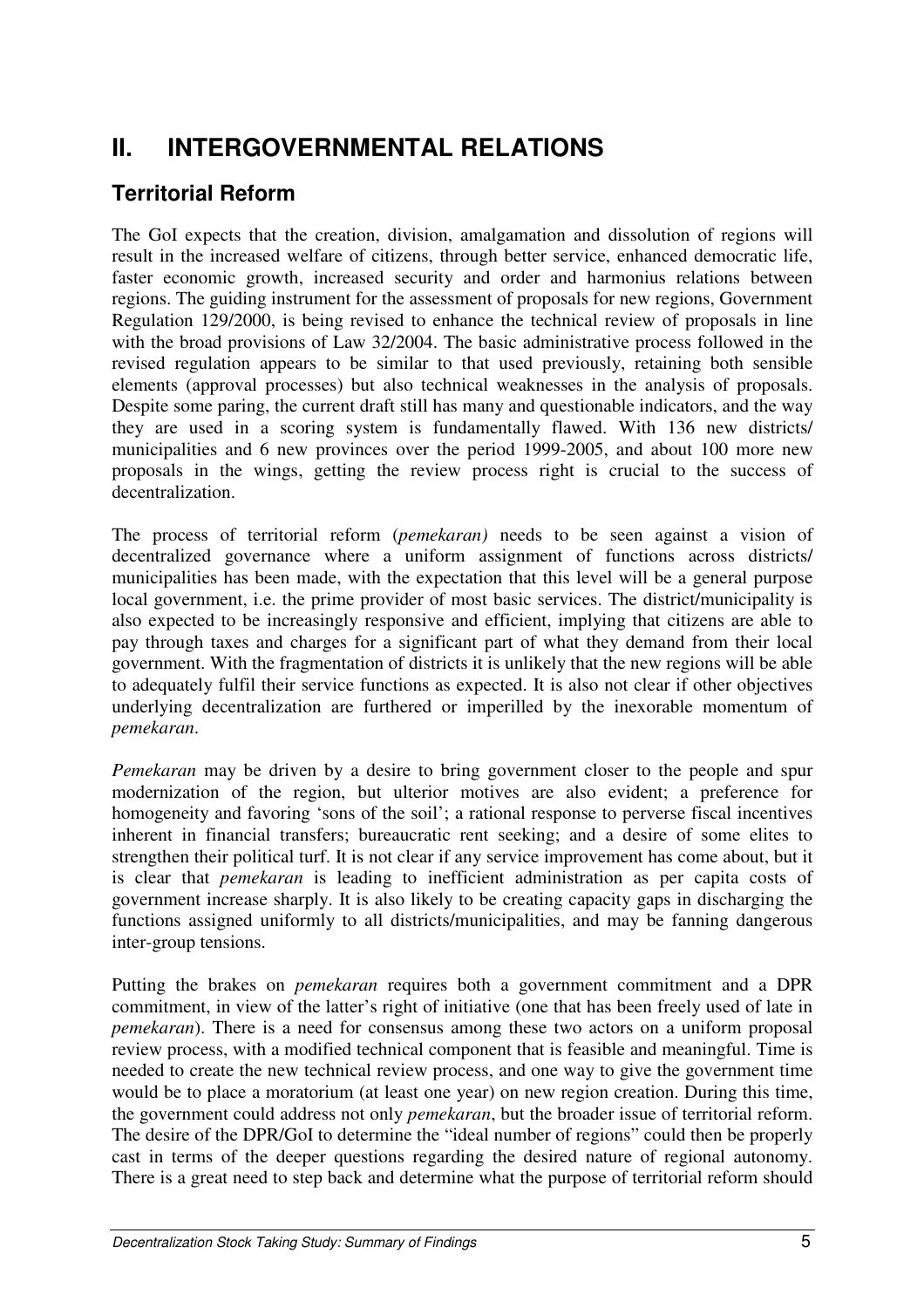be, and what tools are required to accomplish this reform. Only through this process will it become clear how to deal with proposals for new regions or with regions that are struggling with their mandate; the number of regions will fall out of these purposeful adjustments. This process calls for an enlarged discussion, and one that is best supported by donors given that Indonesia is unfamiliar with the full set of territorial reform tools.

Prior to finalizing the new regulation, the GoI would do well to support a dialogue that would make clear to stakeholders the past performance and challenges of new regions, and make stakeholders more receptive to other tools for territorial reform (including amalgamations/mergers). Complementary efforts will also be needed in the mid-term. In particular, the distorting incentives in the decentralization framework that favor *pemekaran* will need to be addressed as well (the central payment of local level staff for instance).

Capacity building in MoHA and allied organizations to conclude the regulatory framework and conduct ongoing research and policy development will be needed, with a long term perspective. Government will need to be better connected with able independent centers of research that can contribute conceptually and with regional research.

## **Functional Assignment**

The re-structuring of regional government functions is one of the most critical and challenging elements to be tackled in the recent reforms (through Law 32/2004 and subsequent regulations). Functional assignment was not clearly defined for the district/ municipality level in the 1999 decentralization reforms. Even where there was clarity, some ministries/agencies resisted the assignment of important or income generating functions, leading to tensions between levels of government.

In contrast to Law 22/1999, Law 32/2004 removed the omnibus assignment of residual functions to regional governments. It instead enumerates a "positive list" of obligatory functions for provinces and districts/municipalities, with further details to come in government regulation. The law differentiates between *obligatory functions* and *discretionary functions*. It assigns a confusing mix of broad sectoral and specific responsibilities as the obligatory functions of district/city government; the provincial list is practically identical but for minor additions relating to cross-district roles. Moreover, the determination of what is an obligatory function and what is a discretionary function appears to be sectorally oriented, rather than based on the nature of the function itself.

The draft regulation (to supersede GR 25/2000) is currently in the final stage of preparation, a process lead by MoHA that involved intensive consultation with sectoral ministries and agencies (though not much consultation with other stakeholders, such as regional government associations).

The law does not adequately address functions to be delegated to lower levels as "assistance tasks" (*tugas pembantuan*). This mechanism is poorly developed, beginning with misperceptions embedded in the amended Constitution: "regions regulate and execute government affairs according to principles of autonomy and tugas pembantuan". This provision (followed through in Law 32/2004) is inconsistent with the basic principle that regions should not be able to significantly regulate central government affairs. They should certainly be able to implement these, within set parameters, when tasked to do so. It is also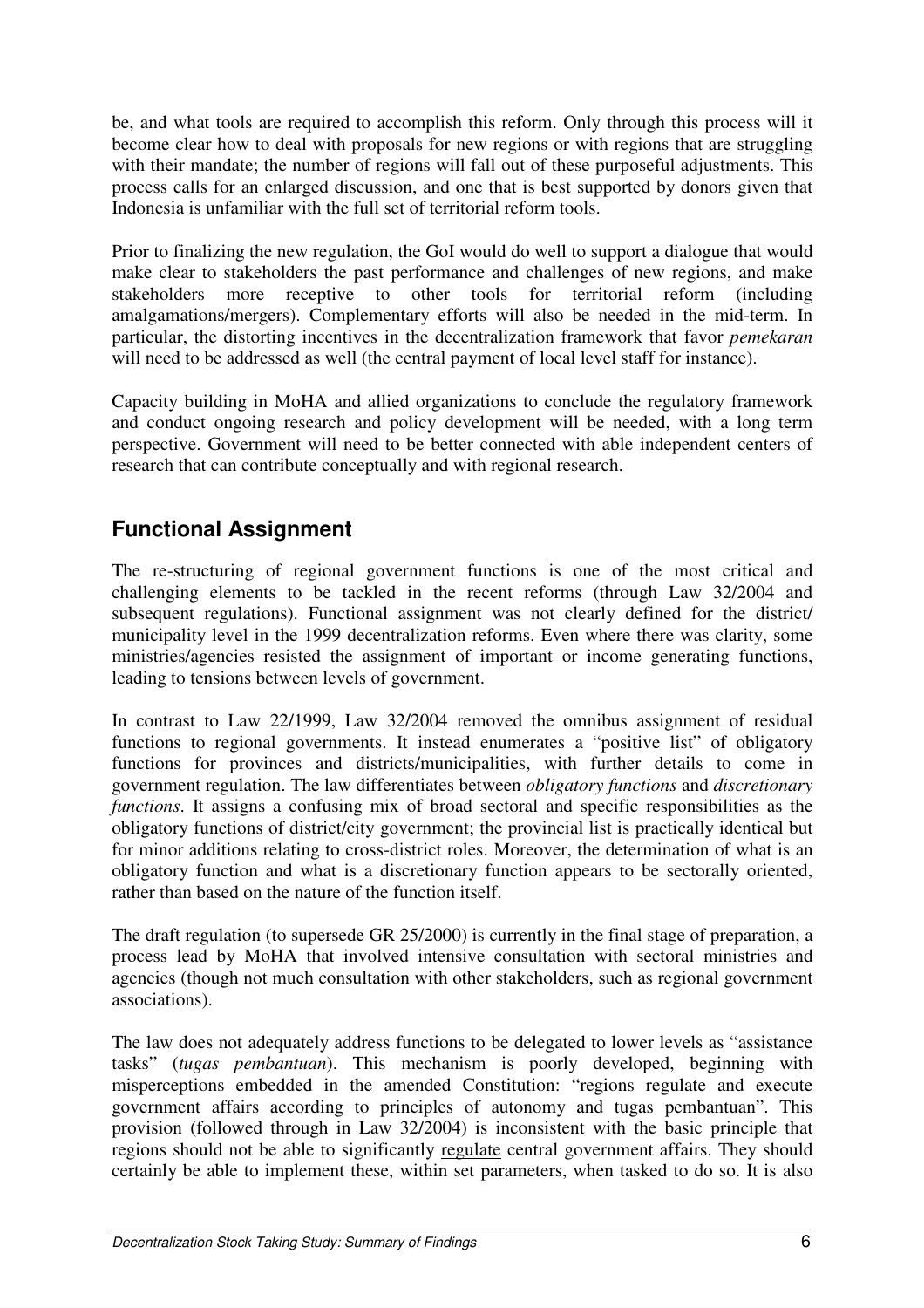not clear in Law 32/2004 whether obligatory functions of regions can be delegated as *tugas pembantuan* to lower levels.

The overall legal architecture of functional assignment continues to be problematic. A major and persistent flaw is the lack of harmonization with sectoral laws and regulations. This does not bode well for reducing the inter-governmental tensions seen in the past few years.

Some improvements may be attained in the matching of functional assignment with financial resources. In recent years, some departments have been able to spend significant funds through deconcentrated development funds (DIPs) in the regions to finance functions that are ostensibly in the hands of regional governments. This channel of funding undermines local planning and budgeting. With the agreed shift of these funds over time to the special allocation fund, the regions should gain more control of these resources to finance their core functions.

The functions and finance match will also be made easier through a related effort to maintain common levels in access and quality of basic services across regions through minimum service standards (MSS). The initial efforts of the sectoral ministries/agencies in 2000-2005 have generated lists of MSS that vary widely in form and intent. Their feasibility and affordability have been untested. Regional government has not been able to use this guidance to any significant extent. Recognizing the magnitude of the challenge, the government undertook model-building exercises and piloting in the 2003-2005 period, with support from a number of donors, and has incorporated lessons learned in GR 65/2005 on MSS, giving greater clarity to how MSS should be prepared and introduced. This regulation is reasonably robust, but the challenge is in making this more operational, and these detailed provisions will follow in ministerial regulations.

MoHA is now developing the regulatory instruments mentioned in GR 65/2006 to ensure the smooth introduction of MSS in sectoral ministerial regulations. Aside from MSS support, donor support for the assignment of functions has been spotty and generally low; in part due to donor project capacities but largely due to the closed approach favored by MoHA in the 2004-mid 2005 period.

In moving forward, a better functioning institutional mechanism/forum to promote cross agency coordination in the development of the decentralized governance framework is needed. Cross agency coordination will be particularly crucial to the introduction of minimum service standards in the sectors; to be sure they are affordable in particular. The establishment of an effective donor coordination mechanism (the current Permanent Secretariat of the Joint Working Group on Decentralization) is also expected to help in gaining coherency between related reforms, and add to the quality of the reforms. Good coordination should also mean consulting with stakeholders and sources of expertise, to attain quality and legitimacy.

MSS should be introduced in a careful, feasible and affordable way. Stakeholders should have a common view of MSS and how they will be applied. An enormous effort will be needed to keep the effort on track, to obtain the benefits it promises and avoid the dangers it could also bring if not properly executed. Rather than executing badly, it may be best to drop the entire plan to make these fundable and enforceable, using them simply as initial benchmarks.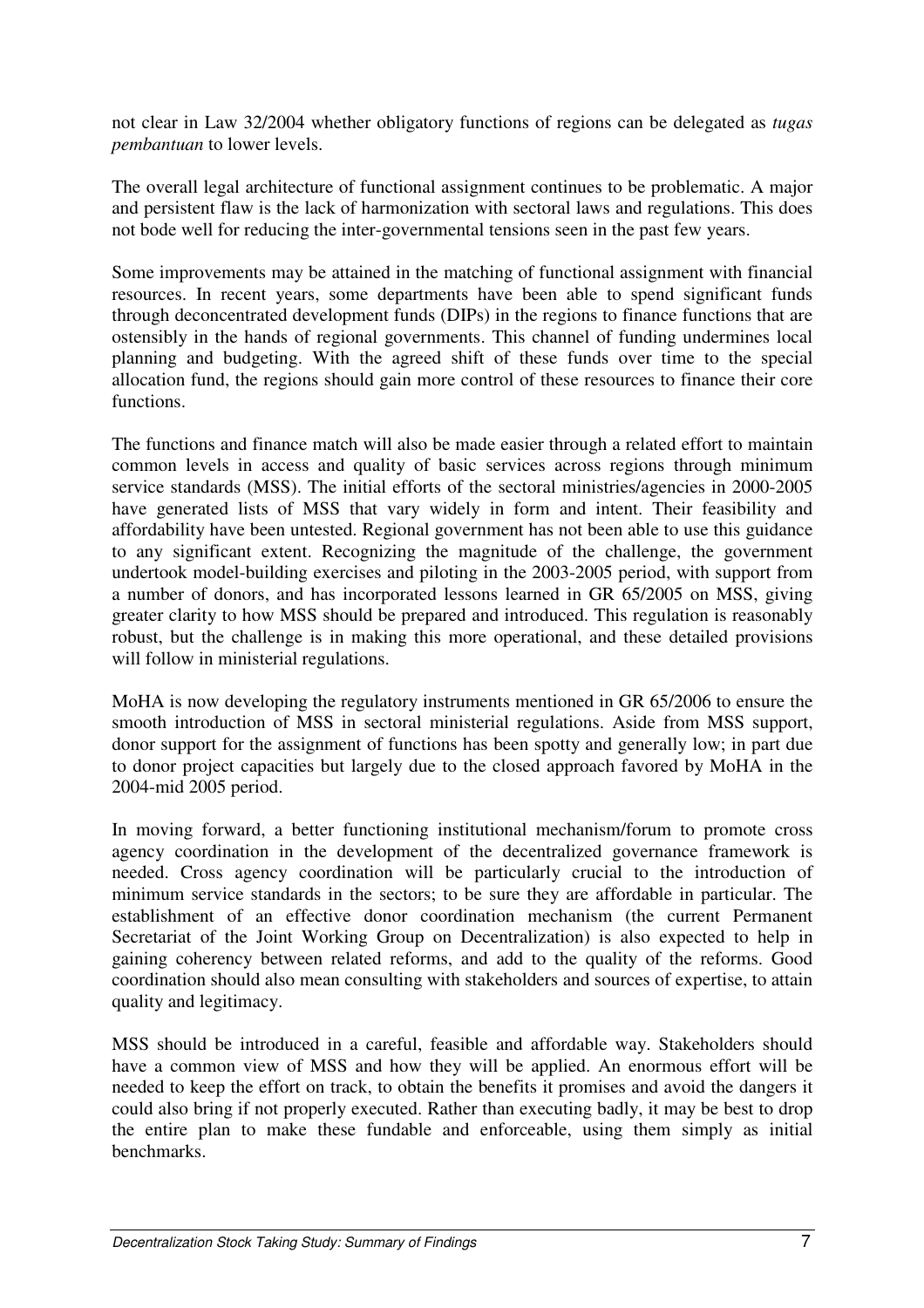The architecture of functional assignment will need a more permanent fix; provisionally it can be done through a government regulation to replace GR 25/2000. This could be accompanied by a presidential regulation directing the ministers/head of agencies to prepare laws and regulation (or changes in these) within a set time with the purpose of alignment of sectoral legal instruments accordingly. A full fix will need changes in the constitution, and should be designed in lockstep with a more fundamental review and strengthening of the legal framework for decentralization. It will be important to make clear the distinctions between obligatory and discretionary functions.

#### **Role of the Governor and Province**

The possibility of enhancing the Governor's role has been provided, in principle, in Law 32/2004 on regional government, with the justification that making use of Governors would "shorten the span of control" particularly in the "guidance and supervision" (*Pembinaan dan pengawasan*) of district/municipality governments. Notably, the role of the province, as an autonomous regional government, remains ambiguous.

Soon after the implementation of Law 22/1999 was fully underway, the central government concluded that district governments were proving difficult to control. In particular, many regions disregarded the provincial government and Governor, emboldened by the misunderstanding that the law had abolished any hierarchy between the provincial government/Governor and the district/municipality government. The central government took some tentative steps toward "restoring" the role of Governors, but a proper fix was anticipated in Law 32/2004 and its regulations. In this law the notion of limited autonomy (*otonomi terbatas*) of provinces found in Law 22/1999 was dropped. As well, the explicit mention of the non existence of hierarchy between the provincial and district/municipality governments was also dropped. However, beyond these signals, the relationship of the provincial government must be assessed from the specific list of functions it will be given in the upcoming government regulation on the assignment of functions.

Wrapped in the role of the Governor is the decentralization modality referred to as " deconcentration" (the dispersal of central level ministry/agency offices in the national territory). With the removal of most of the vertical (deconcentrated) offices of ministries/agencies, and the restriction of Bupati/Mayors to regional head status, the central government has had to make greater use of the Governor (and by implication the provincial administration) to discharge some of its functions in an effective manner. This use of deconcentration was not entirely anticipated in the 1999 reforms. They were more fully appreciated in the 2004 reforms, where the intent was to restore/enhance the role of the Governor (if not the provincial government) through deconcentrated tasks.

The bolstering of the deconcentrated tasks of the Governor has not proceeded in a clear fashion. The tasks seen in Law 32/2004 still lack clarity and the details of these tasks await a government regulation that is still work in process. Assuming the tasks will be substantial, the architecture nonetheless lacks proper guidance on the organizational means at the disposal of the Governor to discharge the tasks. The framework is unclear/inconsistent in terms of the use of the "autonomous" provincial units to execute deconcentrated tasks. To the extent that provincial units are used, this is sure to confuse district/municipality governments, who may find it hard to discern which cap the provincial officials are wearing on a given day or task. It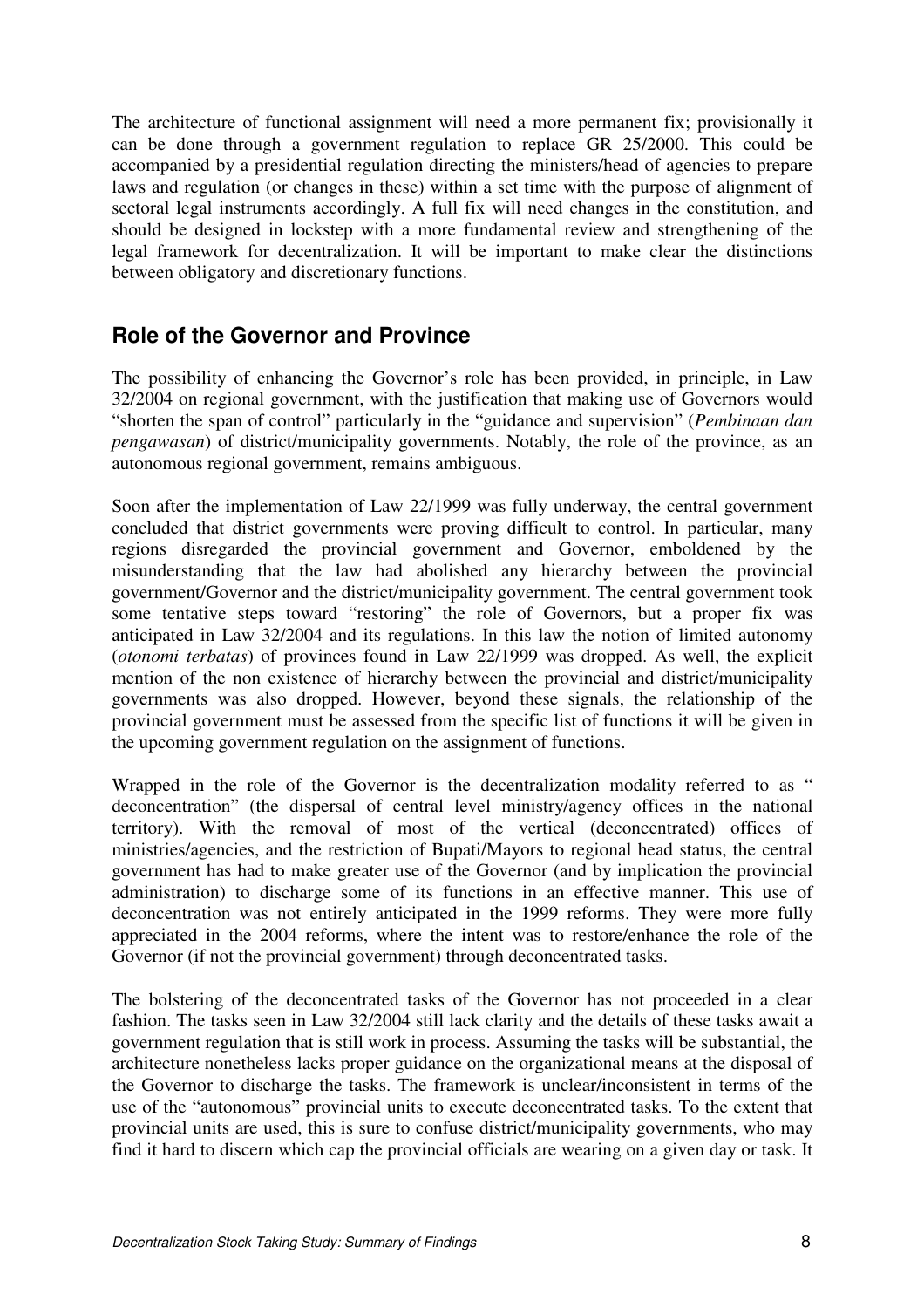also complicates the financial accounting and accountability reporting of the provincial government.

Further complicating the picture is the overlap between the deconcentrated tasks of the Governor and the role of the Governor in his capacity as regional head. Coordination and monitoring tasks toward districts/municipalities are two tasks given in both the deconcentration (Governor) and devolution (province) streams.

The development of Law 32/2004 on the role of the governor, province, and related supervision provisions did not benefit from a wide airing, or from deep discussions of international practice. Unfortunately, the academic institutions in Indonesia have not been very active in these issues, and are seemingly not connected with international practices that might provide some inspiration. In recent times, little donor support has been provided to MoHA on deconcentration and the role of the Governor.

The concept of hierarchy between sub-national levels of government is complex; some measure of hierarchy is more common than some Indonesian policy makers may expect, and likely inevitable, even between "autonomous levels." In moving forward, a great deal of clarification work will be needed regarding the role of provinces in Indonesia's multi-level government and the nature of central level tasks that cannot be entrusted to an "autonomous' subnational government, and the alternative means (organizations, financial mechanisms) of discharging these tasks.

More intensive support is needed from donors on the challenging regulations that remain to be drafted, particularly those relating to the role of the Governor and organizational structures. In the longer term, international comparisons on the division of roles within a multi-level unitary government would be a useful input, in reconstructing the framework to make it reflect current conditions and make it clearer and more operational.

#### **Intergovernmental Fiscal Relations: Own Regional Revenue**

Regional own revenues are anticipated to be the main source of regional revenues in the future, to be derived from regional taxes, regional levies, net profits from regional assets and other legitimate sources. Raising own revenues substantially is expected to lead to greater accountability of regional government. However, the current level of own revenues is less than 10 percent of total regional government revenues, and the transition is slow.

Currently there are four provincial taxes and seven district/municipality taxes. The tax bases are determined by the national government and there are rate caps for each of these taxes, within which regional governments can set their rates. In addition, regional governments have the right to impose new taxes as long as these taxes comply with general "good tax" principles; these are in line with international good practices.

Law 33/2004 on regional finances prohibits regional governments from establishing ownrevenue sources that impose high costs on the economy or restrict the mobility of people and goods and services across (internal) borders or constrain (international) imports and exports. This provision was introduced in reaction to imposition of taxes on inter-jurisdictional trade by some regional governments. Despite these provisions, new taxes and user charges have mushroomed. In the absence of significant taxing power, regional governments resort to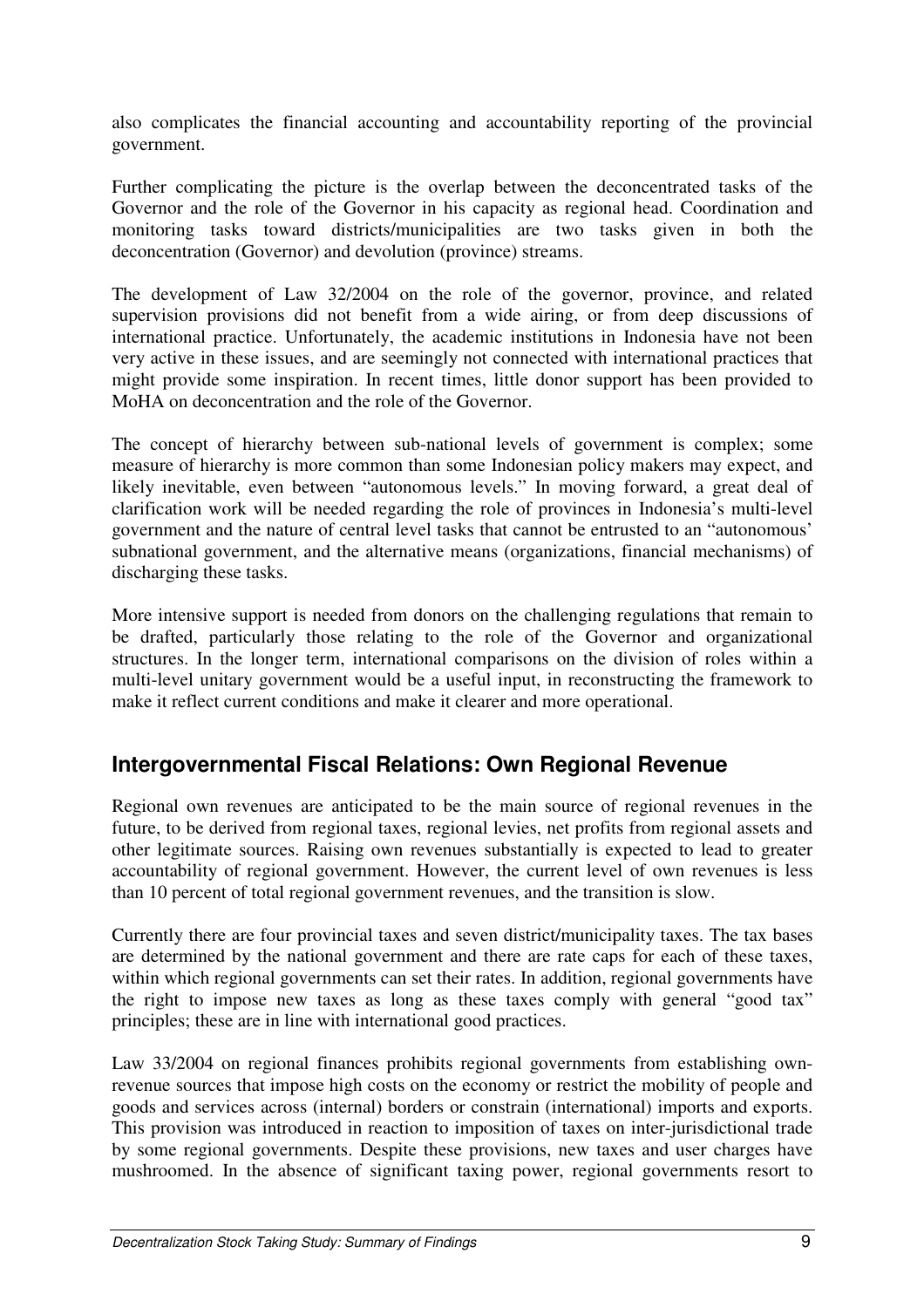inefficient taxes and charges with small revenue potential, and high administrative costs in order to raise additional revenues. These taxes tend to contribute to economic distortions. This problem is further aggravated by the weak supervision by the central government (MoHA and MoF). Some regional regulations have been cancelled, but the action was late in coming, and there is little faith that supervision will be conducted in a rigorous and timely manner in the future.

To address these difficulties, the government is currently preparing a revision of Law 34/2000, which apparently includes a positive list of regional taxes and user charges, in order to reduce the administrative burden of the review process and prevent inefficient taxation practices. This approach is not favored by technical assistance donors, given that a positive list for user charges would be too complicated, rigid, and likely unworkable. There is no support from donors being provided to pursue this effort.

If the GoI wished to increase own revenues, it could pursue two promising reforms; assign land and property tax to regional government, and give regional government the option of levying a supplementary rate on personal income. Most property tax revenue already accrues to regional governments under current sharing arrangements. Moreover, taxes on land and property are particularly well suited as regional taxes because they are by their nature immobile and represent important sources of finance for regional governments in many tax systems around the world. Levying a supplementary rate (e.g., up to five percentage points) of the national tax base for personal incomes would provide regional government with a buoyant and significant tax.

Neither of these promising options is likely to be put into practice in the short to medium term as the anticipated revisions to Law 34/2000 do not devolve significant tax authorities to the regional level. It is also unlikely that a new law will be prepared soon. Donor support for these efforts is not warranted until the GoI indicates greater interest to realize its reform objective. Donor support might be offered in terms of preparatory analytical work that can broaden the understanding of the importance of reform in this area and be the basis for any eventual policy development initiative.

## **Intergovernmental Fiscal Relations: General Allocation Grant**

The General Allocation Fund (DAU) is the primary source of regional government revenues, used for both vertical and horizontal equalization. The GoI recognizes that design of transfers is of critical importance for the success of decentralization. It subscribes to the principle of "money follows functions" and it wishes to strengthen the way the DAU is determined.

The DAU is an unearmarked formula based grant; starting in FY 2008 it will be at least 26% of the total net domestic income (total income minus shared revenues), with the distribution between provinces and district/municipality government to be set by government regulation. It is composed of a basic allocation and a fiscal gap allocation. The basic allocation covers the personnel expenditures of regional governments. The fiscal gap component is estimated as the difference between fiscal needs and fiscal capacity. The proxy variables used for the calculation of fiscal needs are proportional population size, area, construction price index, GRDP per capita, and inverse of Human Development Index (the latter can be seen as reflecting the poverty index, a measure that was included in the previous formula). The variables of fiscal capacity are actual own source revenue and shared taxes and natural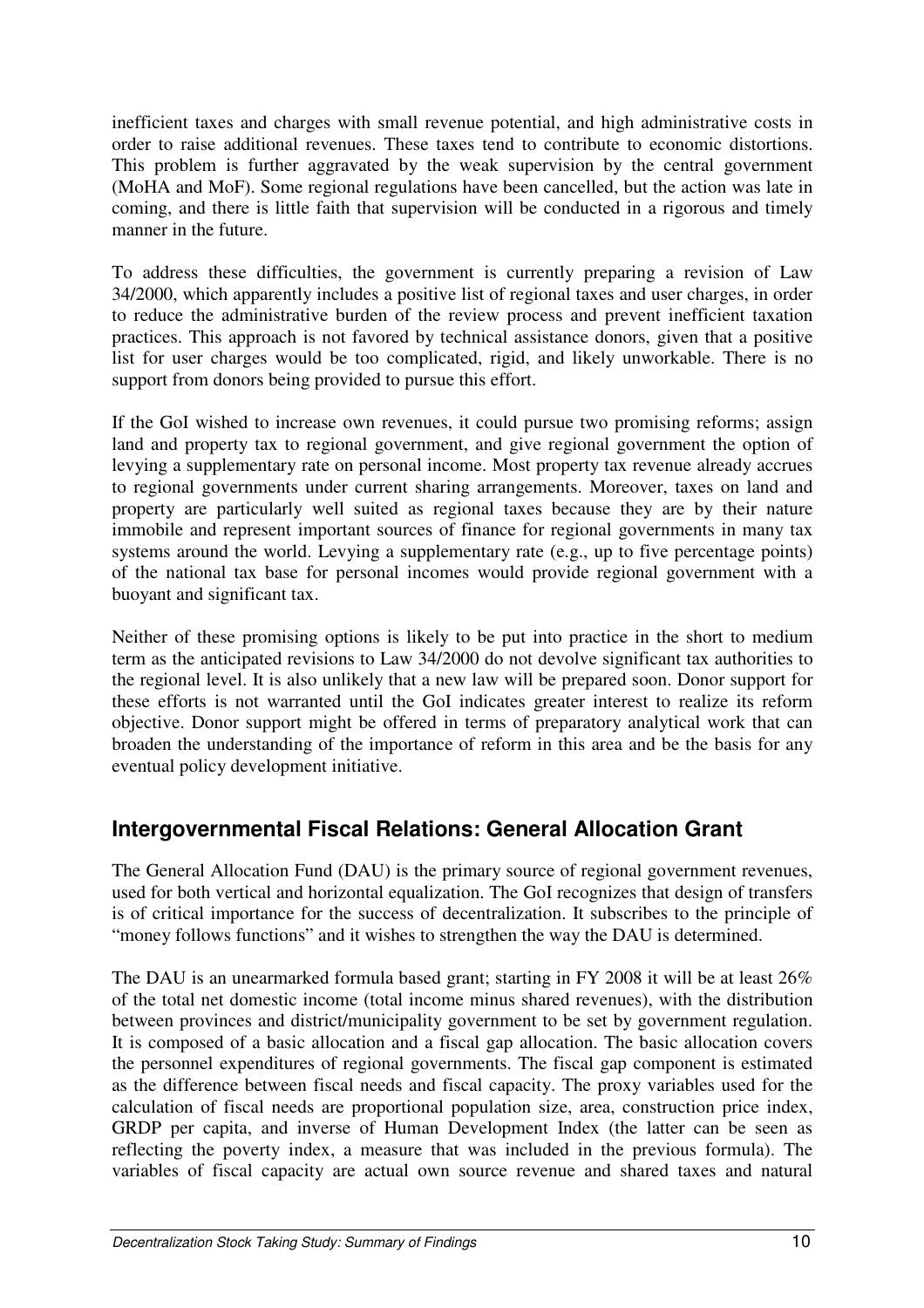resources revenues. As of FY 2008 (with the removal of the "hold harmless provision"), regions with a fiscal gap equaling zero will only receive the basic allocation; regions with a fiscal gap less than zero will only receive the basic allocation less the fiscal gap; regions with a negative fiscal gap that is more than or equal to the basic allocation will receive no DAU.

The DAU is the primary source of regional government budgets, accounted on average for roughly 80% of total revenue at district/municipality level and 30% at provincial level. The dependence on transfers has increased post-decentralization, even as the share of the DAU in total national revenues decreased from 22 percent in FY 2001 to 17 percent in FY 2005. This does not imply that aggregate regional revenues have fallen but suggests a shift away from DAU to other revenue sources, mainly to shared revenues and taxes and to a lesser extent to the Special Allocation Grant (DAK). Nevertheless the DAU grant is still one of the largest items in the national budget. It should be noted that in 2006 the DAU actually increased by 60%, as a result of more realistic budgeting.

Transfers should be neutral to expenditure and revenue decisions of regional governments. The DAU formula has some features that might cause distortions in revenue and expenditure decisions. On the revenue side, in FY 2006, actual own revenues was used in determining fiscal capacity. Should this practice continue it might cause regional government to lower their revenue collection efforts, since higher own revenues will lead to lower DAU allocations. The wage component of the DAU allocation creates adverse incentives for regional government to increase (or at least not decrease) public employment and shift costs to higher levels of government. This feature in the grant allocation will discourage necessary efforts to right-size the regional civil service and will reduce capital expenditure to suboptimal levels.

The recent policy to phase out the hold harmless provision in the DAU by FY 2008 is a good step forward. Remaining challenges to improve the DAU is to make it more aligned with actual fiscal need, consider all revenue sources in estimating fiscal capacity, and reducing adverse incentives. The DAU can be better aligned with fiscal need by including MSS expenditure norms in its calculation. While adequately estimating costs for MSS for the whole range of service provided requires technical sophistication, this approach is the most direct application of the principle "finance follows function" and promises to better match revenues and expenditures. To further improve the fiscal capacity calculation for the DAU, shared revenues and taxes from the province to the district/municipality level should be included. To attenuate adverse incentives, the GoI could revise the DAU formula to only partly compensate wage outlays. A regressive rate based on per capita wage costs could be considered, so that regional governments face increasing marginal wage costs. This would create an incentive to right-size civil service at the regional level.

It must be recognized that the wage compensation reform (a reversal of a recent "reform") would require a change in current decentralization laws, and will therefore only be possible in the mid to long term. The inclusion of shared revenues and taxes is more achievable in the short to mid-term. The MSS costing incorporation in the DAU is desired and could be achieved in the short to mid term given that Law 33/2004 is in principle supportive and regulations state that the exact DAU formula is established annually in the budget process.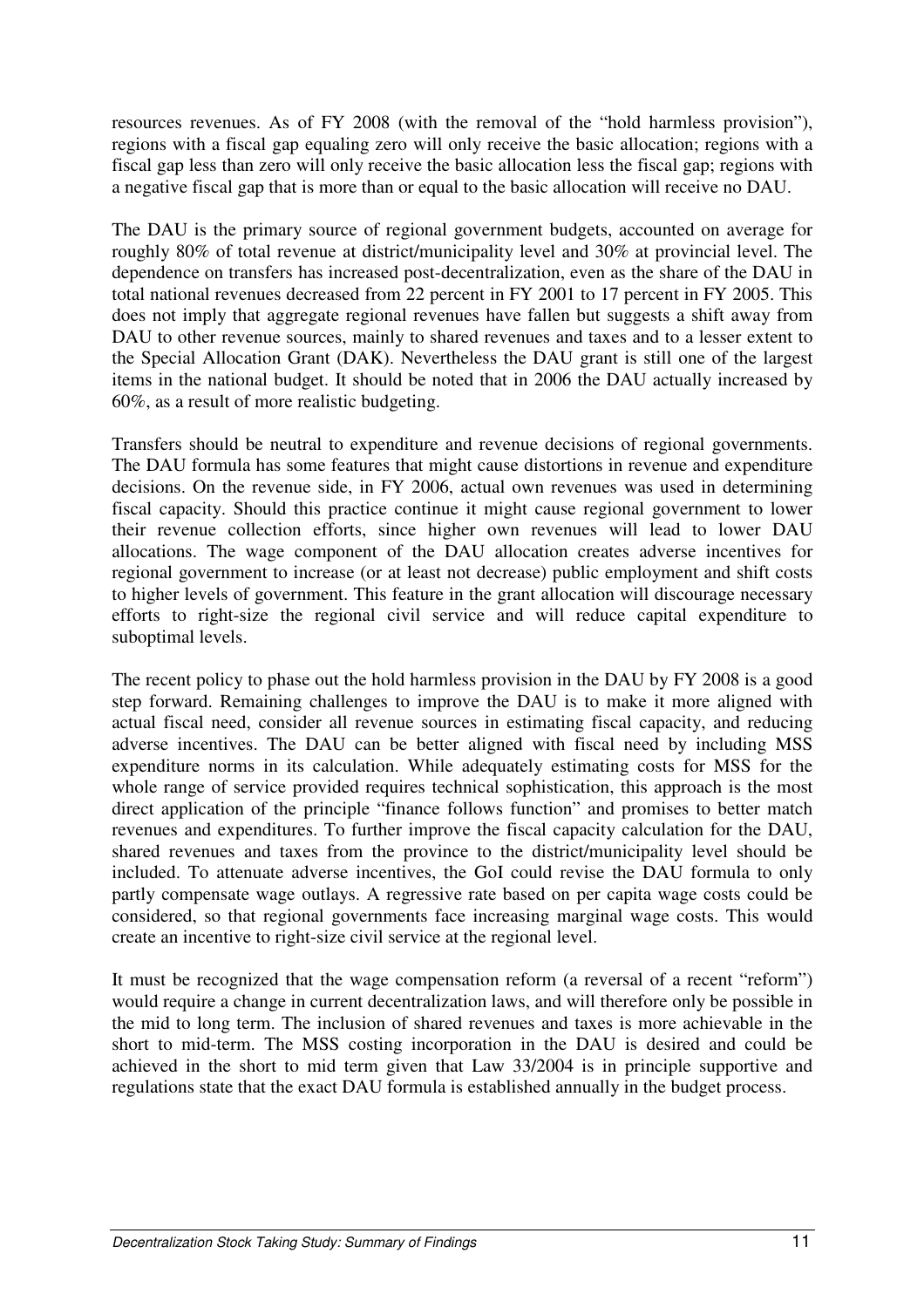#### **Intergovernmental Fiscal Relations: Special Allocation Grant**

The Special Allocation Grant (DAK) is an earmarked matching grant for funding activities related to national priorities or specific needs that cannot be included in the calculation of DAU, e.g. emergency relief. It is prioritized for regional governments with lower than average fiscal capacity, and Law 33/2004 makes a specific reference that special needs also includes "basic public services." The mechanism for the DAK differs between Law 32/2004 on regional governance and that in Law 33/2004 on fiscal balance. In the former, the DAK responds to regions' proposals, while in the latter it is largely distributed nationally through a set of criteria. More specific policies regarding the transition or permanent role of the DAK, its relationship to the DAU and the size it should be now or in the future have yet to be made clear. The GoI has however stated its intent to improve the criteria for distribution of the DAK and the distribution mechanism.

Law 32/2004 calls for a bottom up approach and allocations based on regional government proposals. The central government has not been able to cope with this mechanism. It did not explore how it could cope (e.g. by using the provincial level more intensively). Rather, it opted for a more expedient route, the top down mechanism proposed in Law 33/2004. In this mechanism, the allocation of the DAK grants is based on general, special and technical criteria. The first two are set uniformly for all sectors by MoF. In practice, the existing DAK grants are initiated and designed by the respective sector agencies, and are primarily earmarked to finance capital expenditures, limiting administrative costs, project allowances, research, training and other costs that are typically associated with service delivery. Moreover, regional governments need to match at least 10 percent of the total cost through own resources.

The general criteria for the DAK are based on a formula that takes into account a proxy for capital funds available in a given district. The special criteria directly refer to Papua and Aceh. In addition, coastal areas, conflict areas, less developed regions and regions that experience floods and other natural disasters receive DAK grants. The regulation remains unclear about how and to what extent these criteria are included in the allocation process. The technical criteria are set by the respective sectoral departments in consultation with MoF and MoHA, and vary across sectors. $<sup>1</sup>$ </sup>

The development of DAK grants has lagged behind other fiscal instruments during the first two years of decentralization. This is changing as the sectoral list expanded since the FY 2001 focus on reforestation to nine main sectors in FY 2006, with an allocation of IDR 9.7 trillion (USD 1.2 Bill.) in real terms. Even so, the DAK is still less than 10% of the DAU. The DAK could play a vital role in financing investments in infrastructure in poorer regions, but for this to happen, the targeting of the DAK would have to be improved. Presently, the allocation process of the DAK funds remains vulnerable to political interference, by regional governments, sectoral departments and the budgeting commission of parliament. This perception is supported by analysis of cross-sectional distributions that shows weak correlation between DAK allocation and measures of expenditure needs.

 $\overline{a}$ 

<sup>&</sup>lt;sup>1</sup> In the education sector for example the number of class rooms in need of repair and the construction price index are used. In the health sector, the technical criteria include the Human Development Index, the number of health service facilities and the construction price index.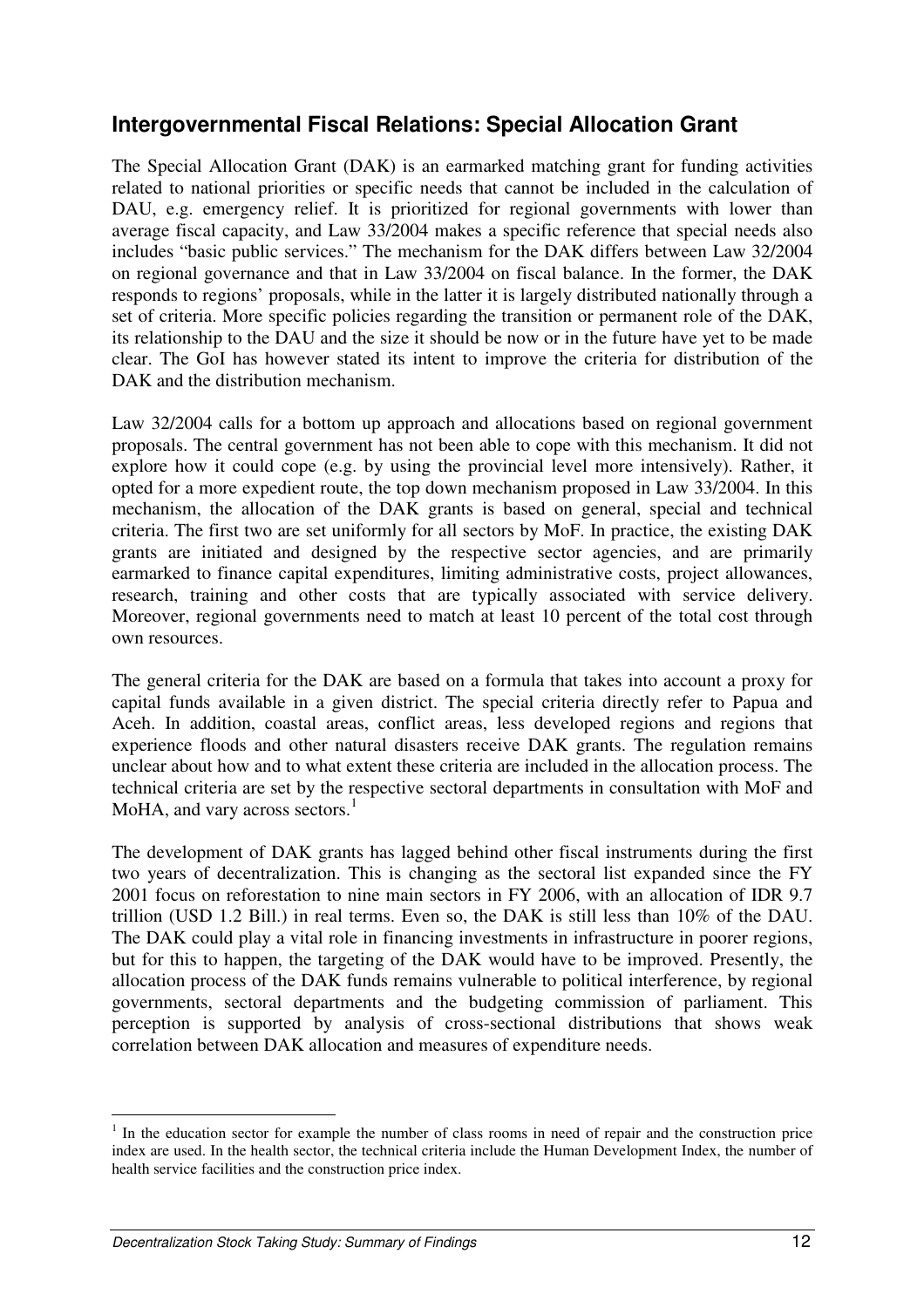Increasing DAK funds that are regionally and functionally targeted and sensitive to expenditure needs could be helpful in introducing common minimum service standards (at least until the DAU properly reflects expenditure norms) and to address disparities in capital expenditure needs across Indonesia. In this regard, the upward trend in DAK is a positive development and should be continued; the DIP migration to the DAK is a policy that needs forceful implementation.

Better targeting may also be attained if the DAK is delegated to the provincial level in accordance with technically and fiscally sound criteria, and from there to districts/municipalities that have the greatest need and meet certain governance thresholds. The allocative decisions could be made in the context of the Governor's mandated review of district/municipality budgets, resulting in "performance based" grants; this mechanism could be a way to fruitfully marry the top down approach of Law 33/2004 with the bottom-up approach of Law 32/2004. As a modeling step toward the adaptation of the DAK to reflect regional government performance, the Personal Income Tax (PPH) portion directed to districts/municipalities by the province could be developed into a performance based grant, with donors providing funds to participating provinces to add to the fund, and providing technical assistance to develop the mechanism.

Keeping the DAK focused on the sectors most connected to the MDGs/MSS will be necessary to maximize priority development results; the fragmentation of the DAK, already in evidence, may undermine efforts to achieve important service delivery goals.

At some point in the growth of the DAK it will be important to sort out its relationship to the DAU, particularly with respect to basic service provision. It may well be that the DAK becomes a useful tool to rectify the shortcomings of the DAU in terms of equalization, but as the DAU data/formulae increasingly integrates actual expenditure norms associated with basic services, the role of the DAK in funding basic service delivery would need to be adjusted.

A second caution to rising expectations that the DAK can play this (transition) role in basic service funding is the current perceived or real limitations on the range of budget items it can be used for – it is not entirely clear that the DAK could be used, as it stands, for the entire range of service delivery investment and operational needs. Some adjustment or clarification in the DAK rules would need to be made. This adjustment/clarification could also include how the DAK could be pledged on a multiyear basis in order to make revenue flows more predictable for regional governments. Reporting on progress, meeting expected results and governance thresholds could be made conditionalities for continuation of funding.

#### **Intergovernmental Fiscal Relations: Shared Taxes and Revenues**

There are no fundamental policy statements of the GoI to guide the further development of shared taxes and revenues, except that revised framework laws foresee that shared taxes and revenues will continue, but that the DAU hold harmless provision will be dropped by 2008 to mitigate regional disparities that have been exacerbated by the few regions that benefit enormously from shared taxes and revenues.

Decentralization increased the relative share of district/municipality governments of shared taxes and revenues. Tax sharing is primarily based upon derivation principle, while fishery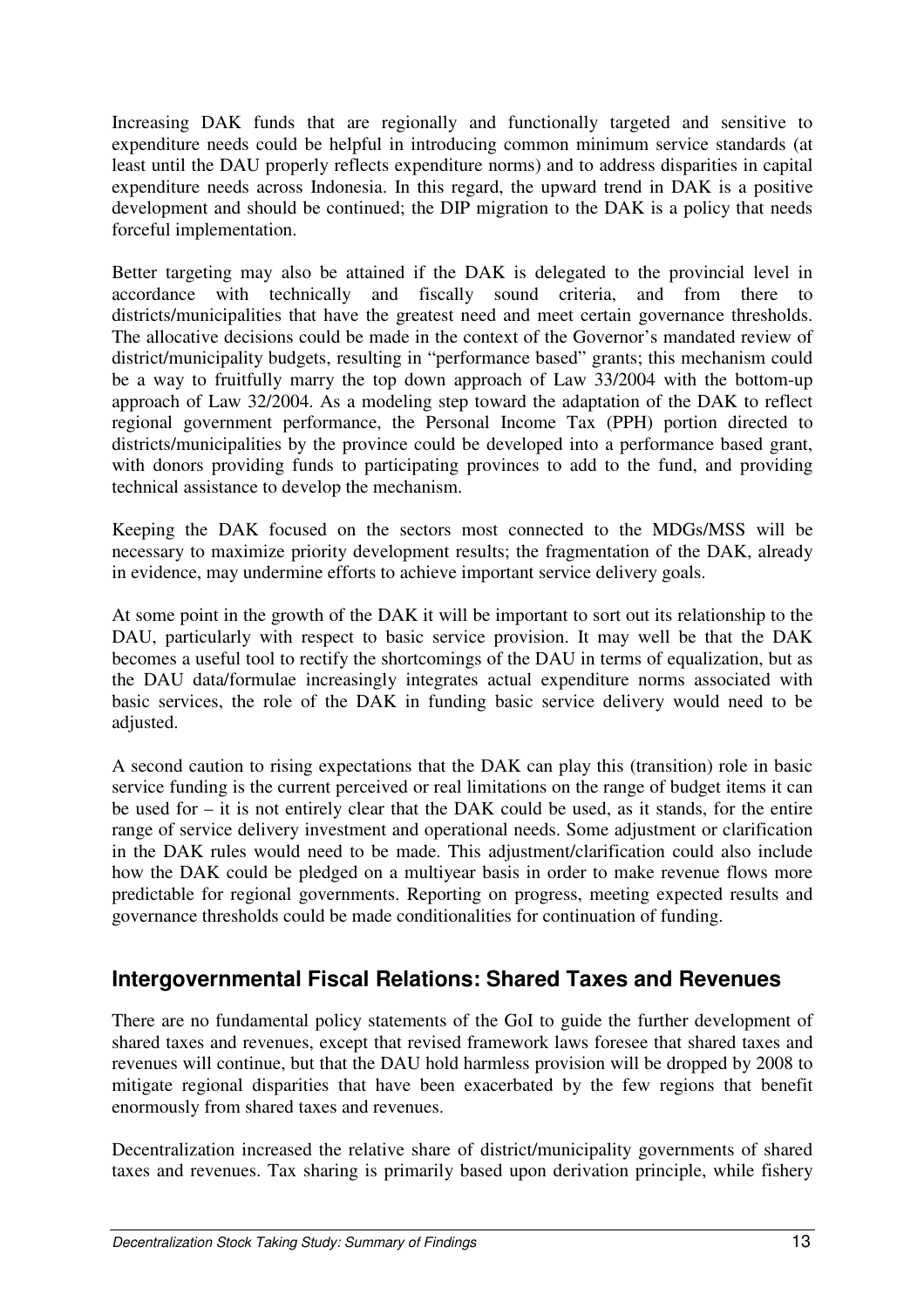royalty and property related taxes also use equal shares as an added criterion. The 9% national share in the property tax is an "administrative fee" to compensate the national tax administration for collecting and administering the tax.

Law 33/2004 introduced shared revenue from geothermal mining and slightly increased the regional share of oil and natural gas revenues. Starting in 2009, regional governments will receive an extra  $0.5\%$  of both oil and gas revenues<sup>2</sup> which are earmarked to increase regional expenditures on primary education. Most of the revenues from these two resources are returned to the originating regional jurisdictions. In addition to the sharing arrangements for national revenues, district/municipality governments receive shares of the four provincial  $\arccos^3$ . However, the contributions of these taxes to overall regional revenues are relatively small.

While shared revenues from natural resources account on average for a mere 9% of regional revenues, they are extremely important for a small number of regions. Shared revenues and taxes are the major drivers of fiscal disparities in Indonesia. In FY 2003, the industrial town of Bekasi located on the fringe of Jakarta, received more than 100 times the income tax than the rural district of East Lombok. About 80% of all revenues from shared taxes and natural resources are concentrated in the top twenty percent receiving district/ municipality governments. On a per capita basis, the bottom 80% of districts receives only 30% of the total revenues.

Current revenue sharing arrangements for taxes and in particular for natural resource revenues attempt to strike a delicate balance among the genuine grievances of resource rich provinces and national equity objectives. Politically, the existing revenue and tax sharing arrangements help to sooth perceived injustices in the distribution of natural resource revenues. However, fiscally they greatly increase revenue disparities among regional governments.

Substantial changes in the current sharing arrangements are unlikely in the short to medium term. Resource rich regions have strong incentives to oppose changes in the current system as they would stand to lose resources. This necessitates the use of other fiscal instruments, namely the DAU, to promote horizontal equalization.

#### **Intergovernmental Fiscal Relations: Regional Borrowing**

Raising revenues on capital markets through loans or municipal bonds is often a more efficient way to finance capital expenditures than financing them through taxes or transfers. The regional government framework allows for borrowing in recognition of this fact. However, there is concern that regional borrowing, not become a burden on the national budget or destabilize macro-economic policy.

Concerns about macro-economic instability have led the government to carefully regulate access of regional governments to capital markets. Law 33/2004 allow regional government to borrow from both domestic and international sources, issue IDR denominated municipal

<sup>&</sup>lt;sup>2</sup> 84.5% of oil revenues will accrue to the central budget and 15.5% to regional governments. For gas revenues, 69.5% will go to the center and 30.5% to the regions.

<sup>&</sup>lt;sup>3</sup> Namely the motor vehicle tax (30%), vehicle transfer tax (30%), fuel excise tax (70%) and ground water extraction and use tax (70%).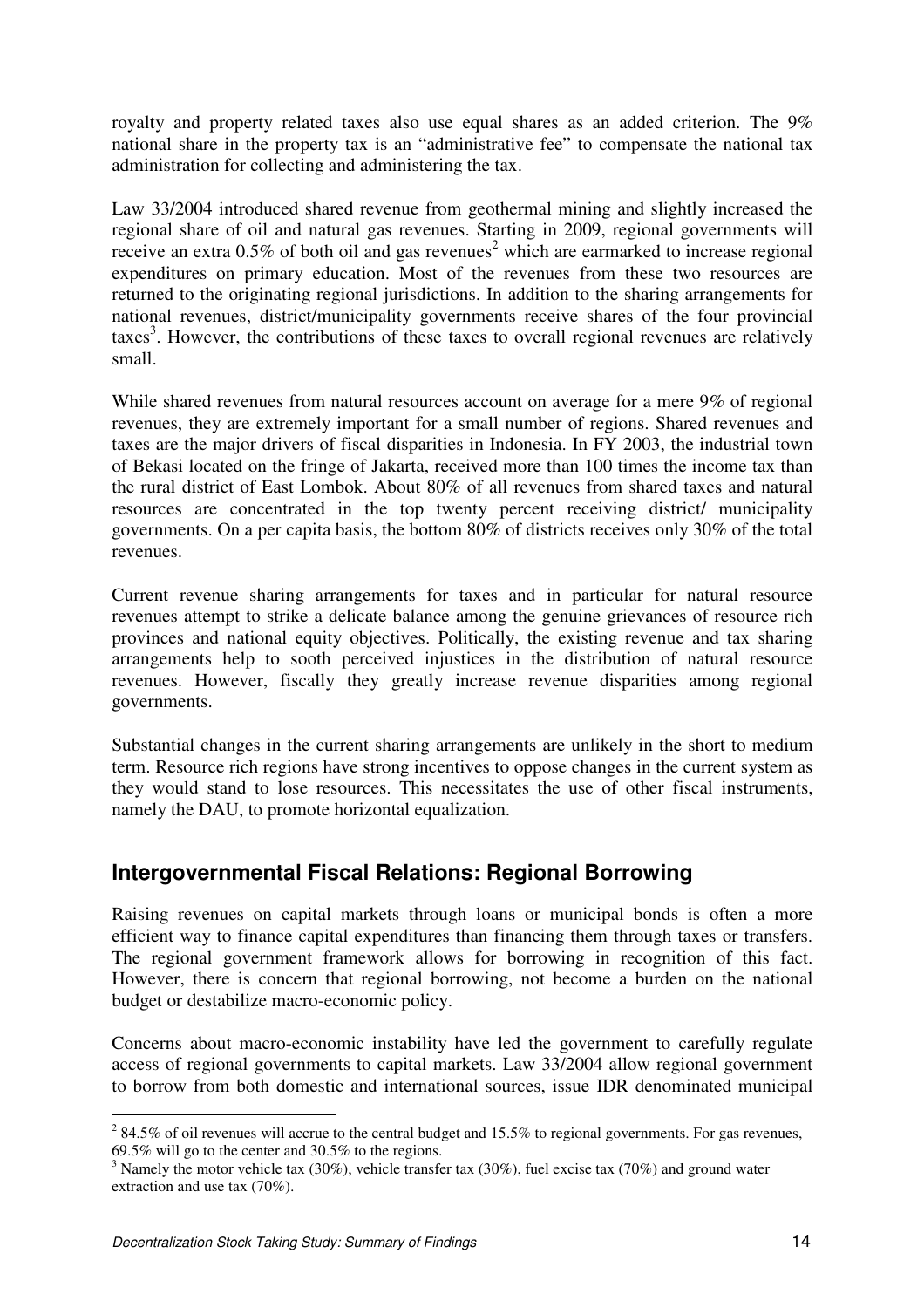bonds on domestic capital markets, and guarantee third party debt. However, the total debt is limited to 75% of revenues minus necessary expenditures and debt service to 40% of revenues minus obligatory expenditures (fixed costs). In effect these requirements constrain borrowing in fiscally weak regions while they enable fiscally robust regions to access external sources of finance. They thus potentially increase fiscal disparity across regional governments. Law 33/2004 does explicitly state that there is no sovereign guarantee for regional government bonds, but the law remains unclear on defaulted regional government loans.

In addition, there are differentiated requirements depending on the maturity of debt. Short term borrowing (less than one year maturity) is limited to 1/6 of current spending and can only be used for cash flow management. Medium-long term borrowing (more than one year maturity) can only be used for capital expenditures in projects with cost recovery potential. Any long and medium term borrowing of regional governments requires approval by both the regional parliament and by the Ministry of Finance. Regional debt and repayment are closely monitored by the national government and the latter has the right to intercept the transfer of DAU grants in the event regional governments fail to serve their debt service obligations.

Regional governments have access to capital from international sources through central government approved on-lending and on-granting. Before taking on new debt, regional governments must provide supporting funds and repay existing arrears.

Regional government borrowing has been low in Indonesia. The cumulative regional debt to GDP ratio for the years 1978-2004 is 0.33% of GDP, significantly lower than other large developing countries. Borrowing has yet to recover from a sharp drop during the financial crisis in 1998. In FY 2001-2003 it accounted for a mere 0.2% of total regional revenues. The market for regional government bonds remains similarly underdeveloped. The uncertain legal environment undermines both demand and supply for municipal credit and bonds.

Most of the regional government debt is indirect debt of regional public enterprises, mainly water suppliers (PDAM), accounting for more than three quarters of the outstanding debt. Repayment performance is poor with only about half of payments due being settled. Lewis (2003) has shown that repayment problems are largely a function of regional unwillingness, rather than inability to repay debts. This state of affairs also points to a lack of application of existing regulations and a lack of consequences for individuals and organizations (at both regional and central level) concerned with delivery or its supervision. In addition to the outlined legal complications, the limited creditworthiness hampers the expansion of credit access of regional governments. In effect, the low level of regional borrowing potentially constrains infrastructure development, efficient public service delivery and economic growth.

The strong controlling role of central government in regional debt should be accompanied by capacity building to meaningfully assess the creditworthiness of regions and choose carefully the regions that gain access to external funds. In addition, the central government can increase overall transparency in municipal credit markets. In the long run, allocation of capital should become increasingly market driven. Developing a state supported municipal credit rating system that is reflected in risk premiums could spur the growth of the market for municipal credit.

In order to move to functioning municipal capital markets it is critical to establish rules for municipal default. In the absence of such regulation the sovereign guarantee for loan defaults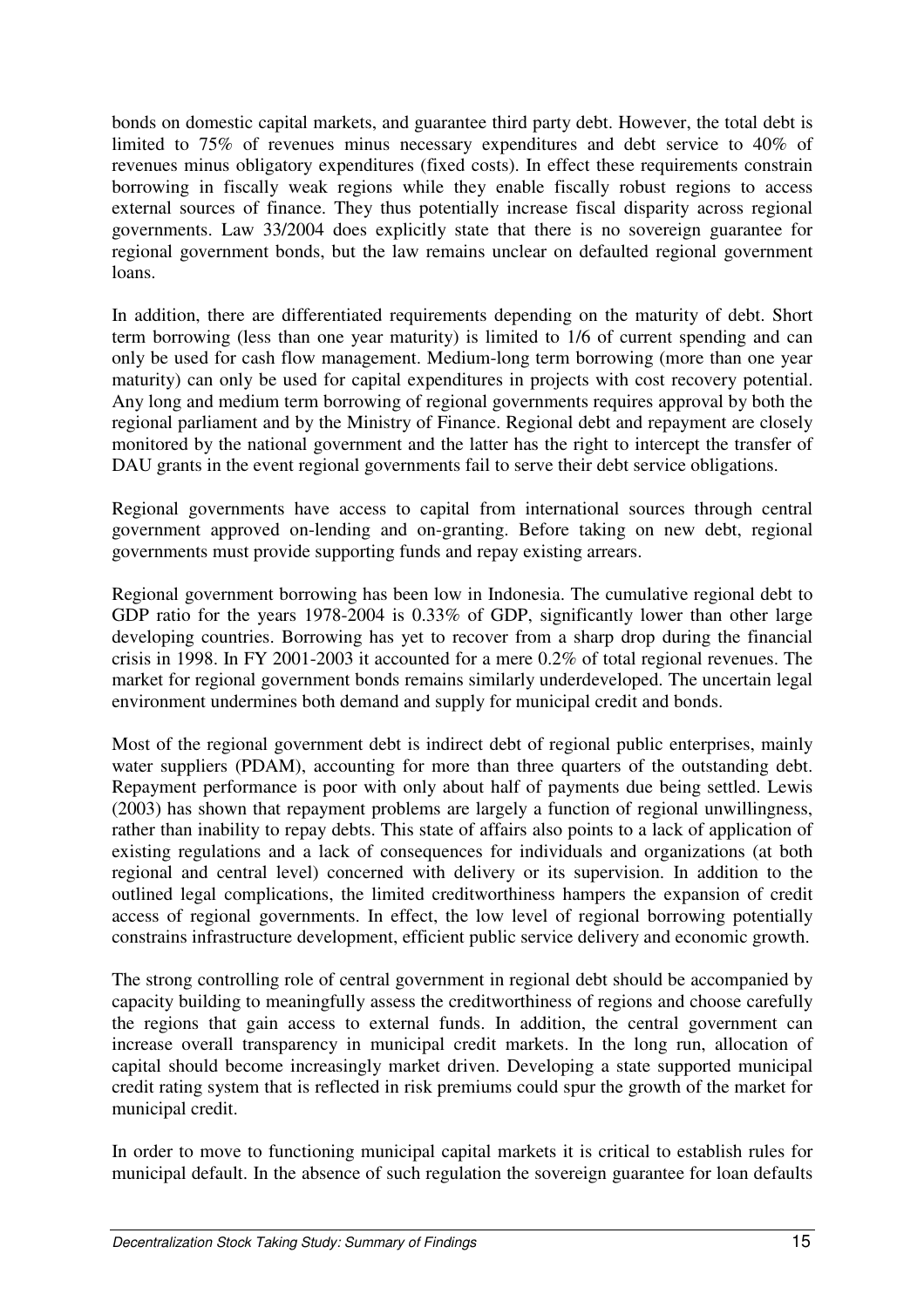by the national government can induce moral hazard among regional borrowers in anticipation of national bailouts. In order to encourage responsible debt management by regional governments a regulatory framework for municipal debt defaults needs to be introduced.

While it is important to foster municipal credit markets, the unequally distributed access to capital across regions means less borrowing, and higher interest rates, in some. This is likely to result in differences in the quality and quantity of public services. It is thus important to implement alternative mechanism to finance capital expenditures in those regions.

## **Oversight and Supervision**

The Council for the Deliberation of Regional Autonomy (DPOD), an inter-ministerial body with minister level membership, is given the primary role in the central government for regional government oversight. It receives information through the Minister of Home Affairs on the progress of the regions in implementing regional autonomy, and provides considerations and suggestions to the President regarding its assessment of this progress. This assessment is important since it could determine whether regions continue to exist in their current administrative boundaries; dissolution and mergers are possible for non-performing regions. The DPOD has been reconfigured somewhat in Law 32/2004, dropping regional associations. Experts and selected regional government representatives are still members. The intent is to make it a more effective government forum for inter-ministerial policy coordination.

One of the driving reasons for the revision of the decentralization framework was the perception that regions were not sufficiently well-guided and supervised on an ongoing basis. The government intends to tighten the supervision system in particular, and aims to do so in part through the enhanced role of the Governor. It also wishes to see better coordination between the organizations involved in supervision.

With Presidential Regulation 28/2005, the DPOD has been given the writ to give considerations and recommendations to the President on policies of territorial reform, regional finances, and the capability of regions to discharge their functions. The DPOD has a secretariat, and is to establish a technical team. Its connection to the supervisory work of the government remains unclear, and awaits further details in MoHA instruments. It is to be expected however, that the DPOD will make use of the ongoing supervision machinery in MoHA and other central government agencies. This machinery has broken down over the last few years, and is in need of an overhaul.

Government regulation 79/2005 was to provide an operational framework for supervision of regional government. GR 79/2005 makes MoHA responsible for legal oversight, while ministries/agencies are responsible for the implementation of technical supervision corresponding to their respective functions. The regulation allows government to carry out both preventive and repressive supervision. Depending on the regional regulation in question, MoHA (or the Governor) have the right to recommend to the President that they be revoked (via a Presidential Regulation) if they are found to contradict higher level legislation (repressive supervision). Conflicts between regional and national legislation can be resolved by appealing to the constitutional court.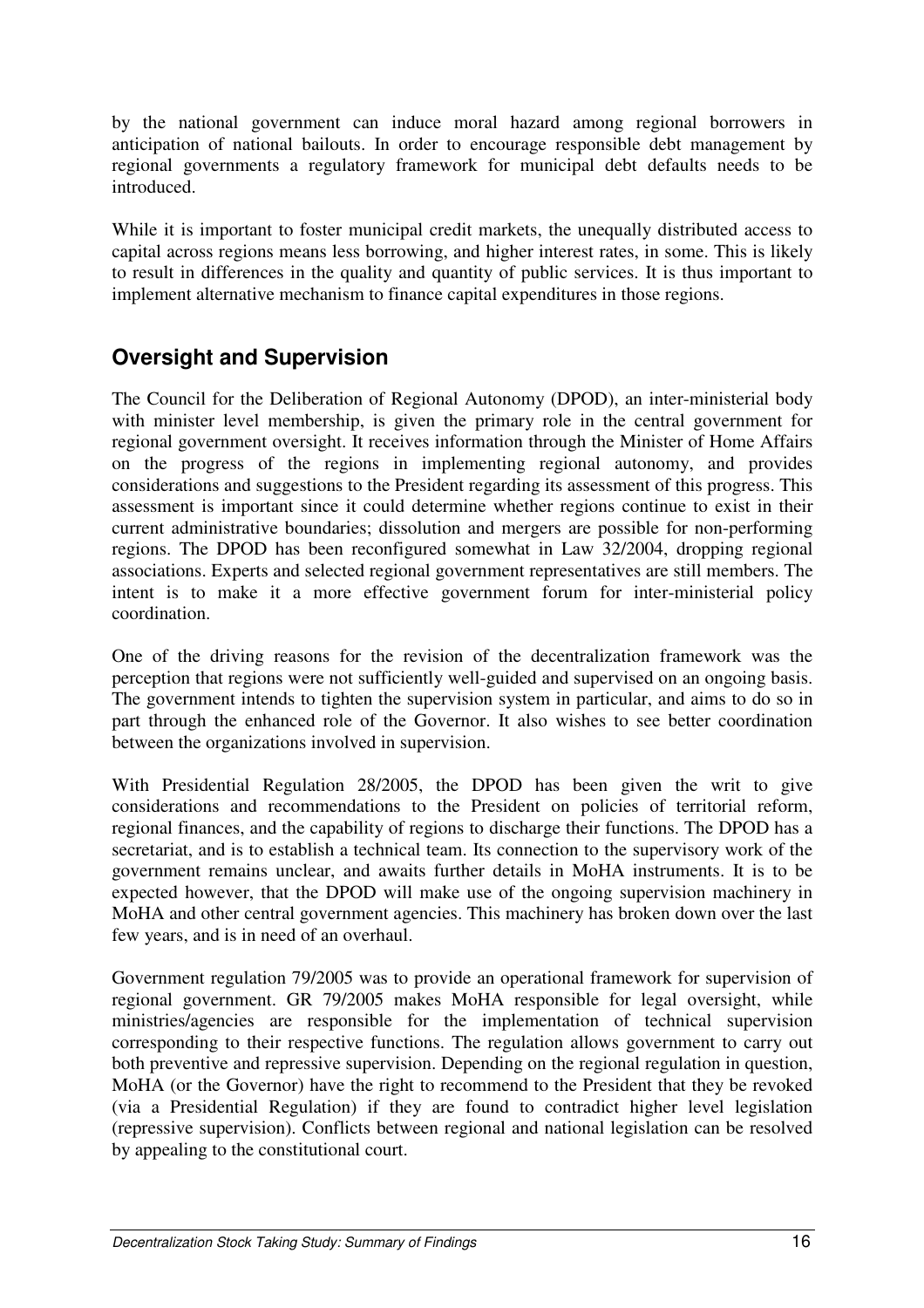In addition, MoHA is leading the effort to prepare additional government regulations dealing with regional reporting, performance monitoring/evaluation, and organizational structures of regional government. There may also be a related government regulation being prepared under the leadership of Bappenas, relating to the performance of the "implementation of regional government planning", as a follow-up to Law 25/2004. Already, MoF has lead the effort to address reporting for regional finances, based on Law 1 on the State Treasury, resulting in GR 8/2006 regarding Financial Reporting and the Performance of Government Units. The GRs already issued are problematic in terms of coherence and incisiveness of their content, and in terms of their scope and fit with each other.

The role of the Governor (and by implication the provincial administration) was significantly expanded in principle by Law 32/2004. This expanded role is not entirely clear in GR 79/2005. As part of preventive supervision, district/municipality draft regulations concerned with taxation, user charges, budgets and land zoning need approval by the Governor (and approval by the national level for provincial draft legislation). Other regulations are to be reported after they are issued, and are inexplicably only reviewed by MoHA. It is not clear why the Governor is not given a role in these other regulations. Also, there are existing legal instruments relating to the sectors that have mechanisms to "delegate" supervision to the regional government, not to the Governor only as the representative of the centre. It is unclear if these provisions are now valid or in need of realignment.

To date, donors have had a fragmented approach to support in the areas of reporting, monitoring/evaluation, and supervision. Current efforts are under resourced, and they are not well inserted into the policy process. The policy process on the GoI side is itself fragmented, making it difficult for donors to anchor to it properly.

The oversight framework relating to DPOD has never been made operational in the way it had been intended. It is difficult to say if there is any different approach afoot to make the "revitalized" DPOD function better in providing oversight – specifically on the issue of performance of regional government. The DPOD will only be as good as the information and analysis that it is supplied.

Oversight/supervision systems are being developed but in uncoordinated fashion, creating inconsistencies, complexity, and burdensome requirements on regional government. Supervising bodies lack the preparation to handle the technical reviews on the preventive side of supervision. The budget review by the Governor/province on district/municipality budgets for instance still is unclear in scope and aims. The aggressive intrusive actions of regional governments on economic domains, demanding taxation rights or shares of corporations for instance, are handled in a purely politically expedient manner, with little reference to the legal framework.

Stakeholders are finding it alarming that neither the Governor nor MoHA appear ready or able to respond to recent problematic regional regulations prohibiting or regulating certain behaviors, cultural and religious practices (e.g. reciting the Koran, attending mosque, wearing the jilbab, soliciting). These have been passed with much controversy and media attention. Yet there has been no response from MoHA regarding the legal validity of these regulations, and their likely standing in relation to constitutional rights or the "public good."

To place oversight/supervision on a sounder footing, it will be necessary to strengthen the regulatory framework. A proper completion of the existing draft regulations, and revision of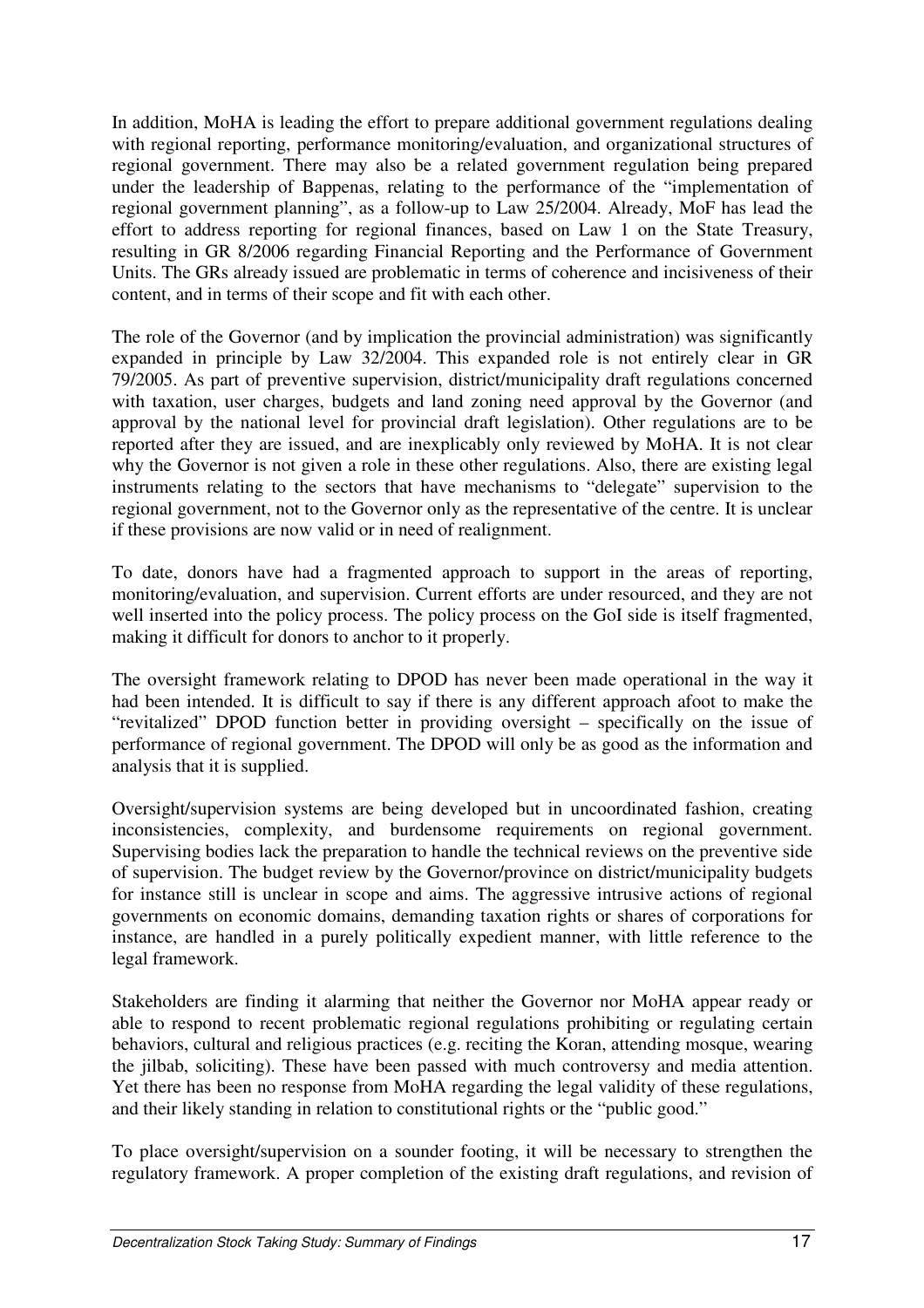those recently issued that have serious shortcomings is required, with attention to streamlining/integrating these and attain a better definition of guidance, control and supervision roles.

Additionally, the capacity of oversight and supervisory institutions needs to be increased, in particular at the provincial level, bolstering the role of the Governor (and by implication the provincial government). At national level, if the DPOD is to function as intended, it is crucial to have clear means for providing useful data and analysis to it from central government ministries/agencies. The latter must have the financial and organizational capacity to meaningfully assess regional government operations.

Capacity development may have its limitations when it comes to the coordination role of DPOD; it has yet to function adequately since its inception in 1999. It may never function properly if it continues to be seen as MoHA dominated. Consideration may need to be given to elevating the coordination role to a higher body; the office of the president for instance.

To make any supervision system workable, it is essential to reconstruct reporting systems of regional government. Incentives to report, or consequences of not reporting, must be developed. Reporting requirements should be designed to minimize the burden for regional governments.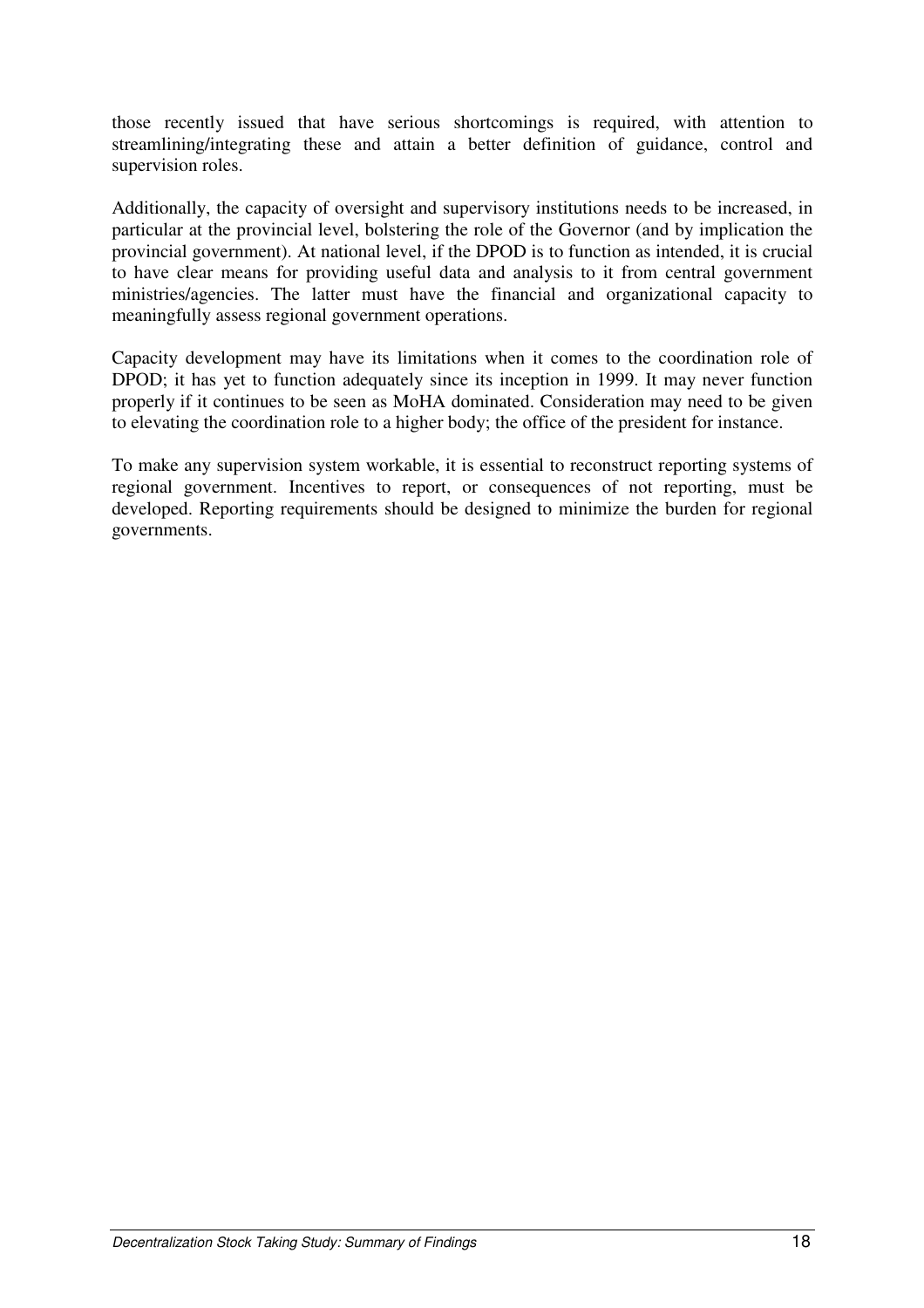# **III. CIVIL SERVICE REFORM IN THE CONTEXT OF DECENTRALIZATION**

Civil service reform (CSR) provides a supporting strategy for the implementation of decentralization, with changes in personnel and organizations encompass status, forms, roles, relationships, and ways of performing tasks. In the end, these changes should lead to better service delivery.

CSR is facilitated by clarity in the management of the civil service, but gaining that clarity may also be one of the initial tasks; to determine which level of government and which regulatory agencies should have the power to set organizational requirements and human resource policies and procedures (pay scales, terms and conditions of employment, and civil service structures). The division of labor in civil service management has long been blurred in Indonesia, with many central agencies having overlapping mandates. This made it difficult for these organizations to undertake reform in lockstep with decentralization reforms that began in 1999. Changes in the regulatory framework at that time seemed to establish a fairly autonomous regional civil service, but another legislative stream specific to the civil service (Law 43/1999) countered important aspects of this decentralization, and left the fragmented policy making intact. Law 43/1999 also mandated a new Civil Service Commission, but this provision was not put into effect.

The second decentralization Law 32/2004 also altered the rules of the game between central and regional government. The Governor was given more responsibility over the provincial and district/municipality civil service, acting in his role as representative of the central government (CG). MoHA has also acquired new responsibilities for overall guidance and management of the regional civil service. This has not greatly clarified the murky assignment of responsibility for the management of regional civil servants. The changes have instead created disquiet among regional governments and donors.

One of the immediate impacts of decentralization was the restructuring of RGs' organizations. Law 22/1999 gave RGs wide discretion in setting their administrative structures. However, soon afterwards, the CG has tried to reassert central control by imposing rigid restrictions on the number and the type of administrative structures that the regions were allowed to have, despite evidence that most regions were struggling to absorb transferred staff, and that some were making efforts to limit organizational growth. These restrictions are not being significantly reworked in the context of Law 32/2004. However, this law has introduced the incentive to bloat the regional establishment by incorporating the wage bill in the general allocation fund (DAU). Sectoral Ministries also undermine RG's attempts to be lean by encouraging RGs to create stand alone units treating their sector, with the promise (threat) of access to deconcentrated funds.

Law 32/2004 has recentralized annual recruitment, the single entry point into the Indonesian career system. As of 2006 it was coordinated by the province (on behalf of the CG). The intent was to reduce opportunities for corruption but RGs claim they were doing no worse on this count, and that advantages of local management are now foregone. With this step, the CG opens itself up to creating policies that are ill fitting to RGs, such as the promise to integrate all contractuals into the civil service proper.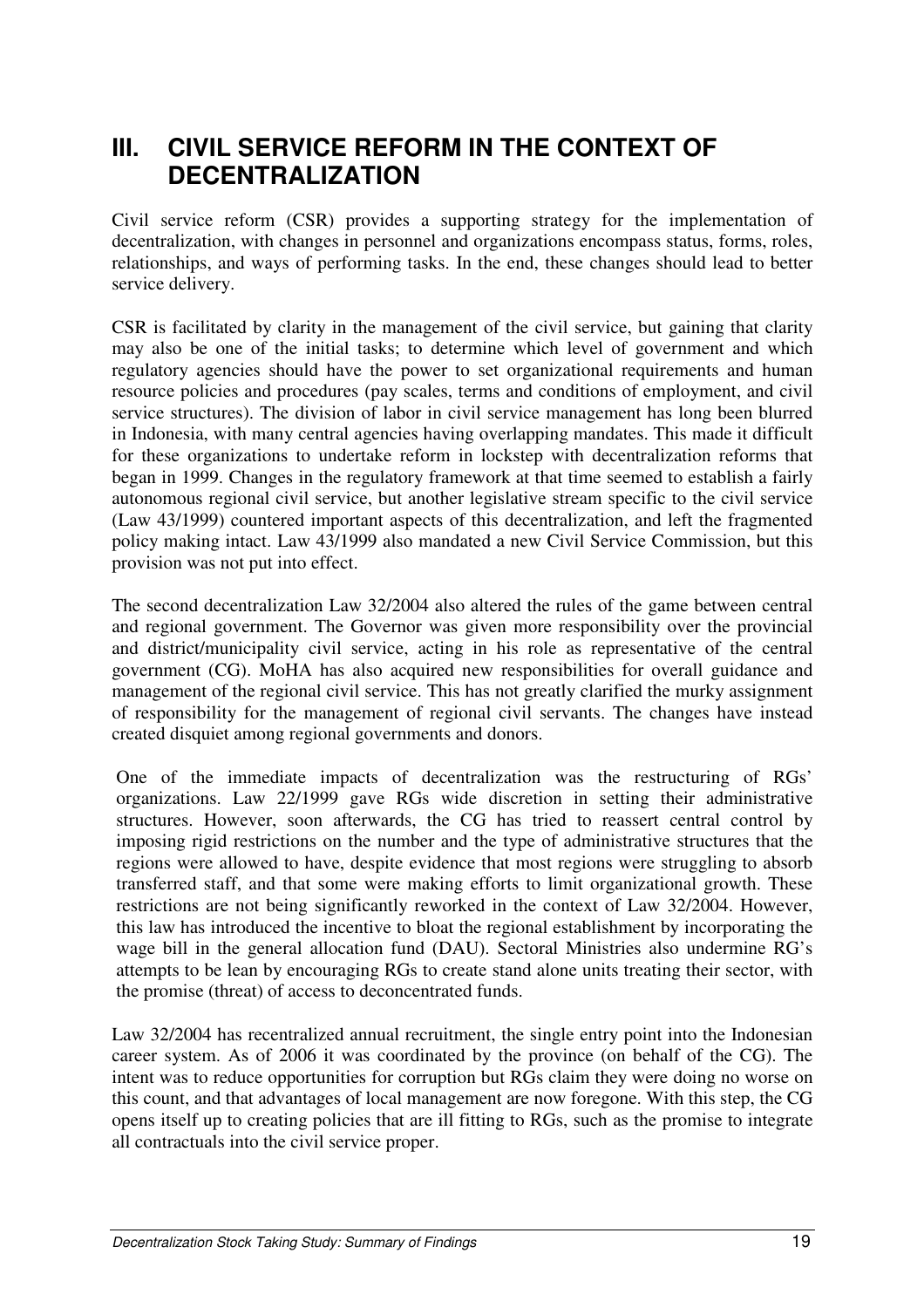Many of the problems of the regional civil service are those of the system as a whole. Job descriptions in the civil service are few, and existing ones (mostly for structural positions) are poorly done, making it difficult to hold the employee responsible for their duties and tasks. The absence of job descriptions also impedes the introduction of a performance management system. An instrument for performance appraisal does exist (DP3) but indicators are uniform, very subjective and applied to all ranks/levels. Superiors preparing the appraisal see it as a routine and meaningless activity. Advancement therefore remains largely automatic, based on seniority and divorced from performance. Disciplinary action that affects position and remuneration is rarely taken.

The remuneration system is complex, lacks transparency and provides no incentive for performance. Moreover, the absence of monetization of all awards and the rent seeking behaviour of civil servants distorts the real picture. Training is supply rather than demand driven. Training and curricula are not being developed to fulfill the demand of new RG functions and obligations. Pensions are linked to low basic salary, leading civil servants to find ways to extend their service past retirement age (the most lucrative option) or transfer to a functional position for which the retirement is set at a later age. Low pensions also encourage making the most of illicit opportunities during the working life.

In short, regional governments have few incentives and discretion to right size and make their civil service efficient. They have too many staff in general, but are missing key skills. The reduction of staff is generally achieved through attrition. In the absence of new policies in the areas of early retirement, retrenchment etc. local governments can only stop recruitment for a limited period or send staff home (who keep their remuneration). Lateral entry is not allowed in the current system and RGs can only consider bringing in skilled manpower by transferring academics from the university into the service since academics are civil servants and therefore eligible for such moves.

The changes in the degree of decentralization, in either direction, have not added up to meaningful reform. The civil service is deprived of modern policies, procedures, tools and instruments that are part of modern human resource management. The regulatory and management framework is characterized by a traditional rules based culture, with a focus, on paper at least, on control and authority over staff. There is lack of vision in charting any reform course. Feeble attempts at reform, therefore, merely add to the tangle of inconsistent, and often ignored, regulations.

Where innovation has been seen these have been locally driven, though in cases they have benefited from donor assistance**.** The central government has not been vigorous in taking these up and supporting the dissemination of institutionalization nationally. At times it has suppressed the initiatives.

Serious reform would mean allowing the RG to set their own personnel and organizational structures, within a flexible framework, and removing perverse incentives that bloat regional civil service (wage bill in the DAU, or dangling deconcentrated funds to regions that mirror central level organizations). Even if substantially decentralized, the regional civil service framework would nonetheless need to encourage efficiency, performance and a merit orientation. Such reforms are difficult to design and will only be deep and sustained if there is a sense of urgency among stakeholders that will lead to political leadership. As well, a workable platform will need to be found to intensify the dialogue, and design and monitor the reform effort. At the time of writing this report various sources, including donors and GoI,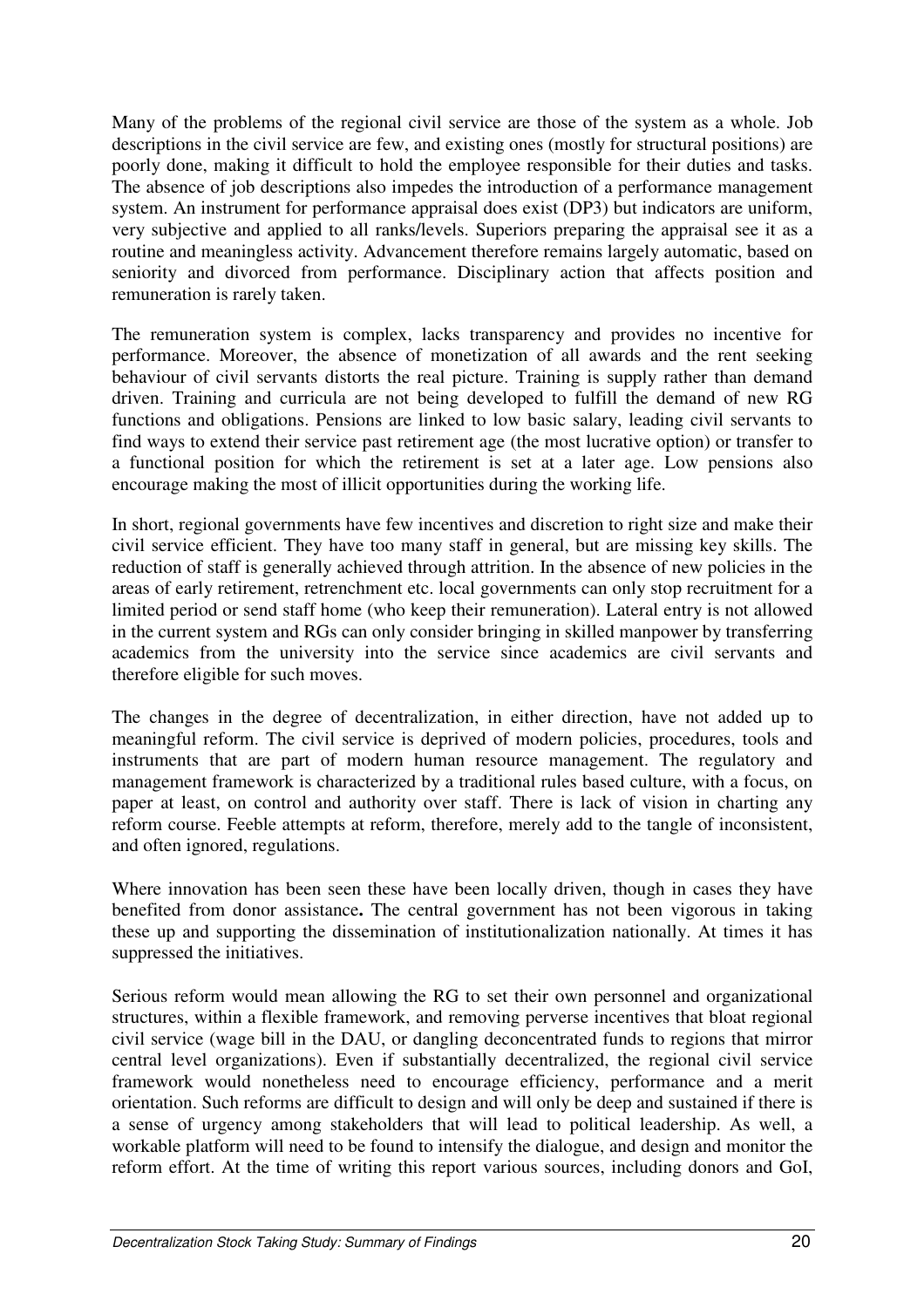indicated that several initiatives aimed at preparing for civil service reforms are under way. Once streamlined, they may be the basis for the fundamental and long term reform required. They initiatives mooted are:

- 1. The implementation of a Civil Service Commission as stipulated in Law 43/1999.
- 2. An evaluation of the remuneration of state officials in the context of Law 12/1980.
- 3. A Presidential Task Force on civil service reform, whose Secretariat is to be hosted by the Partnership for Governance Reform.
- 4. Plans by the KPK to encourage pilots of reforms in various Ministries.

Partial measures are possible, and can be meaningful, but they will delay the attainment of desired service delivery goals. These partial measures include giving space for regional government innovation where it falls within the existing framework (liberally interpreted), and ensuring that these innovations can be disseminated through empowered Indonesian intermediaries. Examples of these innovations (or good practices) are better HR planning; introducing supplementary performance appraisal tools which may be used in addition to DP3 and linked to performance and local incentives; local remuneration policies and procedures (redistribution of local allowances) to increase transparency and accountability; improved disciplinary tools that monitor and enforce rules for civil servants (e.g. attendance); introducing training needs analysis to train indeed those civil servants that are "trainable" and developing a policy to promote the right person for the right job.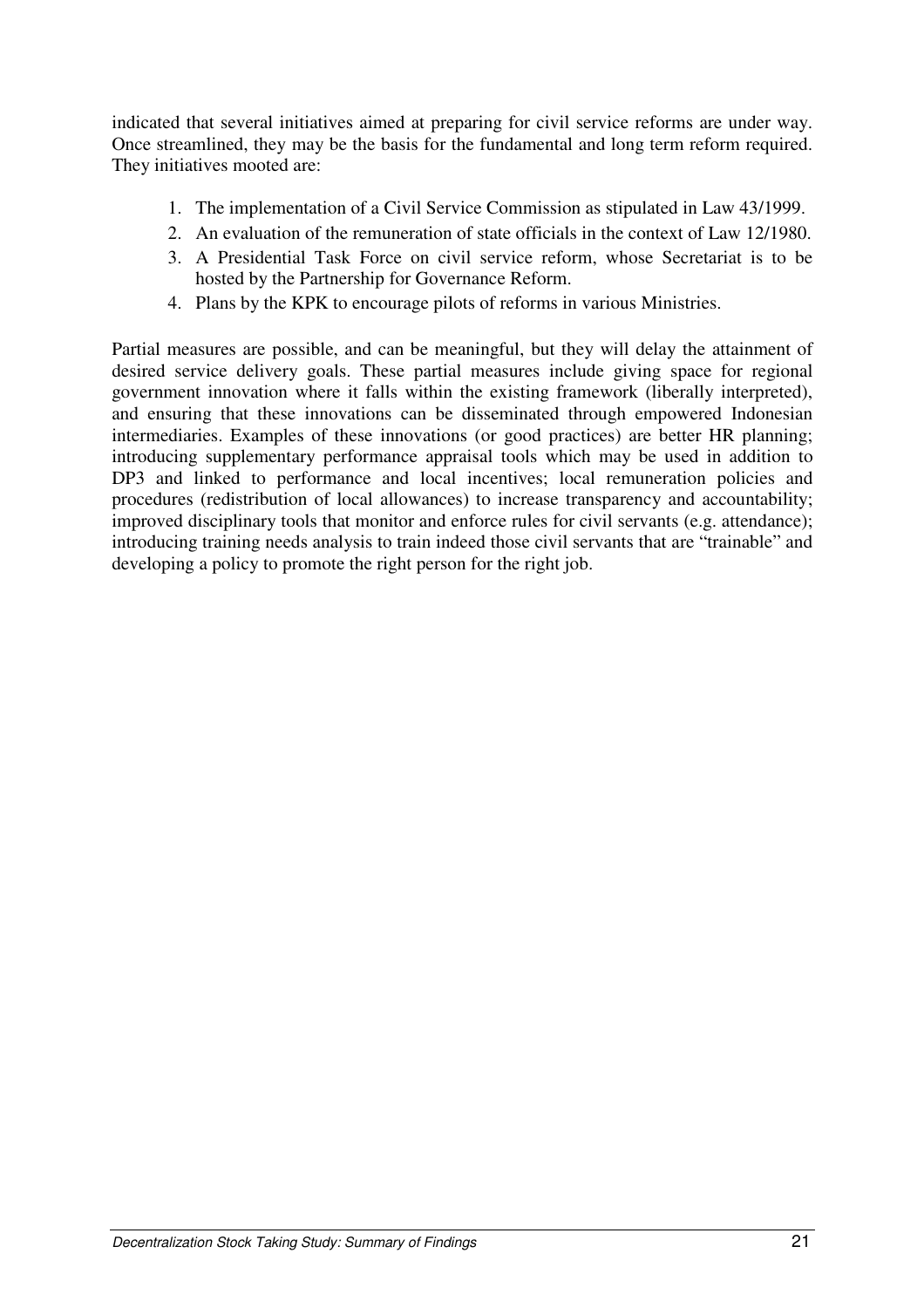# **IV. REGIONAL GOVERNANCE REFORM**

## **Regional Government Service Provision**

Decentralization in Indonesia is pursued in part for its promise of better public services; basic education, primary health care, water provision, sanitation, and other essential public services such as the provision of identity cards. The constitution sets out a number of important rights relating to basic services. Law 32/2004 on regional government and sectoral legislation provides greater detail on the expected outcomes of basic service delivery. Regional government is enjoined to improve services and make innovative breakthroughs in quality, efficiency and accountability. The private sector is also encouraged to invest in basic services and to link with regional government.

The improvement of services is further supported in the legal framework by laws and regulations pertaining to the civil service, regulations that relate to the supervision and support functions of central government toward regional government, and the various provisions found in laws and lesser instruments relating to the participation of the public in policy making, planning, monitoring and management of service delivery. Additional laws relating to public services and administrative procedures also have their primary aim to improve public service delivery (broadly defined, not only basic services).

The service delivery scene in Indonesia post-decentralization is clouded, due largely to the patchy information gathered to date. On a positive note, public services (and in particular basic services) have not collapsed post-decentralization as some feared they might, and spending for services is generally increasing. Some regions are making efforts to track their performance in terms of MSS, as in the case of Gresik for educational standards. In general, baseline data on MSS across sectors and districts is still lacking, potentially undermining any drive to apply MSS. It is nonetheless apparent that there are significant differences in service achievement across localities and sectors. While few improvements in the quality and reach of services can be seen in general, a few regions have been innovative. On the negative side, in cases some slippage has been experienced in reach and quality (e.g. immunization, early child nutrition). There is also evidence that infrastructure stock for health, schools, roads, and water works are suffering from underinvestment in selected regions.

Even if relatively few, innovations could prove to be an inspiration to other regions, generating a knock-on effect. Some of these innovations have come from central government encouragement, regulation, or support (e.g education bodies established throughout Indonesia or service complaint charters experiments). Other innovations have been crafted entirely by regional government, with or without donor involvement (e.g. health insurance in Jembrana). Key determinants have been strong leadership of the regional head, good political connections to the Jakarta power centre (party, bureaucracy), and donor support. These characteristics of regional innovations raise some flags regarding the depth and sustainability of regional government lead reforms.

Many organizations profess to be active in the dissemination of service innovations, including central and regional government, local government associations, universities, research centres, development NGOs, and donor funded projects. Regional heads from innovative regions have been generous with their time, enriching the workshop circuit throughout the country with their accounts. Local government associations try to disseminate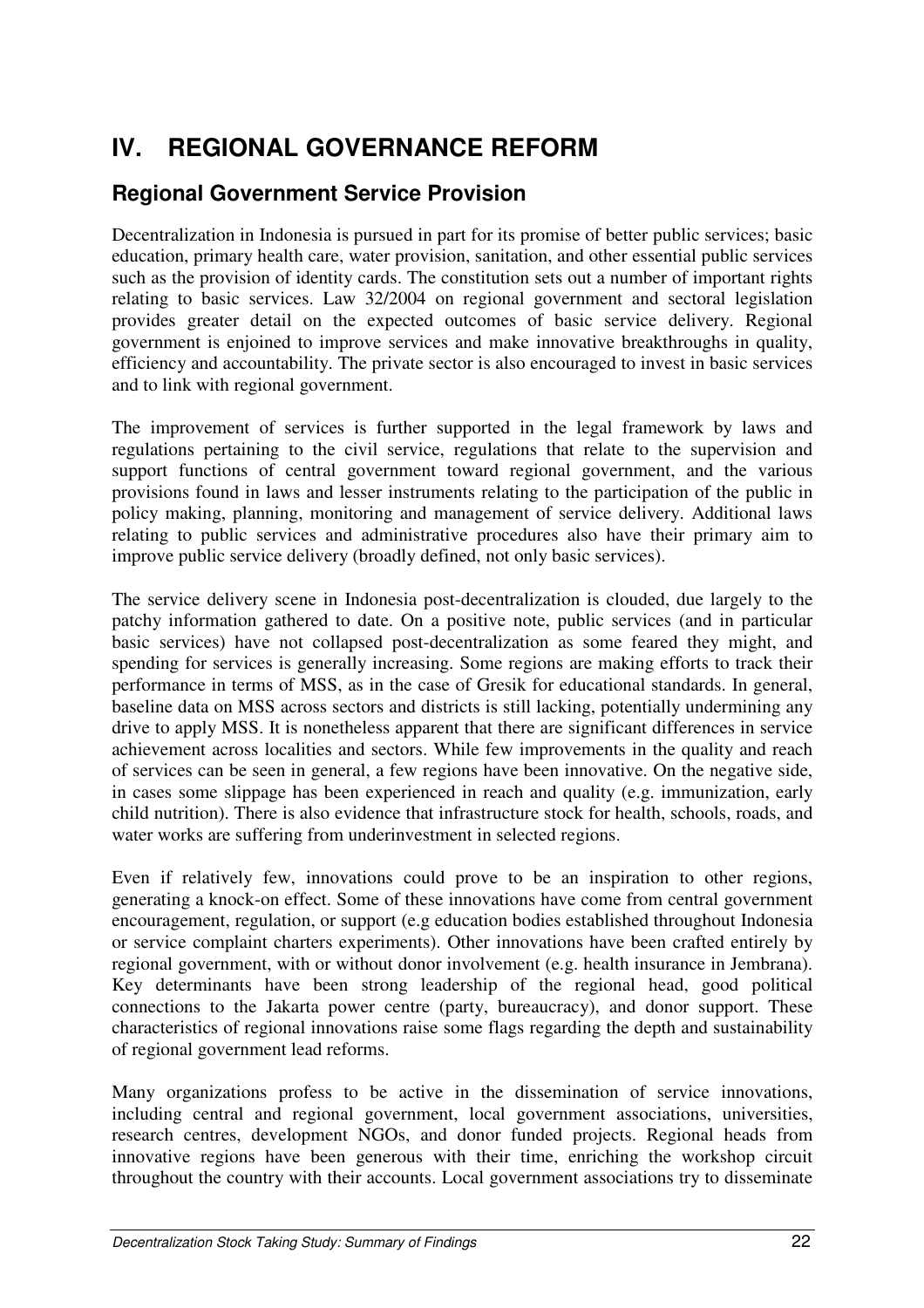best practices, but these efforts are relatively modest in term of practices/innovations covered and support given to introduce them to their members. While diversity may be desirable, it appears that there are too many overlapping and partial efforts that never establish momentum, are wasteful of scarce resources, and do not result in significant dissemination.

Innovations confirm that decentralization will lead to variation and that some exemplary practices will emerge when freedom and encouragement to experiment is provided. However, some innovations must be treated with caution. While they do represent genuine efforts to explore approaches and make a difference for citizens (sometimes even with a focus on the poor) they are not always straightforward successes. More effort may be needed in supporting their design, and undertaking due diligence in scrutinizing claims of success.

The low level of innovation on the other hand also suggests that decentralization and governance measures have yet to bite, are perhaps poorly designed, or are incomplete. It is of course still early days in decentralization, and it is possible that not all improvements and innovations have been uncovered or reported, but it is likely that the modest success has much to do with attitudes of the public and civil servants and political leaders, perverse incentives and poor accountability in government, and other structural impediments. Service delivery reach and quality is the visible result of a great number of less visible governance practices and institutional dynamics. As in other countries, Indonesia has embarked on a journey to improve governance, and service delivery is essentially a barometer of a wide range of reform efforts. In particular, the ability (and incentives) to hire, fire, and prepare public servants adequately for their service and service support tasks (attitudinally and skillwise) figures prominently. In this respect, not too much has changed in Indonesia postdecentralization.

Quality of service delivery also reflects the overall policies on regional autonomy (how many units, with what mandate, scale, resources and potential). As the number of regional governments increases (now reaching 440 districts/municipalities, with another 101 on the waiting list) so does the likelihood of creating under-resourced and inefficient governments, as indicated in a World Bank study of relative wage bills in Indonesian regional governments.

Another strong determinant is the role of civil society. Despite the flowering of CSOs, the "voice" option for many communities is not yet significant, for lack of supporting organizations and the existence of cultural practices that inhibit the claiming of individual or collective rights.

The state of service delivery may improve if several ongoing efforts bear fruit. One bright spot is the opportunity to make MSS operational, with all of the safeguards that are called for in the regulation to avert unhealthy budget competition, unfunded mandates, and increased tension between all actors. If properly implemented, service accountability should follow by (i) enabling citizens to monitor the extent to which regional government fulfills its responsibility in providing adequate service; and (ii) promoting transparency in regional government planning and budgeting. The introduction of MSS should embolden the public to make some claims on regional government, and give guidance and adequate resources to regional government as it pursues basic service improvements.

A stronger regulatory framework will also be helpful. To achieve this however, the goverment will have to rethink the draft law on "public services," and reconcile this initiative with the more rigorous and broadly supported effort to introduce a law on administrative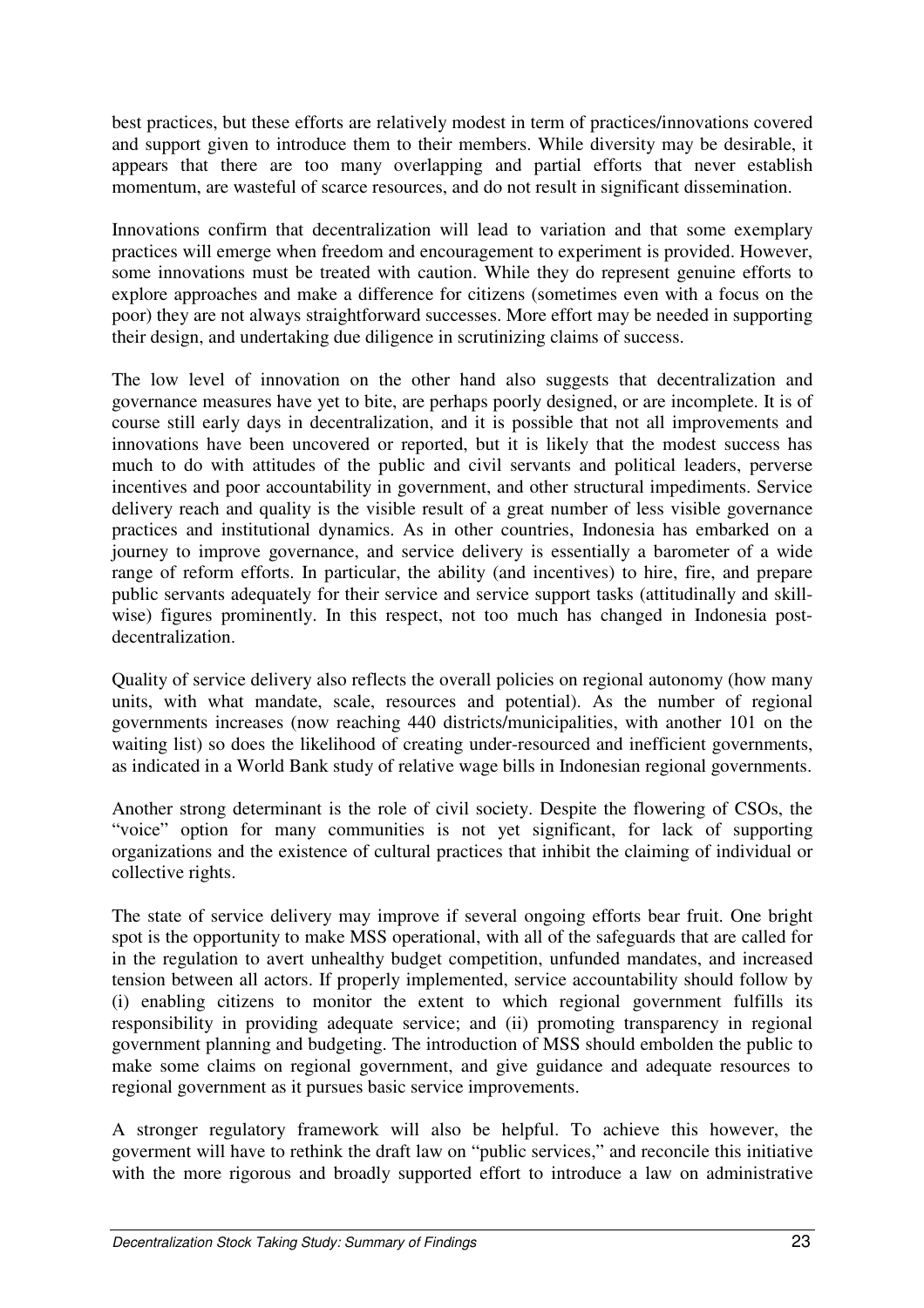procedures. The latter is intended to make it easier for citizens to claim their rights with respect to service provision. It deals with the expected response to complaints on government service delivery or other actions of government. It aims to bolster codes of conduct, reduce discriminatory or capricious acts of government, increase access to information and increase accountability. Additionally, special service agencies regulation has been introduced, and with further guidance instruments, may offer more efficient ways of organizing regional service delivery.

Largely untouched to date is the centralistic civil service framework that determines who can hire, fire, set remuneration, move, evaluate and reward regional personnel. This systemic impediment will need special attention.

Notwithstanding the systemic impediments, there is much that can be done to incrementally improve service delivery. More can be done to support civil society to engage with regional government, becoming its partner in service delivery and taking it to task when necessary. Other tested initiatives include regional government cooperation for cross-district spillovers; private public partnerships; increasing client/community participation; regional government codes of conduct, and integrity pacts. More sophisticated mechanisms of peer to peer engagements can also be forged in some cases to expedite dissemination. Incentives can be fashioned to stimulate improvements; recognition and rewards programs or performance based grants.

A concerted effort is required to identify and understand the full potential of regional innovations (as well as the blockages that entail more systemic changes in the civil service), increase due diligence in good practice/innovation dissemination efforts (with donor efforts trailing off), develop guiding instruments to facilitate application/adaptation, provide opportunities for technical support in the application stage, and provide freedom and incentives to explore, manage, and stimulate best practices/innovations.

#### **Regional Government Planning and Budgeting/Financial Management**

With a number of new laws and government regulations promulgated between 1999 and 2006, the government has set in motion a fundamental reshaping of regional government practices in planning, budgeting, and other aspects of financial management. The desired reforms include unifying the budget, simplifying the treasury function, increasing planning and financial management transparency, linking planning to budgeting and making these performance-based, and preparing budgets within a medium term expenditure framework.

The planning process in particular is expected to coordinate the actors involved in development and make the most of scarce resources. Assets, cash, and debt management will be tightened. Accounting standards are being introduced, including accrual accounting. Stronger accountability requirements are also being sought, mainly through enhanced auditing, monitoring and evaluation function.

The greatest complexity is seen in the planning and budgeting processes, which derive their mandates from at least four legislative streams. Other aspects of financial management are less fragmented. The development of the new framework(s), in the form of lesser legal instruments (regulations, decrees etc.) has been dogged by inconsistencies in the source laws.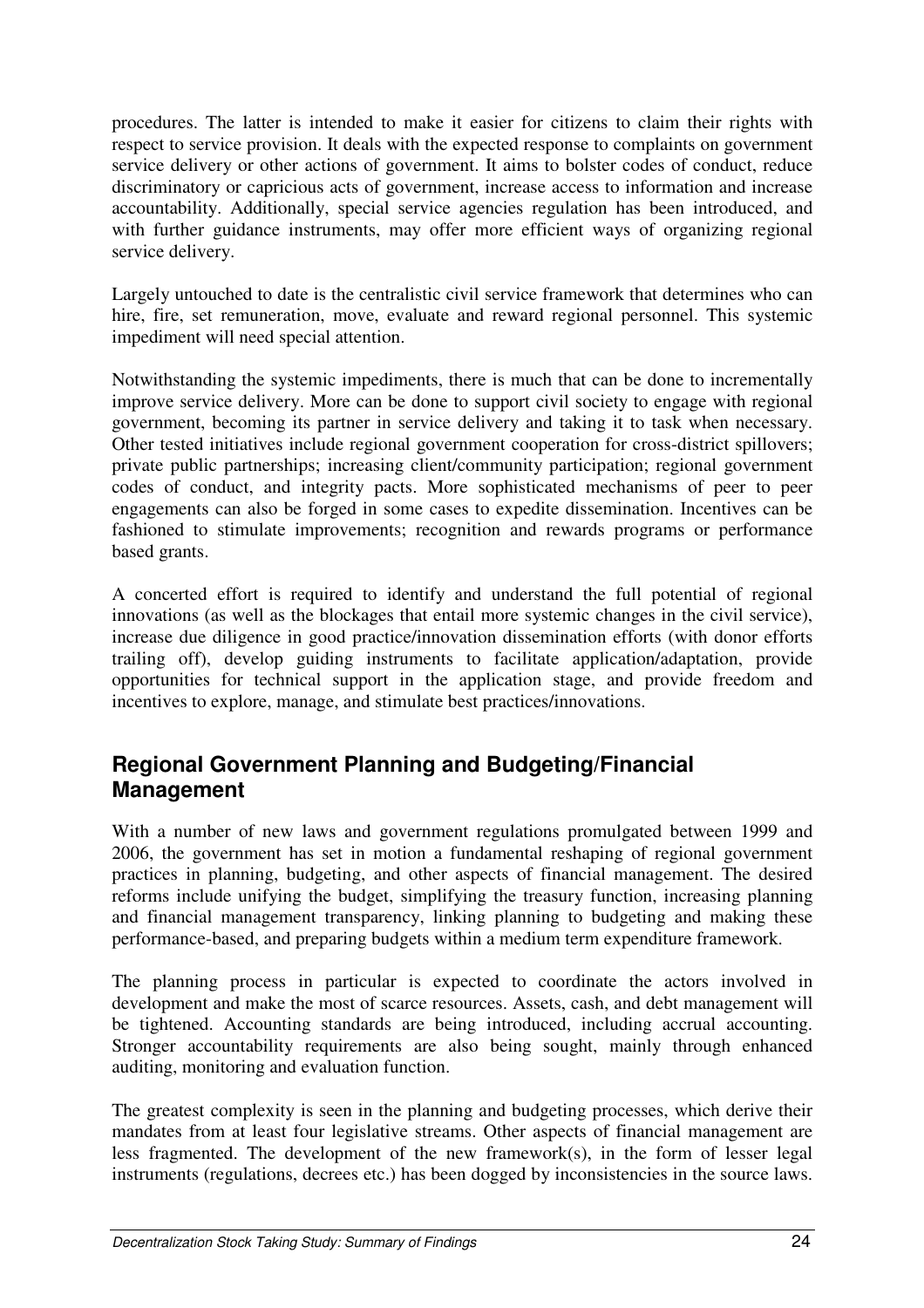Some efforts are being made to unify and streamline the frameworks, but the overall construction remains an odd amalgam of traditional policies and new approaches. The net effect is the creation of a complex, inconsistent, and burdensome set of requirements on regional government. Many challenges to proper implementation have been noted in the field, stemming from the inadequate design and introduction of reforms, and the inadequate capacity development efforts that ought to precede or accompany the reforms.

To make the introduction feasible, the GoI has established a schedule for phasing in some of the changes, particularly on budgets and accounting systems, stretching to 2008. However, the innovations are not well connected and are not logically sequenced; many difficult efforts are to be undertaken simultaneously. In practice, the emphasis to date has been on providing the basic mechanisms of the budget process and the associated accounting rules. GR 58/2005 does acknowledge key planning and budgeting system innovations (e.g. MTEF, budget unification, performance budgeting) but provides few details on their implications and application. The newly issued Ministerial Regulation 13/2006, is also viewed as a basis for the development of additional operational tools, rather than complete guidance as required by regional government practitioners. The implementation promises then to be a longer and more difficult affair than that acknowledged in government timetables.

One of the challenges to elaborating the framework is the opportunistic action of national actors. Organizations with overlapping mandates vie to fill gaps and elaborate laws. This is evident in the planning field, where partial attempts have been the rule, and the fusing of the different parts has yet to be achieved. Considerable contradictions or poorly incorporated elements (e.g. MTEF) now exist in the framework as a result. On performance reporting, GR 58/2005 regulates both central and regional government agencies, covering not only financial performance but also the "results" expected, in accordance with specified indicators. In this respect, the regulation, co-championed by the Ministry of Home Affairs and the Ministry of Finance, seems to have carved out ground that is currently being worked in preparing the draft regulation on reporting and monitoring and evaluation, an effort lead solely by MoHA.

Even where some convergence of institutional interests are being achieved, as in the auditing field, where the Supreme Audit Agency (BPK) and the regional government audit agencies (BAWASDA) are sorting out their respective roles, the expectations placed on these organizations seems very unrealistic; Law 17/2003 on state finances stipulates that by 2007 the financial accountability statements of the 440 district/municipalities and 32 provinces will be audited within 6 months of the end of the financial year.

A more rational, and less controversial, approach can be seen in the case of accounting standards, where GR 24/2005 introduces changes from the work of the Committee for Government Accounting Standards (KSAP). Under the new framework, the government will transit to accrual accounting, with financial reporting based on a modified accrual basis to 2007, and thereafter based on accrual accounting, under which financial transactions are counted when the transaction occurs.

Support for planning, budgeting and financial management in regional government is being provided by several donors. Some effort has been made to coordinate this assistance, largely between donors themselves, and usually through informal means.

In moving forward with these reforms, it will be important for donors to stress a more formal and coordinated approach to framework reforms and capacity development efforts. There is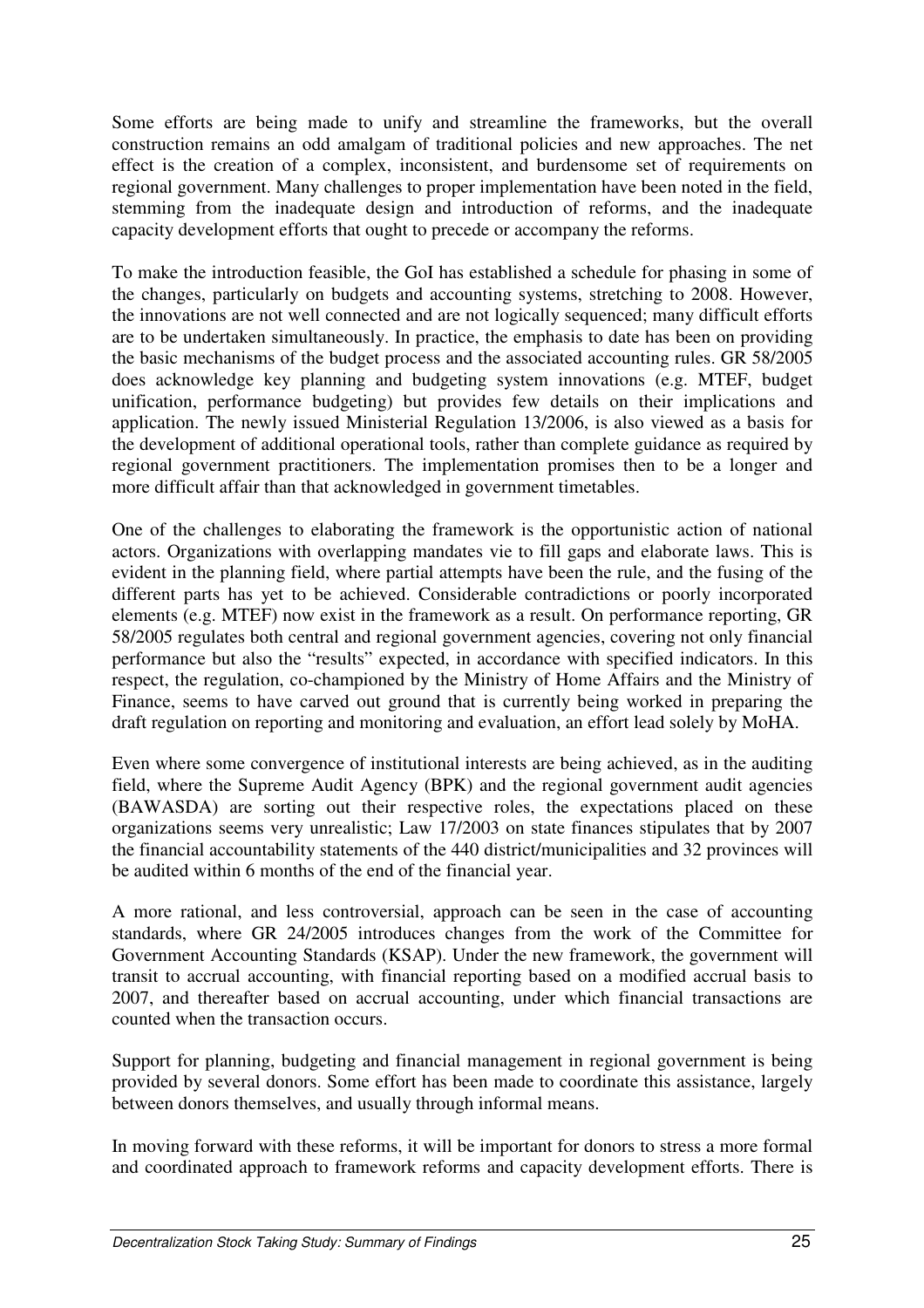the need to rectify the worst conflicting provisions in the framework, but also to close gaps and lighten the planning load and transition to new planning approaches on the regions. MoHA, MoF, and Bappenas in particular will need to better coordinate their policy and legal drafting efforts.

It will be important to simplify and more realistically sequence the new progressive elements being introduced in regional planning and budgeting, particularly Performance Based Budgeting and MTEF. Sufficient capacity development must accompany these new elements, including central level technical staff in key ministries/agencies that will provide credible guidance to regional actors.

The definition of planning and how stakeholders can influence the planning process will need to be revisited, with consideration for a shift from large annual events to approaches that are more issue based and sectoral, with their own set of effective organizations and channels for communication.

Training and technical support need to be bolstered. The quality and quantity of offerings need to be greatly increased in the field of planning, budgeting, procurement procedures, accounting standards and computerized systems. Concrete guidance is urgently needed (e.g. manuals/training on MTEF, gender analysis, pro-poor budgeting) for regional planners and financial administration staff, within a capacity development strategy that incorporates donor support and local intermediaries that can ensure national coverage and sustainability of the capacity development effort.

## **Opportunities for Civic Engagement**

Civil society has intensified monitoring and supervisory efforts toward government at all levels, and is increasingly acting as a counterweight to the actions of the state. The state and civil society are in agreement on the need for greater state accountability and that this should be brought about in large part through greater participation of citizens in the decision making process. Accordingly, input from research institutions, from CSOs and the public has been given greater value in shaping new governance policies and relate legal instruments. This is evident in the constitution, Law 10/2004 on Law Making, and Law 32/2004 on Regional Government, and many other laws, for a broad range of governance processes. Civic participation can take the form of well structured and permanent bodies, such as commissions or councils. Mechanisms for civic participation are also specified, as in the state-driven bottom-up development planning process or state supported poverty reduction forums.

Civil society has organized itself using several legal forms; as foundations, mass organizations, and associations. Prior to the reform era, larger CSOs were mainly based in the capital Jakarta and other large urban centers, and local organizations consisted primarily of government directed groups. In recent years, an increasing number of CSOs are being established at the local level. These organizations engage in various initiatives ranging from community development to advocacy work and oversight. Development-oriented organizations are involved in various activities; technical innovation, public service delivery, and a wide range of development projects. A much larger number of faith-based organizations tend to be involved in charity, relief and welfare activities.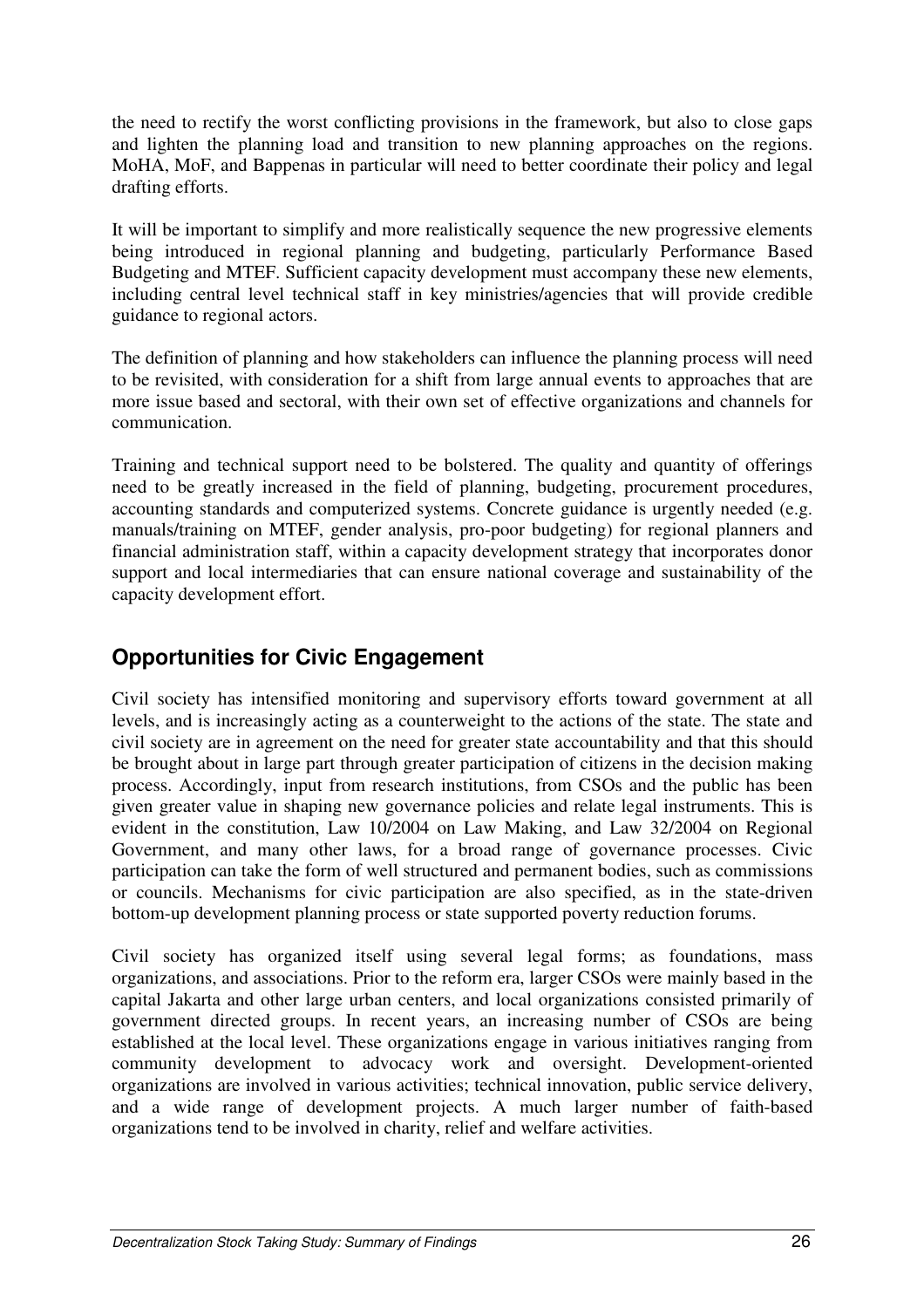Successful participation in governance and engagement with local governments requires special skills and experience. The very diverse CSOs struggle to fulfill their mandates; often, transparency, accountability and internal democracy within CSOs are still underdeveloped. They suffer from limited human resources and financial support. Moreover, their financial management is underdeveloped and their office infrastructure is often limited.

CSOs have formed some networks to facilitate mentoring relationships between well established CSOs and the newer and smaller CSOs, with some success. The most visible successes of CSOs networking have been noted at the national level. The coalition on the Freedom of Information Law, the Coalition for the Foundation Law, and the Coalition for the Law on Participatory Law Making are notable examples.

In recent years, CSOs have made a determined effort to enshrine principles and mechanisms for civic participation in all forms of legal instruments, but their efforts have been only partially successful, with the best result being the passing of the aforementioned Law 10/2004 on Law Making. This law provides a beachhead for further gains in the future. For instance, the Coalition for Participatory Regulation (KKP) is now seeking to influence the national and regional parliamentary legislative procedure, and ensuring that a proper schedule of legislative priorities is developed.

While CSOs have been slowly increasing their advocacy on behalf of marginalized groups, their participation in the more technical regional government planning and budgeting meetings is still infrequent. Participating organizations are often close to the local elite, and do not strongly represent the concerns of local citizens. Regional government perceptions of CSOs have not evolved much. CSOs are generally perceived as adversarial, unfocussed and lacking essential knowledge of complicated government processes. CSOs engaging in discussions with officials and local politicians, on the other hand, often feel they are not taken seriously. Even so, cases of fruitful engagement in key co-governance arrangements (e.g. in the forestry sector, service delivery, or assisting with the drafting of regional regulations) are slowly making the point that CSOs –regional government cooperation can be fruitful.

For CSOs to be recognized as reliable partners in supporting local governance they must show expertise and leadership within their own "sector." A way to build trust is to develop internal good governance mechanisms, like annual accountability reports and independent financial audits. These improvements in financial management are crucial if CSOs are to understand and make transparent the impact of their work. Several initiatives have been launched to assist these improvements, some initiated prior to decentralization reforms. These address codes of ethics, strengthened accountability and advocating successfully for marginalized groups.

Donors have assisted the development of CSOs, directly or via resource channeling to CSOs. Donor financial support tends to be in the form of small grants and is highly project-focused. Because the focus of decentralization has been on the centre/province and district relationship, district based CSOs have generally not been supported in establishing closer relationships with local constituents. When local level work is successful, the achievements lack spread effects and mechanisms for initiating similar efforts in other districts or at the provincial level. Moreover, intermediary institutions that could link various local initiatives or scale-up are still very limited.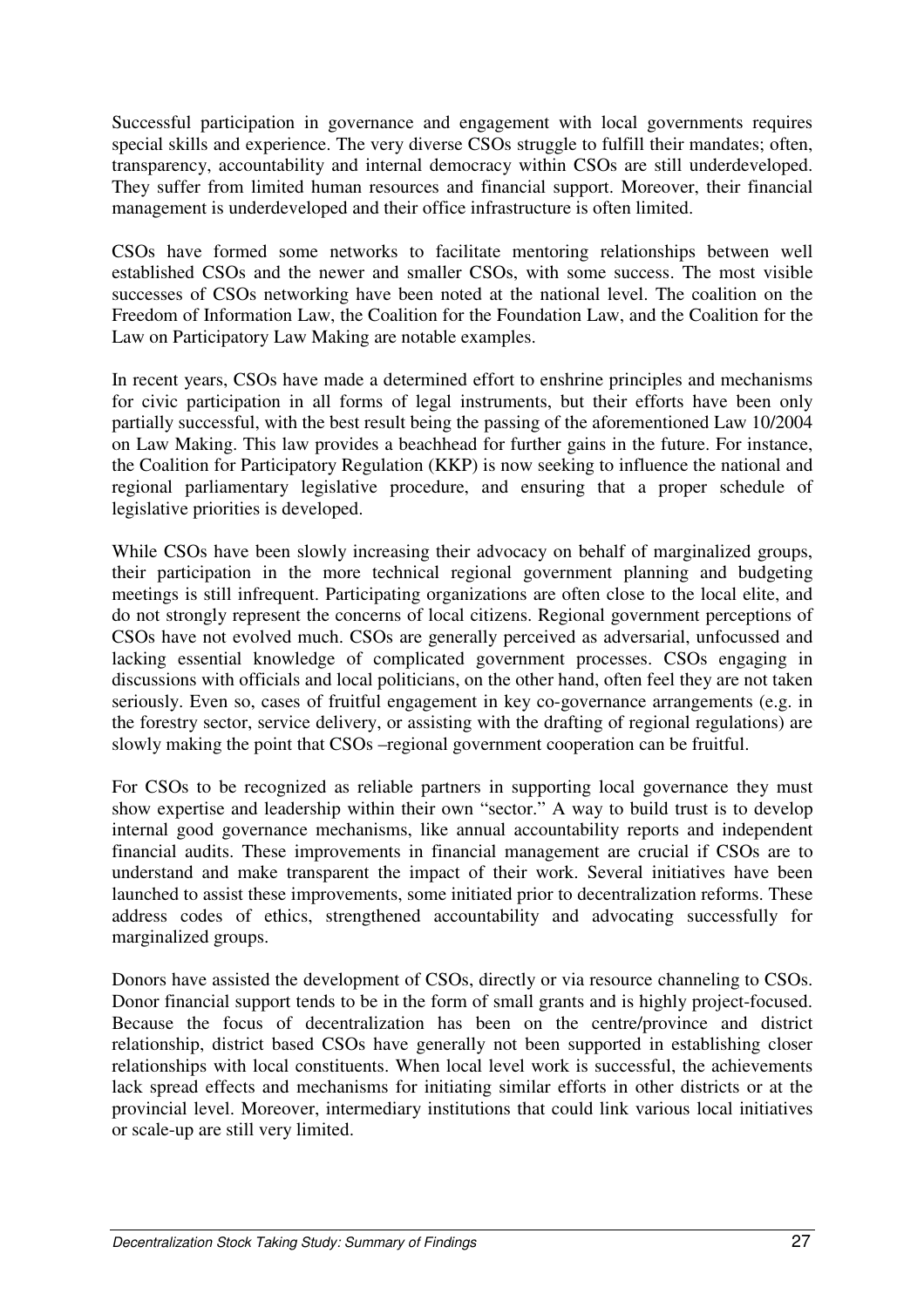CSOs are appreciative of donor support, but seek block grants to organizations instead of project funding. Their aim is to build strong institutions that navigate in accordance with established mandates and objectives. Stability of funding, covering core costs would enable CSOs to build expertise and develop strategic plans that allow for activities that have better prospects of reaching their objectives.

CSOs agree that more effort is needed in connecting the more capable and influential national level CSOs and the CSOs located in the districts or working in the more remote regions. Successes of national level initiatives can serve to inspire local level efforts, if appropriate vertical linkages exist. In turn, local level CSOs can inform policy and training efforts at national level. However, it is not clear if more intensive networking will simply increase transaction costs, with little increased effectiveness to show for it. International experience should be examined in this regard, to note where networking is fruitful and when it is simply a drain on resources.

Capacity development efforts for CSOs in the future, particularly if supported by donors, will require more diagnostic work, strategic discussions, and careful execution of new approaches. Guiding questions should be, among others, which donor supported efforts worked, and what can make them sustainable, and which important policy areas have yet to be adequately covered by capable CSOs? Regarding the latter, it appears that attractive advocacy fields are the environment, judiciary, human rights, education, media, anti corruption, and service delivery. Issues less covered are decentralization, legislative processes, religious freedom, policing, and defense. It is likely that local or cultural/religious issues will dominate policy processes in the future. Therefore, support to democratic decentralization has to give these issues more attention.

# **Political Accountability: Regional Government Head**

Disappointed with the relationship between the Regional House of Representatives (DPRD) and the Regional Head following the initial 1999 reforms, the state has set out to rebalance the relationship by reworking the Regional Head's accountability to the DPRD and by giving the Regional Head a more independent political base through direct election. Now both bodies are be expected to "articulate and aggregate" the people's interests.

In Law 32/2004, political accountability at the regional level includes the accountability of the Regional Government Head (Gubernur/Bupati/Walikota) to both the constituents, via direct elections (starting June 2005) and to the DPRD. Vertical accountability in the form of reports from the district/municipality government heads to the Governor and to the Ministry of Home Affairs, covering technical and administrative aspects of governance, has also been reworked through this law.

This arrangement represents a significant change from the approach seen in Law 22/1999, where the DPRD was dominant in representing the people and selecting the regional head. The change was seen as necessary in view of the wide-spread allegation that DPRD members, and political parties, abused their powers by "selling" the regional head office to the highest bidder. Under the new rules, a combined regional head and vice-regional head ticket can be put forward to the Regional Election Commission (KPUD) by a political party, or an amalgam of parties that has reached a certain threshold. The new rules also encourage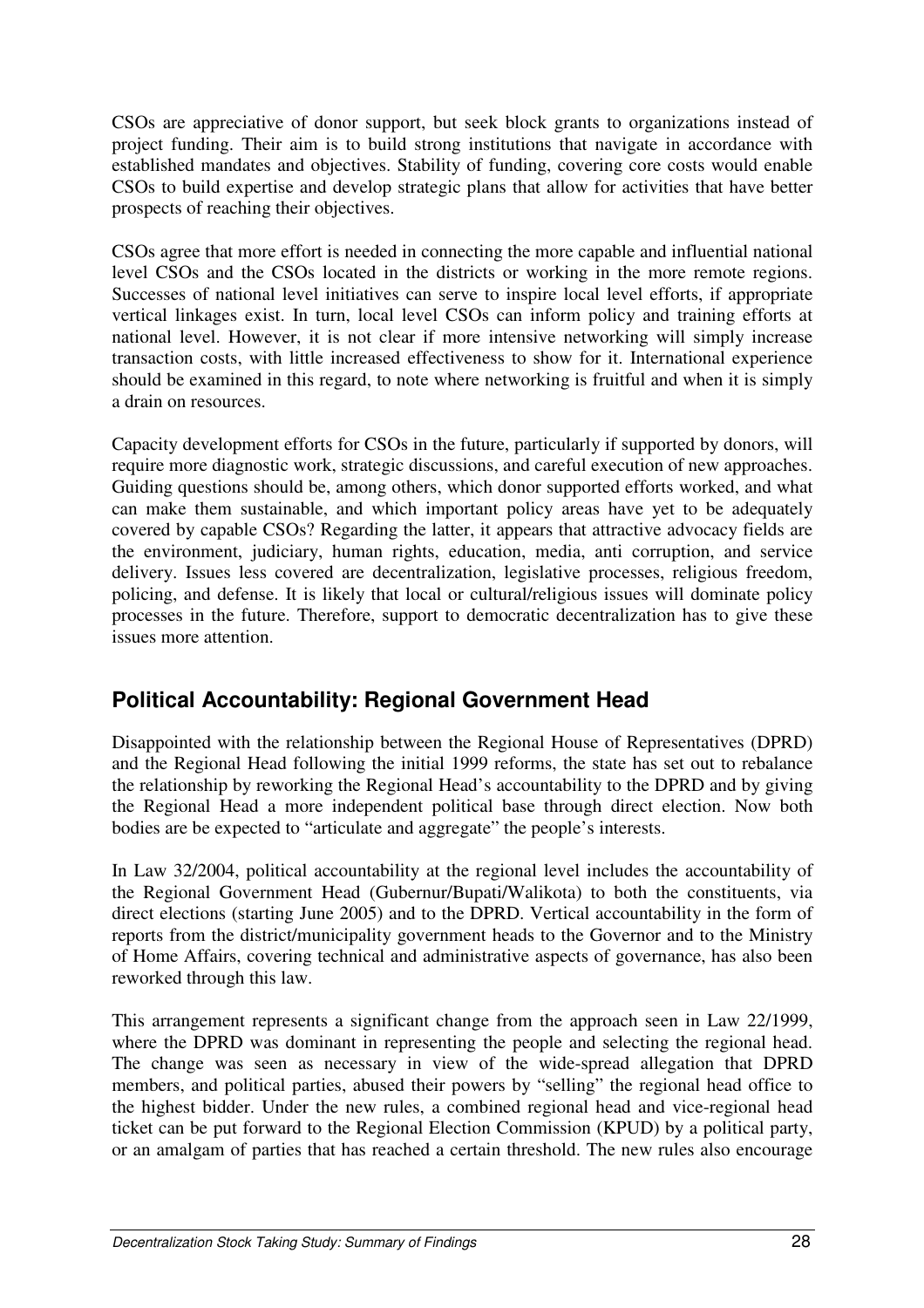parties to open the candidacy to persons either within the party ranks or from the larger community, and for the party to conduct the selection in a democratic way.

The Regional Government Head (RGH) accounts for his/her duties to the DPRD, the central government, and to the people through a mechanism of regular reporting. The DPRD may also ask the RGH to account through the exercise of its oversight function, mostly concerning implementation of programs and projects funded by the annual regional budget, and the implementation of regional regulations. This relationship stands in contrast to the predecessor Law 22/1999, where the accountability of the RGH to the DPRD was accentuated, as it was the DPRD that elected a Governor, Bupati or a Walikota, and he/she had to account annually to the DPRD. The latter could impeach the RGH if it felt unsatisfied with his/her performance.

The RGH now has a somewhat stronger position versus the DPRD, reducing the likelihood of impeachment (at least based on the annual performance reporting to the DPRD), but his enhanced power is in principle kept in check through direct accountability to the electorate. His annual accountability report to the DPRD could also be a meaningful check, provided the format and review process are well set out; these details are still to come.

Since June 2005, a significant number of incumbents (in 86 of 210 elections) were defeated in the electoral contest. Even so, these results suggest that incumbency is still an important advantage in RGH elections. The results may indicate that voters were generally satisfied with the performance of the incumbent, but do not rule out the possibility that incumbents were able to exert undue influence over the bureaucracy and other elites to gain campaign advantages.

The party's decisive role in determining candidates has raised concerns and allegations of "money politics" which continue to cast a shadow over the integrity of this process. A new expression has emerged among those political hopefuls, that is "beli tiket kapal"—literally translated as "buying the boat ticket"—to signal what is entailed in gaining support from a party (at provincial and even at the national level).

Another significant feature of the pilkada is the role of a regional electoral commission (KPUD). The KPUD's mandate and resources are vulnerable to interventions from DPRD, regional government, and even the central government. In an attempt to make pilkada a local affair, DPRD assumes the role in overseeing the process by having the KPUD accountable to the council, in forming the electoral supervisory committee, and in endorsing the final result. The regional government and DPRD finance the pilkada through provisions in the regional budget–though the regional government has little experience in devising the elections and has limited funds to spare.

The central government has nonetheless found ways to influence the process through layers of regulation and its bureaucratic machinery. Such tampering puts in question the integrity and legitimacy of the process. The Constitutional Court, while upholding the government's stance that pilkada is part of the regional government regime, suggests that the election organization could be done through a more independent institutional framework that places the process in the larger election (rather than regional government) framework legislation. The RGH can adhere to the central government procedures and yet fail to meet the spirit of participation and other good governance principles. In many regions, this pro-forma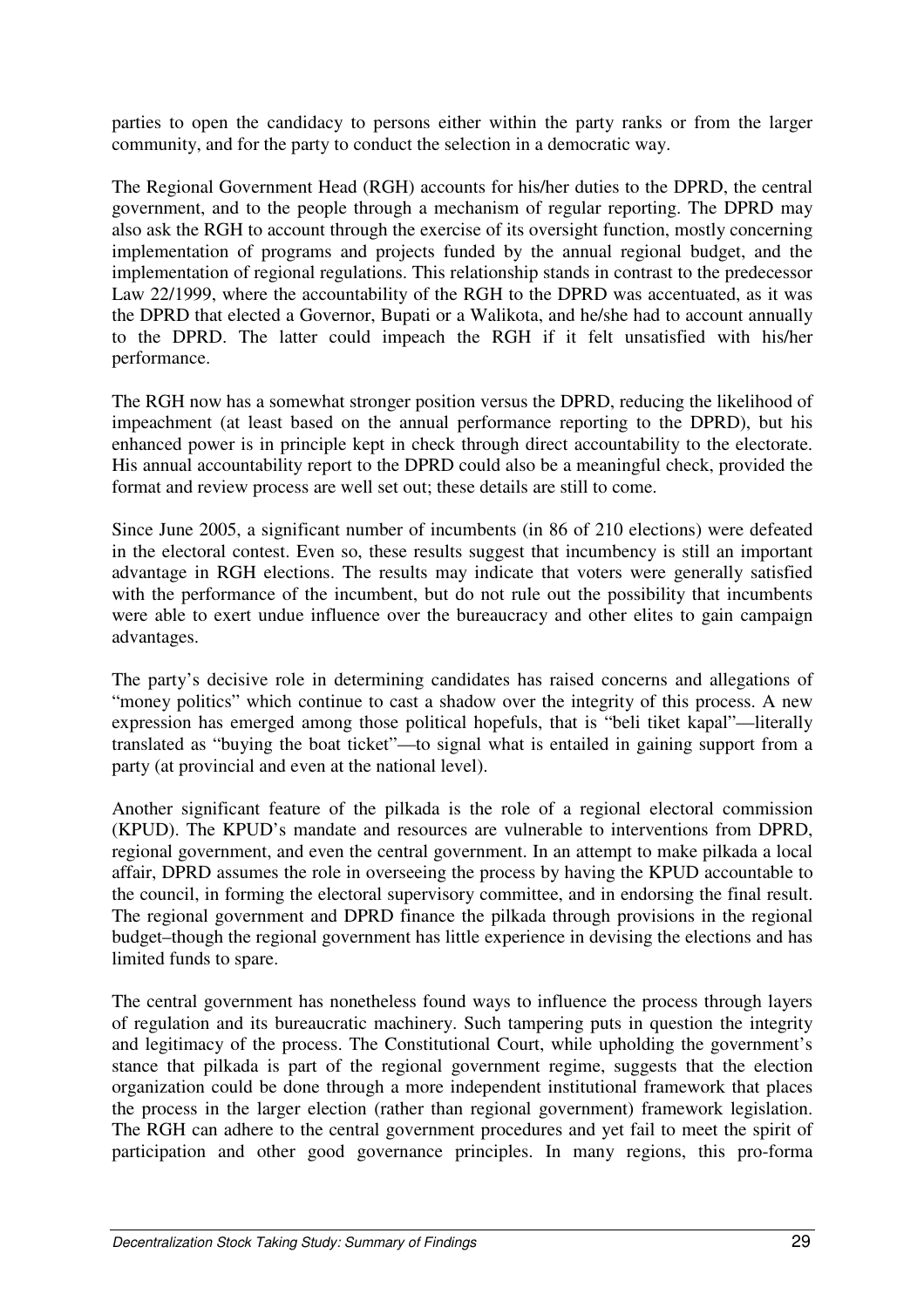adherence may elicit little reaction, but where civil society is gaining strength, this approach can spark wide-spread discontent and opposition from the public.

Regardless of RGH commitment, modest progress can be achieved through practices such as devising a score-card of RGH performance and providing it to voters at election time. This may move elected officials to be more informative and communicative with their constituent. Civil society pressure has looked particularly promising in the context of elections. Where extensive monitoring of the process has been conducted, critical issues have been brought to the fore. CSOs have allowed stakeholders to scrutinize the election process, in terms of voter registration, campaigning, polling stations, voting day, and tabulations. The scrutiny seeks to uncover both illegal and unethical behavior by key actors.

Progress in political accountability tends to be made incrementally. Even when significant changes are made in the formal rules of the game, as with the switch from indirect to direct election of RGHs, the actual improvements in accountability are realized over time, over several iterations. Appropriate frameworks are important, but equally important are the further growth and strengthening of civil society organizations, involved citizens, voluntary codes of ethics, strict enforcement of legal rules, and new attitudes among the public and key actors can realize the potential of promising frameworks.

Indonesia can make further improvements in RGH accountability by refining the legal framework itself. These modifications are achievable technically, but do not have sufficient support as yet among policy-makers, and support is likely to only be generated through increased pressure from non-government actors.

Donors can play a catalytic role in supporting a dialogue on the refinements that can still be made in the legal framework for RGH elections. Evaluations of past approaches and international experiences can be prepared and packaged by Indonesian academic institutions and NGOs for effective discussions with policy makers. These would be useful in exploring the development of a more capable and independent electoral administration to ensure integrity of the election process; requirements that political parties apply democratic and participatory means in selecting candidates; regulation of parties to avoid illegal favors from would-be candidates, with strict enforcement; and the possibility of expanding the choices for voters by allowing non-party candidates to contest the RGH election.

## **Political Accountability: Regional House of Representatives (DPRD)**

The Regional House of Representatives (DPRD) members are accountable to their constituents, and they seek to hold the regional government accountable in turn. They do so through their rights of interpellation, petition, speech, questioning, giving suggestions and immunity. With the change in Law 32/2004 to the direct election of RGHs, the annual impeachment threat has been removed, and the DPRD is now struggling to find a new balance in its relationship with the executive head.

Besides the overall role of representation (a poorly defined function), DPRD core functions are the drafting of regulations (with a right of initiative), preparing the local budget, and oversight. Few DPRD have made use of the right of proposal, due to limited resources and low drafting expertise of committees and council secretariats. DPRDs are however treading on contentious issues that go to the heart of basic rights and other cherished values. They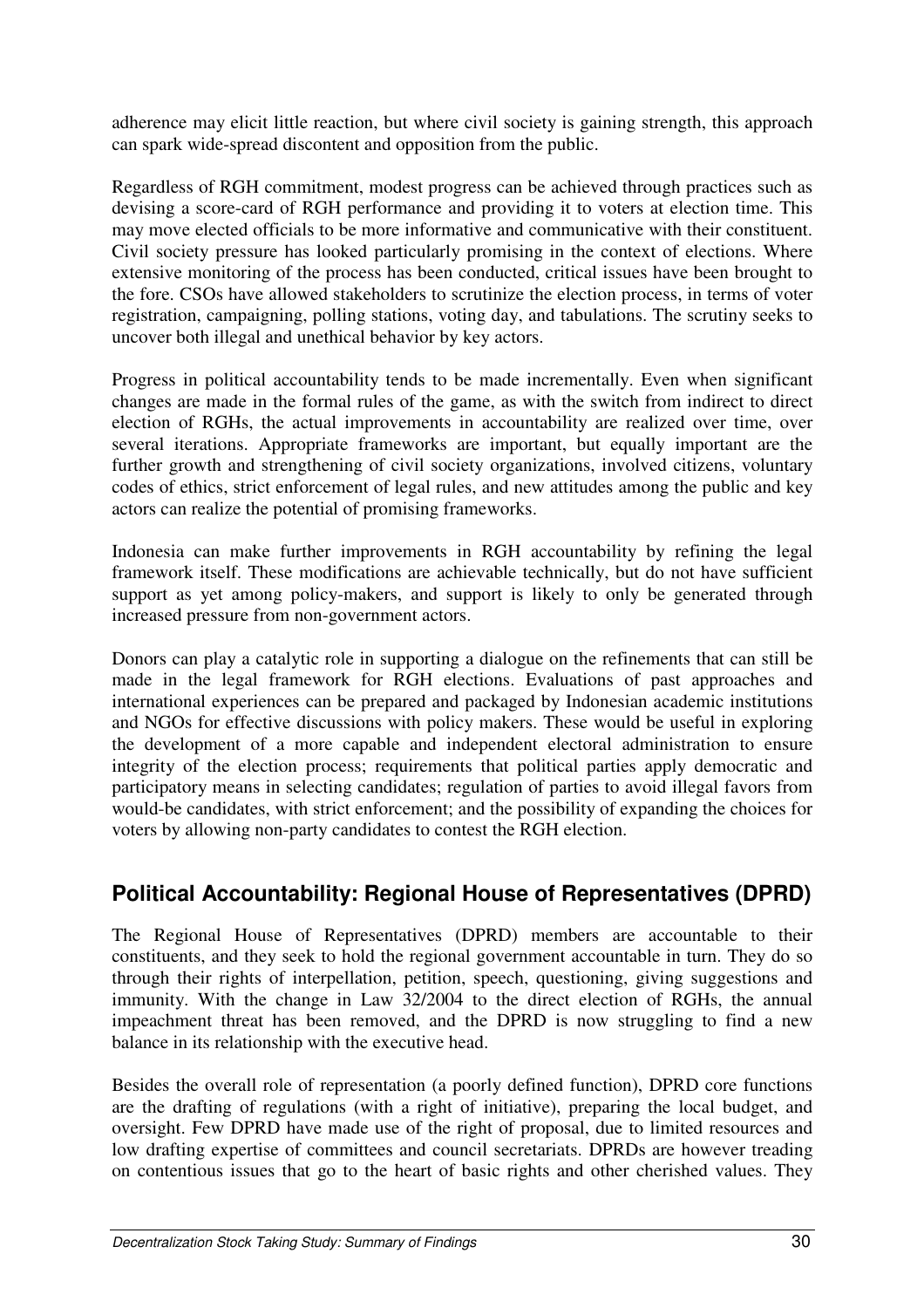therefore need not only technical capacity on regulation drafting, but also substantive support to adequately address issues of protection and promotion of human rights.

DPRD support is also needed in the budget process, now largely under the control of the executive. The DPRD participation in this process is limited and problematic. At its conclusion, the budget is then "evaluated" by the central government, a step seen by many DPRD members as undercutting their independence. DPRD members also face difficulties in reconciling broad political promises with the political realities of the annual budget process. When DPRD members are able to communicate a grassroots vision it is not clear how this should be reconciled with that of the RGH.

The oversight function is poorly performed by the DPRD. Commonly, it is conducted by inviting the RGH before committees and to DPRD plenary sessions, to question the RGH. According to the new draft government regulation, the RGH has to prepare her accountability report three months after the budget approval. The DPRD has one month to prepare a plenary session and to invite the RGH to deliver the accountability speech, an event much anticipated by members, the media and the public alike. However, more elaborate supervision mechanisms are still absent and often it is unclear how the executive is best questioned/probed.

DPRD members have a poor public image on the whole. They are seen as distant from ordinary constituents, keeping their meetings closed generally and maintaining close ties only with business people and some members of the executive. They are thought to be deeply involved in "money politics" and corruption in infrastructure procurement.

One reason for low performance is the low level of support given by political parties to DRPD members. Party programs on the local level are underdeveloped or simply follow national policies. Rather than being helpful, political parties extract payments from DPRD members to secure a promising position high on the party list.

Another reason for low performance is the reliance on a weak DPRD Secretary. The civil servants in this office fall under the authority of the regional government, placing their independence in question, particularly if the DPRD is dominated by a different party than the party of the RGH. Viewed as less prestigious placement relative to the rest of the bureaucracy, the DPRD Secretary and staff positions generally are filled with less experienced people.

A lack of a proper budget for constituency relations also hampers the DPRD members, who must fund many of their constituency activities through their own resources (including pay as DPRD members). The current regulations, as interpreted by MoHA, even require DPRD members to pay the membership dues to ADKASI and ADEKSI from their own pocket. Increasing DPRD remuneration has in part been driven by the latter's attempt to obtain more resources to properly undertake their function, whereas central government (and public) perceptions have almost entirely seen this as a form of corruption.

In spite of institutional weaknesses, some district and municipality DPRDs contributed positively to governance reform by becoming more transparent and open to public participation during the deliberation of regional regulations. Examples are the DPRD in Bima, Solok, and Sidoarjo, to name just a few. Some DPRDs are moving beyond the barebones legally required regulations to policies and regulations regarding locally shaped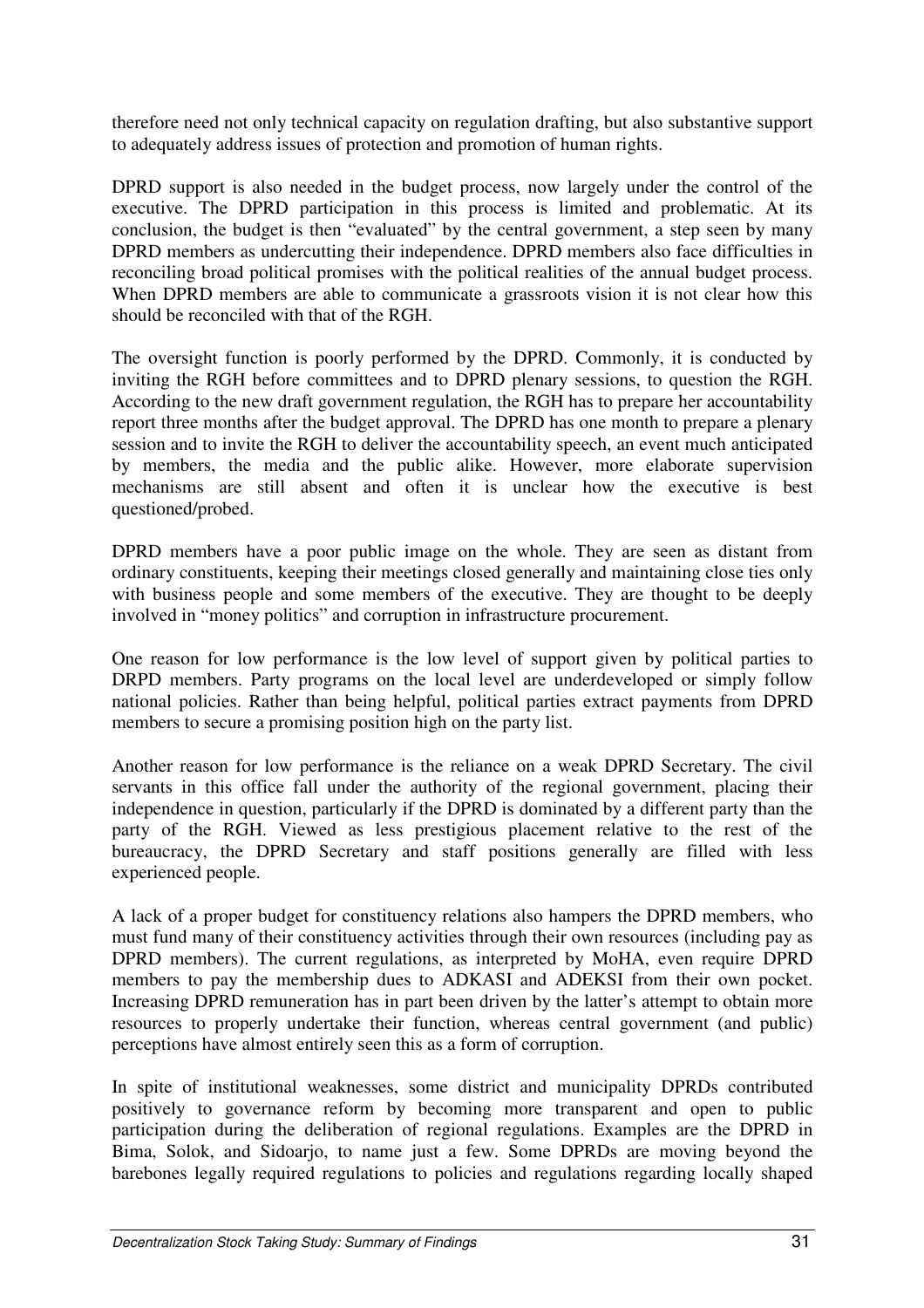development, services and governance issues. DPRD members, especially newly elected ones, are typically eager to upgrade their capacity.

Making the DPRD more functional and responsive will require time and multiple efforts, including enhancing knowledge and skills in the substantive issues faced by the DPRD; defining and refining DPRD processes and structures; placing greater civil society pressure on the DPRD to be accountable to citizens; and making parties able to support their DPRD members.

The most practical and immediate way to accelerate the improvements in DPRD performance is to work directly with the DPRD members, recognizing that many of the members change every five years. This turnover requires constant means to orient and support DPRD members, particularly on regulation drafting, communication and supervision.

Donors have been helpful in strengthening the DPRDs and building the capacity of their members. The role of international foundations has been particularly notable. Programs cover political communication and coalition building, accountability, resource management, budget analysis, party relations, and strengthening of associations of DPRDs. This valuable work should be continued, and greater reliance on Indonesian intermediaries (ADEKSI, ADKASI, Universities etc.) should be pursued - this is the intention of donors/foundations. A more purposeful assessment of these intermediaries, and how they can be supported, is needed.

Further changes should be promoted in the working of the factions, committees, special committees, and DPRD secretariat. A major effort in this respect would be to allow the DPRD greater freedom to set their-own structures and procedures, and more resources in the form of an "operational budget." A more independent DPRD Secretary (from the executive) could also work to bolster the support this office could give to the DPRD.

The third option mentioned (greater civil society pressure on DPRD) has the longest time horizon of all four options mentioned in this section, and is probably most difficult to nurture through external support, by donors and foundations. Yet it is this pressure that ultimately nudges central and regional government to find more suitable solutions.

## **Political Accountability: Political Parties**

After having allowed for the possibility of local parties in Nanggroe Aceh Darussalam by virtue of the Helsinki Accord of August 2005, the Government of Indonesia is considering whether this model might be appropriate throughout Indonesia's regions. It is being encouraged to give a favorable response by proponents of regional autonomy, including members of the Regional Representative Council (DPD). The issues of local parties' affiliation with national parties and the party membership are currently debated in political and academic circles. Law 31/2002 on Political Parties requires political parties to have branches in at least half of the country's provinces and district branches in at least half of the districts/municipalities of these provinces.

Party headquarters have to be located in the national capital. This organization dominates the internal governance of the entire party, although it is reported that local party branches at times reject the directives from the centre regarding the selection of candidates for senior party posts Party "money politics" is as much an issue at the local level as it is at the national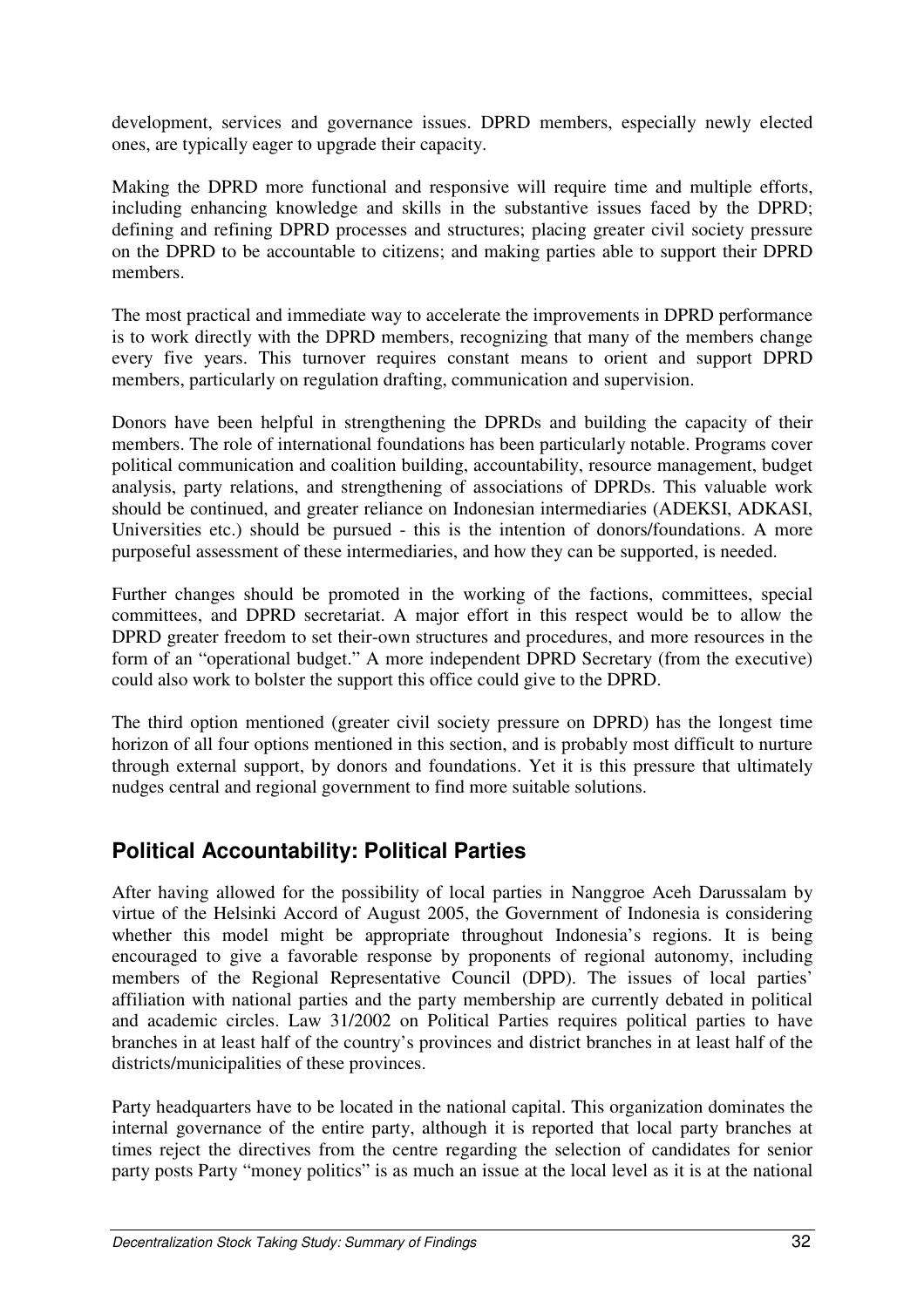level. It is an open secret that members have to make payments to the party to be considered for party board positions. The placement and ranking of party candidates on election lists is also very much at the discretion of the various party boards and often dependent on the amount of money paid by the interested members.

The party law does not specify assets and financial reporting standards, nor does it foresee sanctions. Party finances are regulated in party internal guidelines. These are underdeveloped in the main. Party treasurers often have to follow directives from board members. Information to the public is rare; financial reports are closed to the public and even common party members. Financial transparency, accountability, and professional financial management are perceived as threats by the party boards.

Parties on regional level do not seem to have policies on how to support their party members in the DPRD, compounding the weak support gained by the DPRD as an institution. The parties seem to lack cohesion. They are elite-centered, with many DPRD members holding high positions in party branches. As the party leaders are busy with their work in the DPRD, the work in the party branch offices becomes neglected. Empty branch offices and limited outreach activities involving citizens are the consequence.

Most political parties also do not have a reliable system of political communication with their constituents, a situation stemming from a lack of party messages and party policies. As a result, it is difficult to identify the party/DPRD member "constituency," and build strong grass-root support, especially between elections. Where special affiliations have been developed, these have tended to be among the youth, and youth dominated security groups that have many of the features typical of para-military organizations; these often pose a threat to democratic life.

Citizens are also confused by the various coalitions parties undertake, either within the DPRD or in support of a particular candidate for the post of RGH. Throughout Indonesia, party alignment follows short-term opportunistic calculations rather than policy or ideology. Groups of voters traditionally giving their votes to the same political party during elections are decreasing.

The situation is not entirely bleak. Some parties are realizing the importance of consistent programs and policies. They are extending their outreach, politically and in development terms (e.g. assistance following natural disasters). They are starting to revamp their training and research departments on the national level and are beginning to reach "regional"/district party members with some offerings. Donors/foundations support this effort, focusing on party organizational development (e.g. party financing, recruitment), constituency outreach, and supporting women in the parties/DPRD, and regional budget evaluation. A weakness in this support is the lack of progress in bringing together representatives from the (directly elected) executive and DPRD in capacity development efforts; donor support has largely gone to DPRD and political parties.

Party reform is needed and can be facilitated through a revised party law, but this awaits a critical mass of parties and stakeholders pushing for changes. To generate interest, and pressure for such a revision, it may be necessary to prepare the ground with several years of intensified research and discussion among stakeholders, with a focus on key issues of party financing, local political parties, and lessons from 1999 and 2004 elections and parties' experiences. University and research groups could be enlisted for more objective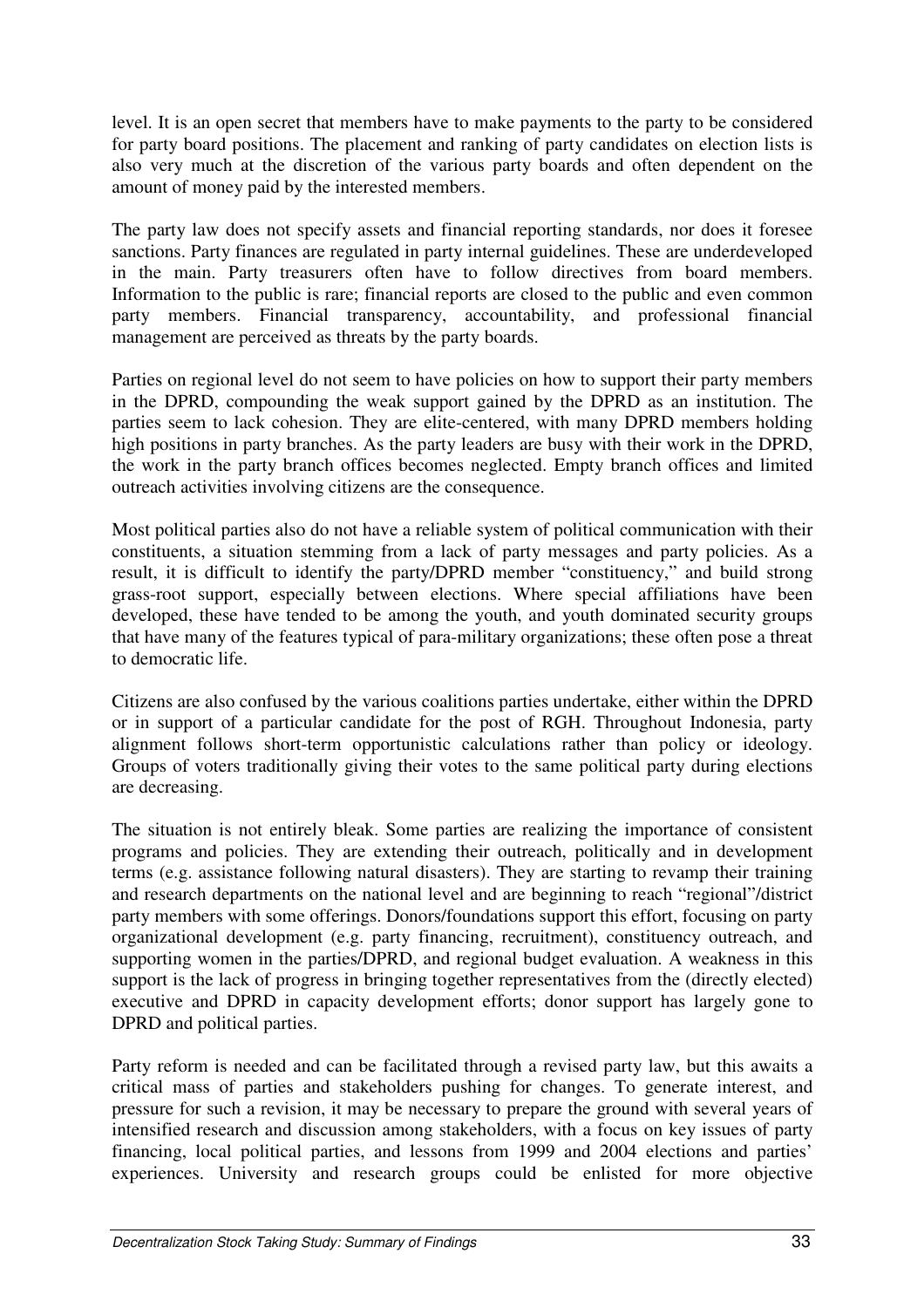perspectives, but greater capacity for research and reflection within the parties themselves is as well a justifiable objective.

Capacity development for internal party reform is also important, and can speed reforms that are not dependent on a new party law. Ongoing party programs should be continued and expanded, placing a stress on the development of party programs, developing further internal regulations of parties, especially those concerned with financial management, and the development of membership systems.

Political parties need to intensify the dialogue with constituents between elections. This is important for the development of trust and transparency. Direct communication can be conducted between parties and voters, or via the support of the media. Indirect communication with constituents should be built through other organizations, like unions, cooperatives or youth wings; ideally with groups that share similar ideology.

#### **Political Accountability: Regional House of Representatives (DPRD) Elections**

New political laws were created for the 2004 legislative elections that improved the electoral system and legal framework, and resulted in elections that were viewed as free, fair and competitive, a widely recognized achievement given their scope and complexity. DPR leaders have announced their intention to begin in 2007 to review and revise political laws to govern the 2009 DPR/DPRD (and presidential) elections.

Elections for members of regional houses of representatives (DPRD) have been conducted simultaneously with elections for members of the national DPR. DPRD elections in Indonesia were clearly lacking legitimacy during the New Order, when political parties and candidates, campaigning, and the election administration machinery were tightly controlled by the national government.

Reforms, initiated, through constitutional amendments adopted in 2001, introduced salient changes: a Constitutional Court, whose authority includes resolving disputes regarding election results for DPD/DPR/DPRD; a proportional representation electoral system for DPR/DPRD elections based on new electoral districts electing fewer members per district; and a partial 'open-list voting.'

The general consensus among election advisors and observers is that the legal framework for the 2004 general elections in Indonesia was a major improvement over the laws governing the 1999 elections. However, these new 'political laws' are not well integrated, continue to be vague in many crucial areas, and lack effective sanctions or enforcement.

The new electoral district system is intended to introduce a reasonable element of proportionality in awarding seats to successful political parties, but to create more 'localized' districts—more numerous, smaller geographically and electing fewer representatives per district—that would aid voters in knowing the candidates on the parties' lists. The new system worked well for the 2004 elections, and carries a value beyond conducting elections. The more 'localized' districts offer the potential for drawing closer connections between elected representatives and their constituents between elections.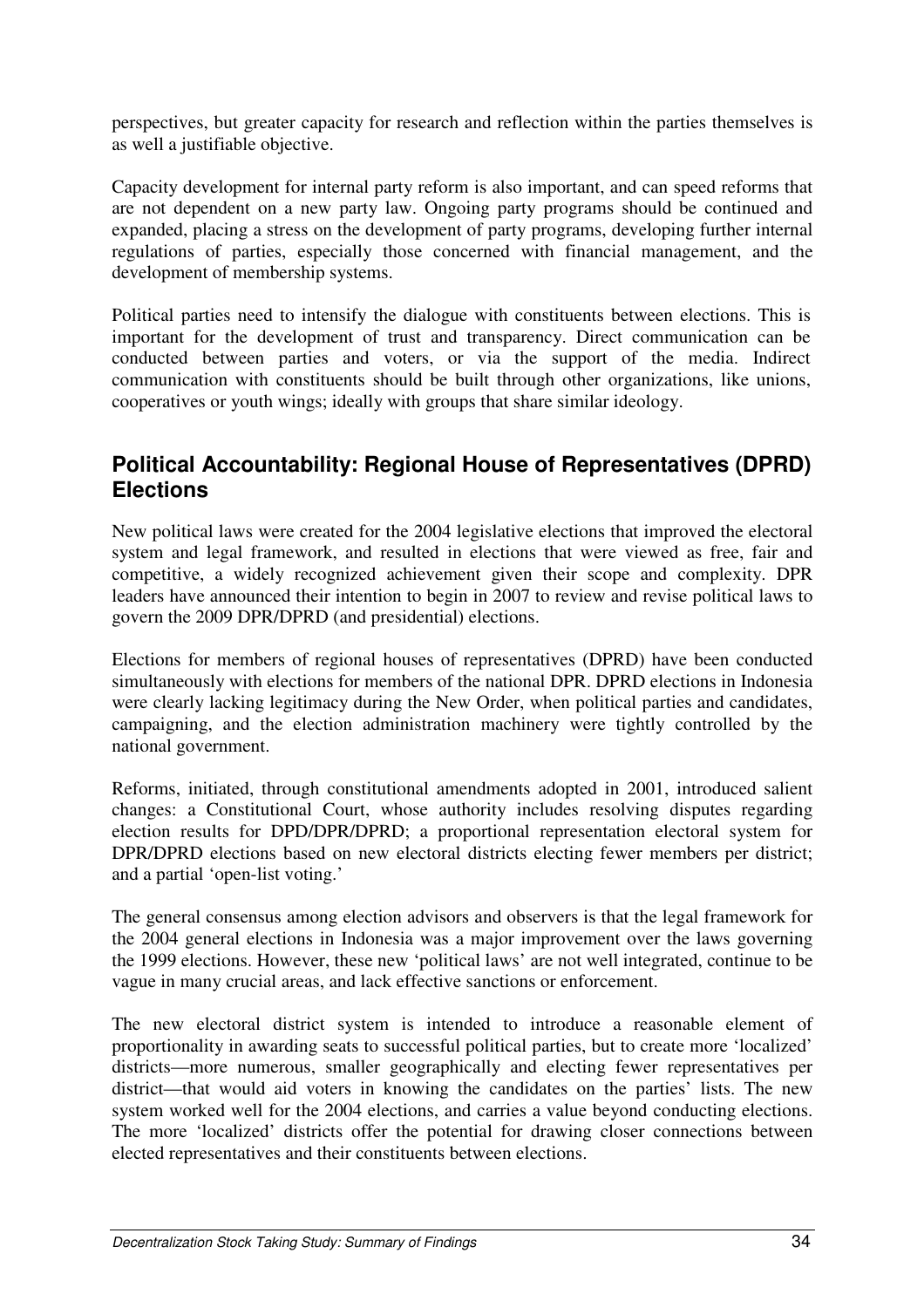The 2004 elections followed an 'open-list' proportional system for candidates on political party lists. Each political party presented a candidate list on the ballots for the electoral districts for the national DPR, provincial DPRD, and district/municipality DPRD. In addition to voting for a particular party, voters were able to vote for one candidate put forward by the party. However, the specific candidate votes, to have any result, have to equal to or exceed the quota of votes needed by a party to win a seat in that electoral district under the system of proportional representation. This requires winning a very large number of votes, making this route unlikely.

With regard to the representation of women, none of the political parties contesting the 2004 elections fulfilled the suggested ('*dengan memperhatikan*') quota of 30% found in law. In most cases, female candidates were placed in lower positions on the party lists, thereby further reducing their chance of winning any seats.

Laws governing political parties and the general elections address issues of party financing (bookkeeping, list of donators, contribution limits, audited financial statement, campaign account, and reporting), but these laws are not always consistent, as in the case of reporting schedule. Most political parties and electoral participants have failed to meet key reporting requirements, reflecting a lack of serious sanctions and enforcement. To make progress on the latter, the reporting schedule themselves would need to be harmonized and made more feasible.

A positive aspect of the 2004 elections was the significant number of new candidates put forward and elected, including entrepreneurs, NGO activists, and professionals. The new faces, and initial steps toward offering novel programs, allowed particularly new parties to gain votes. The renamed Partai Keadilan Sejahtera (PKS) and the new Partai Demokrat (PD) both entered national politics by winning around 7% of the votes on the national level. Their success has spurred established parties to think about internal reforms that could improve their standing in the future.

Since mid 2005, the government has been discussing reform to the election administration in form of a draft law on election administration (*RUU Penyelenggaran Pemilu*). This effort is being supported by CSOs and donors. The draft prepared by the special committee in the House of Representatives is not yet completed and is still being deliberated in the house working committee.

The rather low showing for women in the DPR/DPRDs in the 2004 elections (in general far below the suggested 30%) has some stakeholders calling for greater legal weight. One suggestion, from the KPU, is to amend the law on political parties to have party leadership (pengurus partai) set at 30%, counting on a knock-on effect in the elections. This latter option underscores the need to connect reforms of political parties with those for the election process.

Through the comprehensive approach alluded to above, proponents of reform should priorize the development of a genuine open-list ballot system, building on the very modest start seen in 2004. Enforcement of procedures/sanction for campaign financing will be the key to ensuring fairness in the elections. Lastly, there may be a strong case to be made for combining DPRD and RGH elections, thus reconciling some of the roles/tensions seen in terms of the development vision and political platform that is translated into regional development plans and budgets. More fundamental reforms may need much wider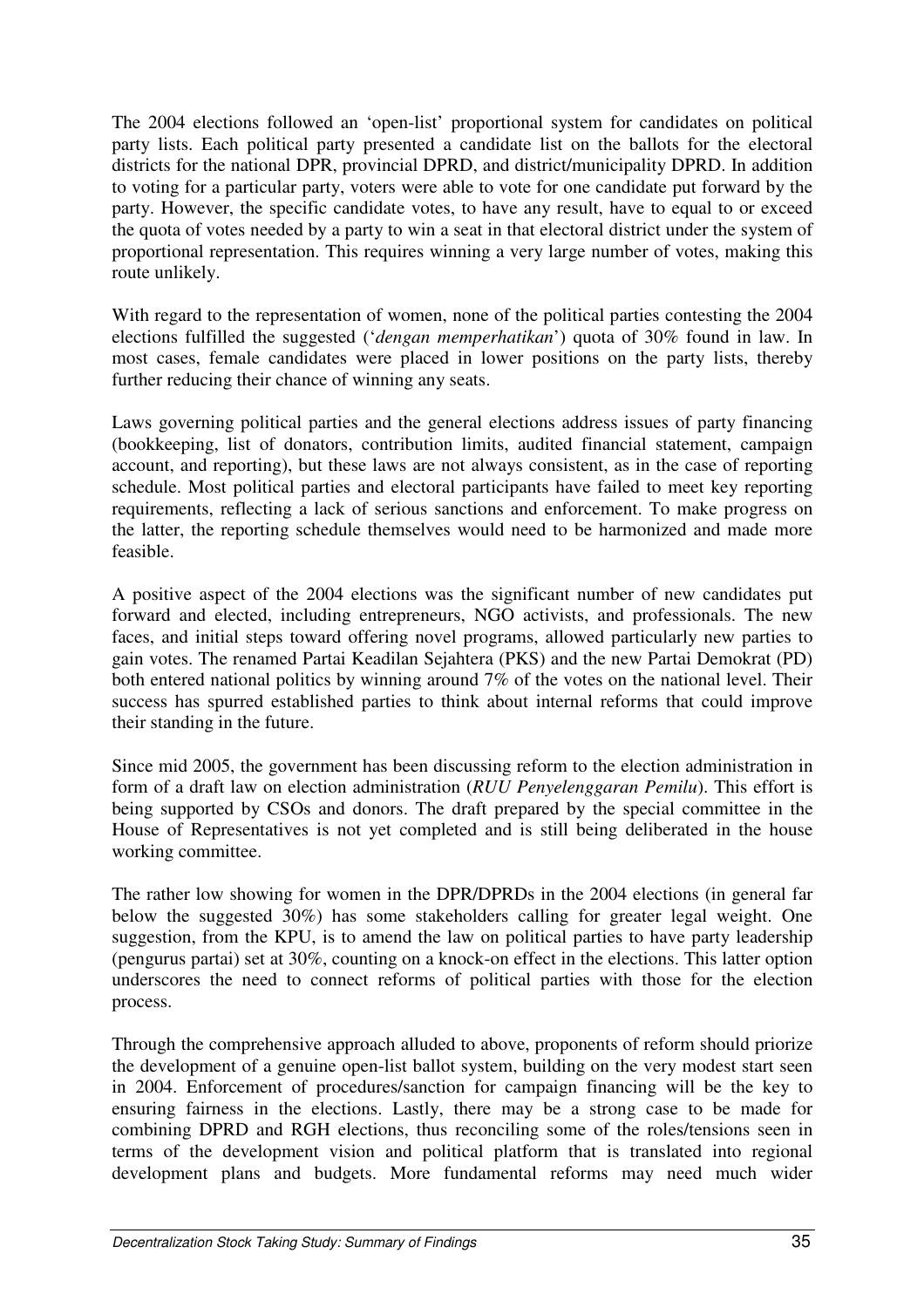discussions and preparations. Increasing the number of women in the DPR/DPRD is widely supported, but the means to attain this goal are strongly debated, and more discussion is needed to gain sufficient consensus.

Incremental improvements are possible in the meantime, particularly in the KPU is assisted in setting rules and procedures for DPRD elections and preparing the public for the elections. Key efforts could include intensify political education by disseminating more widely the information on candidates, increasing KPU funds for voter information activities in general, and establishing better relationships with the mass media and organizations conducting voter information.

## **Village Governance Reform**

The village level does not have a formal status in the Indonesian Constitution, but the state recognizes and respects the cultural identities and customary rights of traditional communities. Law 22/1999 indicated the government's intent to develop democratic village governance within the context of regional governance, with the district playing the guiding role. The successor Law 32/2004 on regional government shifted the focus to improving service delivery as part of efficient village governance at the expense of democratic principles in village governance.

In the two decades prior to the reform era, village politics were contained, and channeled through government approved local organizations. Village administration was made uniform throughout Indonesia, resulting in a great loss of political and organizational diversity. Although village heads were elected by their communities, the election process was not free of intimidation, bribery, patronage and intervention by district level government and the army. Village leadership was thus commonly authoritarian in nature, with no significant accountability mechanism in place. Cases of misappropriation of funds from government programs were rampant.

Making a clear break from the past, Law 22/99 provided villages with strong democratic principles for self-government, particularly through elected Village Representative Councils, reversing decades of restricted democracy at village level. It gave room for diversity, local aspiration and responsiveness. Villages were able to go back to traditional organizational structures and could maintain their "traditional autonomy" (e.g. as in the case of the *nagari* in West Sumatra or the *kampong* in Kalimantan).

More recently, Law 32/2004 and its follow up regulation GR 72/2005 are working to again introduce substantial changes. The dynamics created at village level by introducing democratic institutions and mechanisms were perceived by central government as hampering effective village governance. Therefore, the focus of the revised decentralization legislation shifted to improving service delivery and efficiency - at the expense of accountability and checks and balances in village governance. The revisions have the avowed aim to improve village administration. The village secretary is to be appointed by the district government and recruited among civil servants (or granted civil servant status). The shift to "efficiency" is also seen in the changes made to the village councils (BPD). In order to prevent disputes and contentions that are natural concomitants of a democratic polity, BPDs are returned to consultative bodies of appointed members, determined by consensus among village elders. The BPD has little authority to exert supervision or control toward the village government.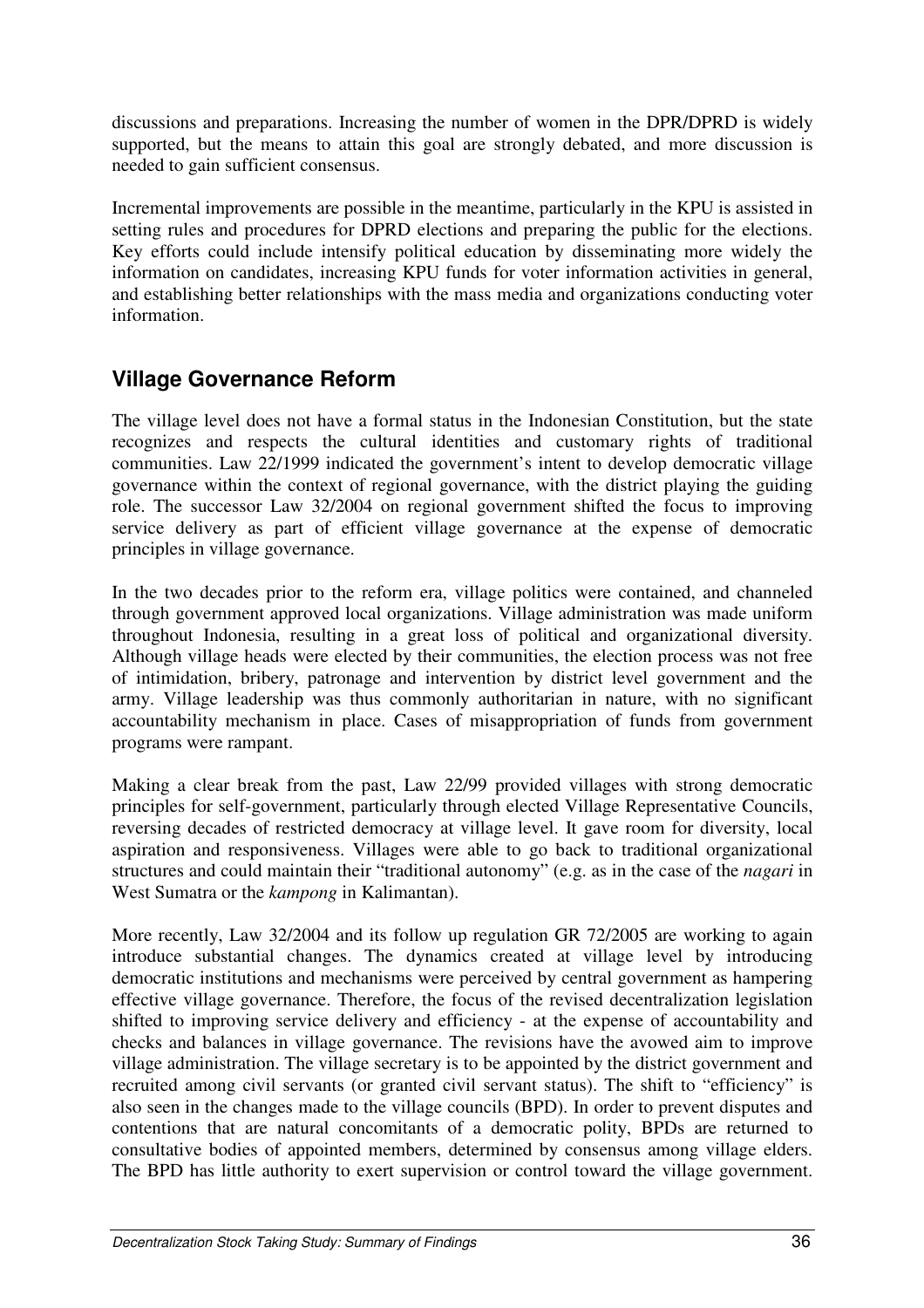Horizontal mechanisms of accountability towards the citizens through the BPD are replaced by upward accountability towards the district head via the head of the sub-district.

A more positive feature of Law 32/2004 is the more formalized transfer of funds to the village level. The village block grant (*Alokasi Dana Desa*, ADD) could provide much needed resources to villages in order to offer valued services and respond flexibly to pressing needs. However, as the actual functions (competencies) of the village are not clearly defined, it leaves the villages in limbo how to effectively make use of the increased funds; funds which so far have largely failed to materialize.

Under both Law 22/1999, and the new Law 32/2004, the village is a sub-system of the regional government. But the basic concept regarding the level of autonomy of the village (i.e. rights and obligations in conducting their own affairs), remains blurred in the latter law. The actual nature of village governance and its functions is left to the district to be determined. But districts tend to want to maintain their own roles and do not put service delivery and other development considerations first and foremost in decisions to delegate functions, and especially finances, to the village level. Few districts have so far taken the initiative to develop innovations in village-related policies or respond creatively towards local conditions. Their slow progress in delegating functions to villages, and in transferring the requisite funds, reduces the meaningfulness of local democracy. Not only are villages disempowered politically, but they are not gaining the administrative roles promised in the revised framework.

The reduced accountability of the village head and the BPD towards their citizens will most probably further reduce community participation at large, making village development efforts less likely to be successful and less open to scrutiny. Political education and internalization of democratic values generally take place within the scope of daily social interaction. Limited transparency, accountability and access to decision-making at the lowest level means a serious set-back for the growth of democracy as a whole in Indonesia.

With democratic life again refocused on the village head, this position is likely to be vigorously pursued. Vote-buying in terms of distributing cash and presents is a common feature, in effect limiting the candidates to well-off village elites or people who manage to rally strong investors behind them. The only brake now on the village head will be the village secretary, but only through a vertical connection to higher level government rather than a democratic check.

The emergence of village associations (village heads, BPDs or joint associations) that began in 2000 may also grow to be largely a village head effort. Supported by CSOs, they had been growing in power and effectiveness in exchanging information and experiences, advocate village-related policies at district level; and pushing for increased block grants. After the downgrading of the BPDs, it is likely that only the village head/administration associations (a national body was founded in early 2005) will continue, and these do not always represent the interests of the village community. Their focus is on demands for civil service status for village heads and village apparatus, an increase in salary, and the extension of their terms to ten years.

In the absence of a clear set of functions for villages, and matching revenues, the village must continue to rely on the elaborate bottom-up process of development that is supposed to feed directly into the district budgeting process, but in practice has proved to be rather rigid and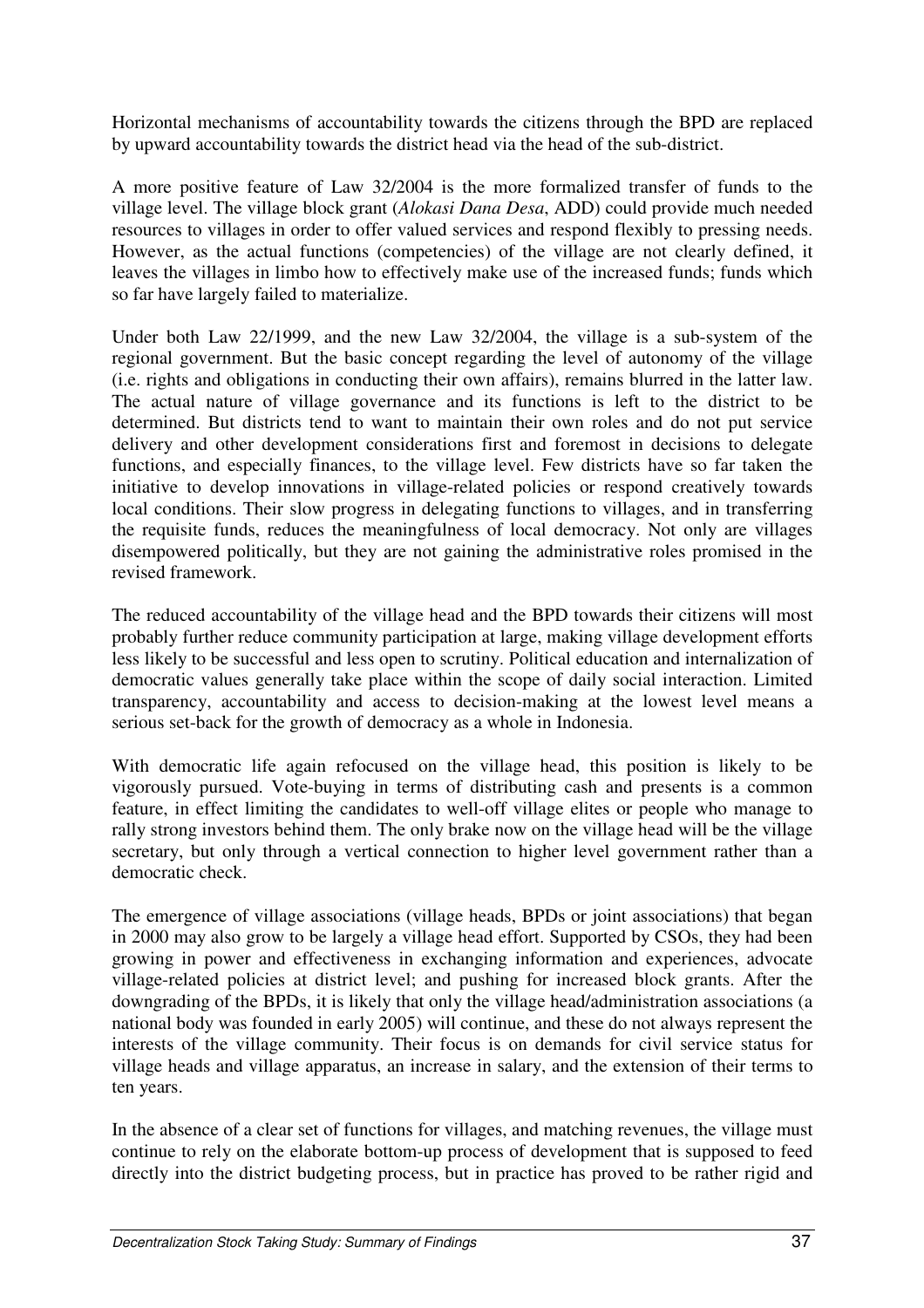not very responsive. On paper, the bottom-up planning approach with its basic principles of participation and transparency is appealing. The round-table discussion of development planning at village level (*Musrenbang Desa*) is given a central place and annual guidelines are issued to support its implementation. But actual implementation of the annual participatory planning process in the regions falls short of the ambitious and rather mechanistic guidelines. In practice participation in the village and sub-district round table discussions is still mostly limited to the village elite, successful village proposals average less than 10% of the district budget, and district agencies still implement their programs without consulting villages.

Some experimentation by districts in supporting villages is occurring. These efforts include delegation of functions, the development of financial distribution formulas and support for management at village level. The pace of experimentation and institutionalization will depend in part on local pressure. Those districts that are more proactive and progressive on the issue of the ADD are mostly characterized by strong commitment and interest from the side of the Bupati, coinciding with significant pressure from civil society organizations. One of the challenges to district initiatives is the fragmentation of village related mandates among district agencies, unremedied through any effective coordination mechanism. The role of the sub-district is also not maximized.

MoHA (specifically the Directorate General for Community Empowerment, PMD) has signaled its intention to revisit the government's policies on village governance as they have been set in Law 32/2004 and its implementing regulations. It has also indicated its interest to collaborate with a broad network of non-government organizations concerned with village governance. However, there is not yet a unified view in government of the changes to be entertained and the legal strategy for the changes.

Several donors have provided support for village governance efforts in the past, especially in areas of planning, budgeting, legal drafting, strengthening community based organizations, micro-credit and improving the regulatory framework. There are many CSOs active in village governance. A network (FPPD) focusing solely on village governance was formed in 2003, combining CSOs, research institutions, academicians and the government.

In moving forward, it is necessary to undertake a more fundamental assessment of what is desired of the village level of government and to carefully shape policies and a legal framework that is more promising and sustainable and at the same time accomodating towards diverse local realities and traditions. Subsequently, a redoubled effort will also be needed to raise village democratic governance capacities in line with the established vision. Donors should support the GoI in the development of its vision through a number of interactive and participatory processes involving stakeholders. After having clarified a broad vision of the village, additional information, e.g. from good practices, international experience, public consultations involving the different stakeholders concerned is needed to formulate a consensus for a new law (or portion of a revised regional government law).

Villages themselves will need to find ways of increasing their own capacities, and projecting their voice at various levels. Village associations are a new and promising phenomenon, but they will need more support and exploration of appropriate composition to ensure that they combine the many legitimate interests of "villages." Existing village associations should be mapped, and support extended to clarify their vision and objectives, mode of operation and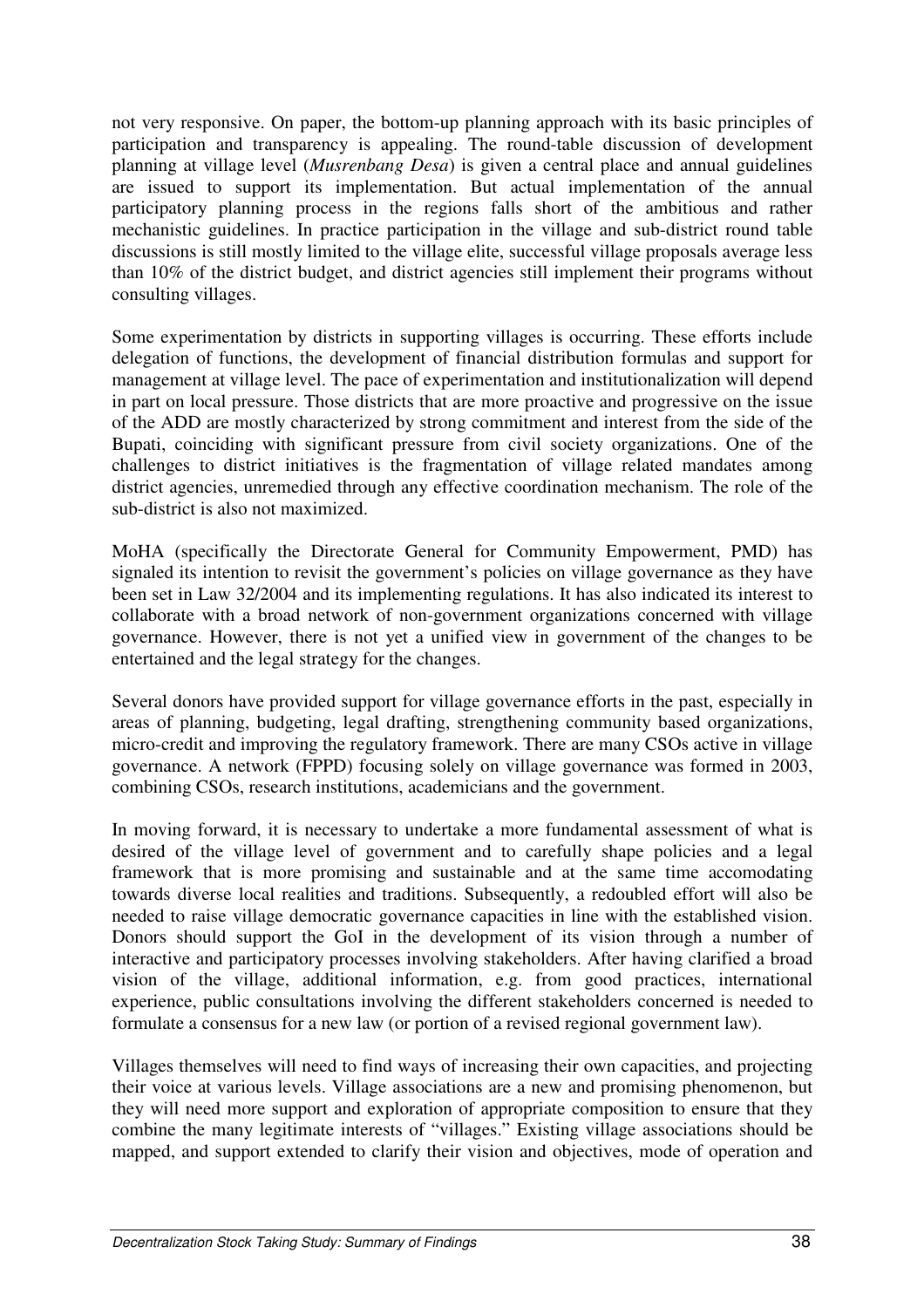financing. PMD will need further support in drafting the planned guidelines on Village Government Associations (Village Councils and Village Heads).

To spur village economic development, there is a need for a conducive, regulatory framework for competitive microfinance and rural finance institutions and cooperatives, which clarifies the status of the informal MFIs and Cooperatives and provides detailed instructions on village-owned enterprises (BUMDES).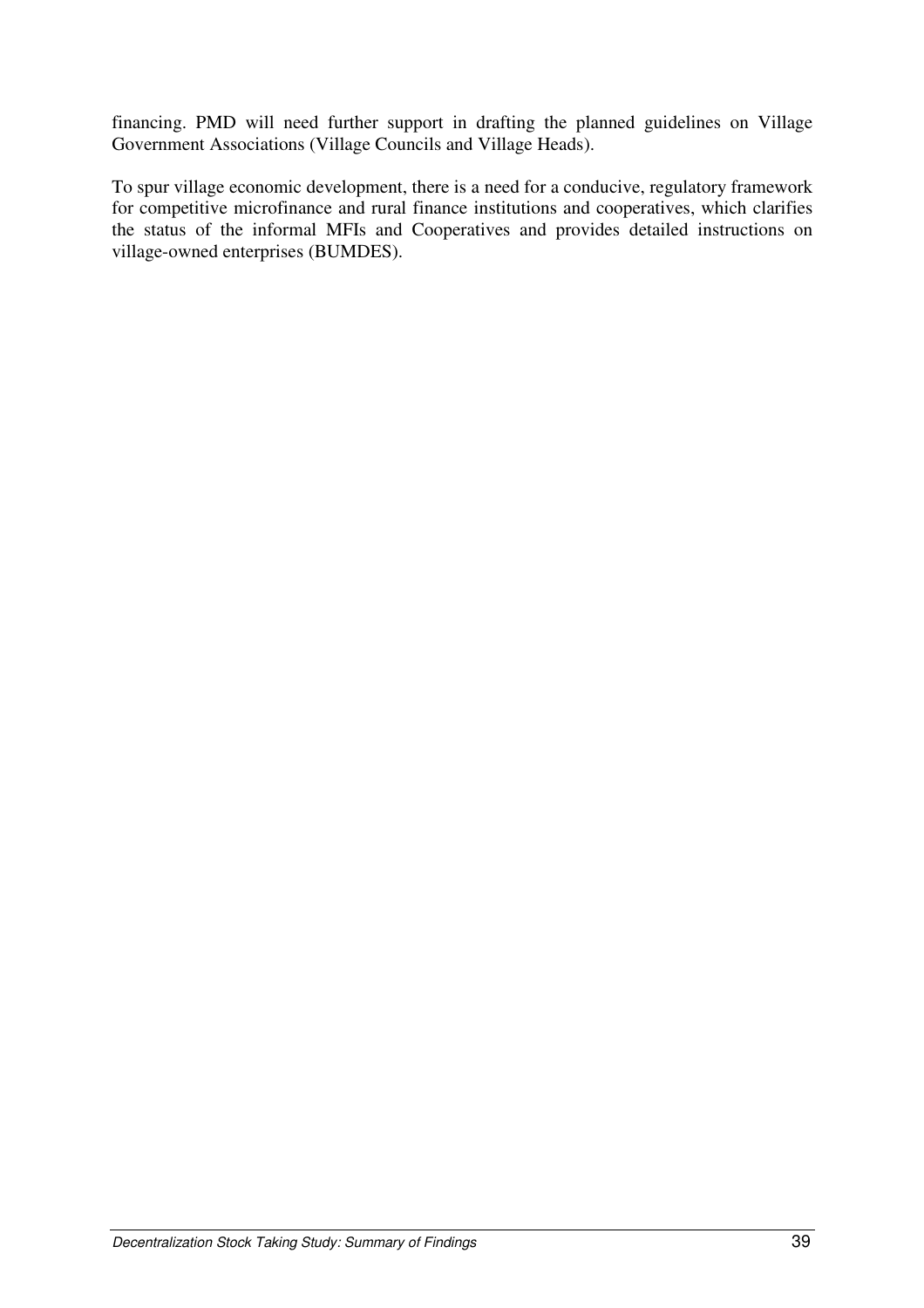# **V. THIRD PARTY SUPPORT**

#### **Role of CSO and Universities as Intermediaries in Decentralized Governance**

CSOs and universities in decentralized governance expand the space for civil society in local governance (individual citizens and their associational forms) and take advantage of this space to further development, of their own accord or in cooperation with government. Universities approach this with a methodology that stresses knowledge generation and application.

CSO involvement with regional and village government precedes decentralization, but was heavily constrained prior to decentralization reform. CSOs generally operated apart from regional government. Their contact with regional government was most visible in donor supported efforts. However, the efforts were limited and transitory, and did not result in a sustainable CSO community involvement in decentralized governance.

In the pre-decentralization era, Indonesian NGOs did make efforts to network, spurred by a desire to learn from each other. But networking was kept very informal and was not considered a priority, and was seen to be risky in some respects; for reasons of control and possible government intrusion. Nonetheless, larger NGOs established ways of partnering and channeling funds to smaller NGOs. The latter worked largely in isolation of regional/local government however, with some groups even priding themselves in this regard. This tendency was strongest for the smaller and newer NGOs formed in the 1980s.

With "era reformasi" came a flowering of CSOs of various legal forms, sizes, and focus. CSOs became specialized, taking up local governance issues such as local corruption, social safety net program monitoring and service delivery. Some began to work more intensively with regional government itself. Donors strengthened particular CSOs and encouraged networking amongst CSOs and with regional government. In some cases, donors built Indonesian capacity internally within their projects, and then spun off an NGO as their project work expired, with the hope of attaining sustainability. Generally donors created "development NGOs," working directly with local communities on issues of water provision, health, education and other basic needs. However, these NGOs do on occasion interact with regional/local government and advocate to regional/local and national government on issues of importance to marginalized groups.

The mass media also picked up decentralization issues with greater intensity and incisiveness. Media interest picked up as attention turned to the functioning of the regional legislatures. A focus of the media has been corruption and money-politics in regional government/DPRD. There is perhaps less analytical capacity on other aspects of regional government, such as budget analysis and service issues.

NGOs have coalesced in networks for greater impact in advocacy work to influence government regulation, laws or ministerial decrees related to regional autonomy. University involvement in decentralization, prior to the reform era, was heavily constrained; on many occasions researchers were working solely for government bodies or were co-opted conceptually by the dominant ideologies and state interests. Freed of government influence in the reform era, universities were rather slow off the mark to take advantage of new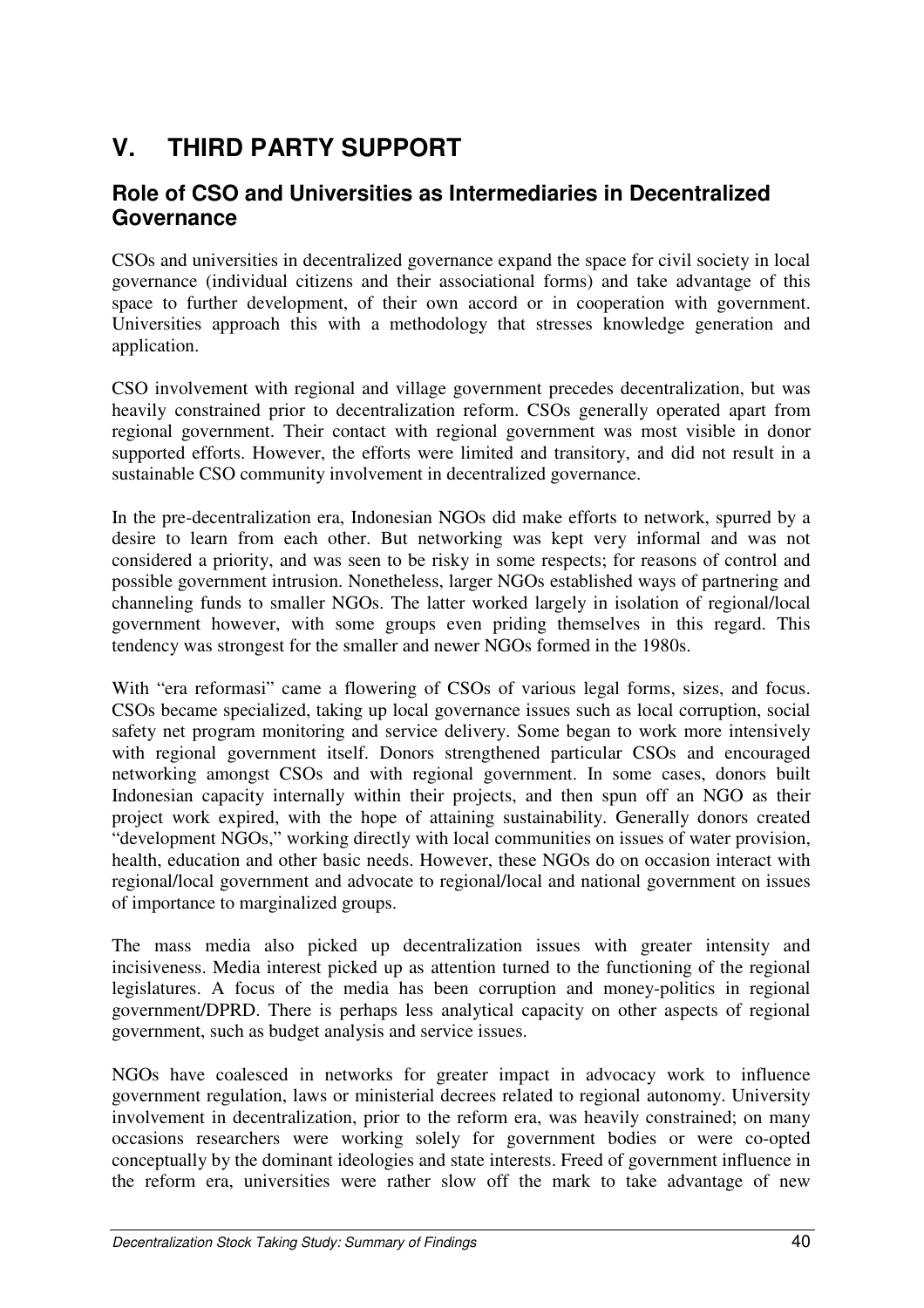opportunities to support regional governance in tandem with central or regional government. However, over time, some universities began to establish specialized centers to examine decentralization issues, or to bolster this theme in existing departments and centers.

With the advent of reform, donors backed knowledge institutions in a more intensive way, undertaking, for instance, independent assessments of decentralization issues. They built local capacity through local staff and consultants to implement studies and programs, and initiated greater cooperation with universities and existing research centers. The notion of developing local institutions is part of the aid effectiveness discourse, and is reflected in the Paris Declaration of 2005, albeit in general terms. Currently, several donor supported projects place CSOs/universities (and private sector entities) front and center in their assistance strategies. At the donor-GoI level, the notion of working through intermediaries is less visible, perhaps reflecting the lack of dialogue on the larger question of donor exit strategies.

Only time will tell whether the three actors, government–CSOs/universities-donors, will build relationships that allow for greater impact and for a reduced role for donors in the long run. If improvements are to be seen in CSO/university effectiveness, donors will need to put increased emphasis on capacity building, and carefully examine promising avenues and former unproductive efforts. More intensive discussions, aided by more rigorous evidence from practice, are likely to support changes. These discussions should be based on a sound conceptual base in terms of capacity development, and be oriented toward the longer term goal of making a developmentally rational donor exit.

Both donors and government need to appreciate how long it takes to build local institutions to play the roles now being played by donors. Indicators need to be developed to assess when the state has entered into a new "contract" with civil society, and when current donor roles can give way to more equal and mutually beneficial forms of collaboration between countries. The exit strategies seen in Indonesia prior to the economic crisis were weak in this respect, and did not stand the test of time. Early attempts to refashion these in recent times do not seem to have come to grips with essential institutional/governance considerations.

## **Role of Regional Government Associations**

In the context of the 1999 decentralization reforms, the GoI encouraged and guided the formation of individual regional government associations (RGAs) to separately represent the interests of the regional executive and of regional house of representatives for districts, municipalities, and provinces. Legal acknowledgement of the RGAs came in Law 22/1999 in the form of their membership on the Council for the Deliberation of Regional Autonomy (DPOD), and in MoHA guidelines. If somewhat intrusive, the above approach at least acknowledged the potential contribution of the RGAs to national regional autonomy policy making. This in itself was a marked departure from the pre-decentralization days, when only a very tightly controlled BKS AKSI (municipality government association) was allowed to exist.

This situation changed with the advent of Law 32/2004. The DPOD was placed on shaky ground (it "can" be formed), and the provision for RGA participation on the DPOD was removed. No mention of the RGAs can be found in the law. It appears that MoHA is ambilvalent about the role of RGA and wishes to either control them or lessen their collective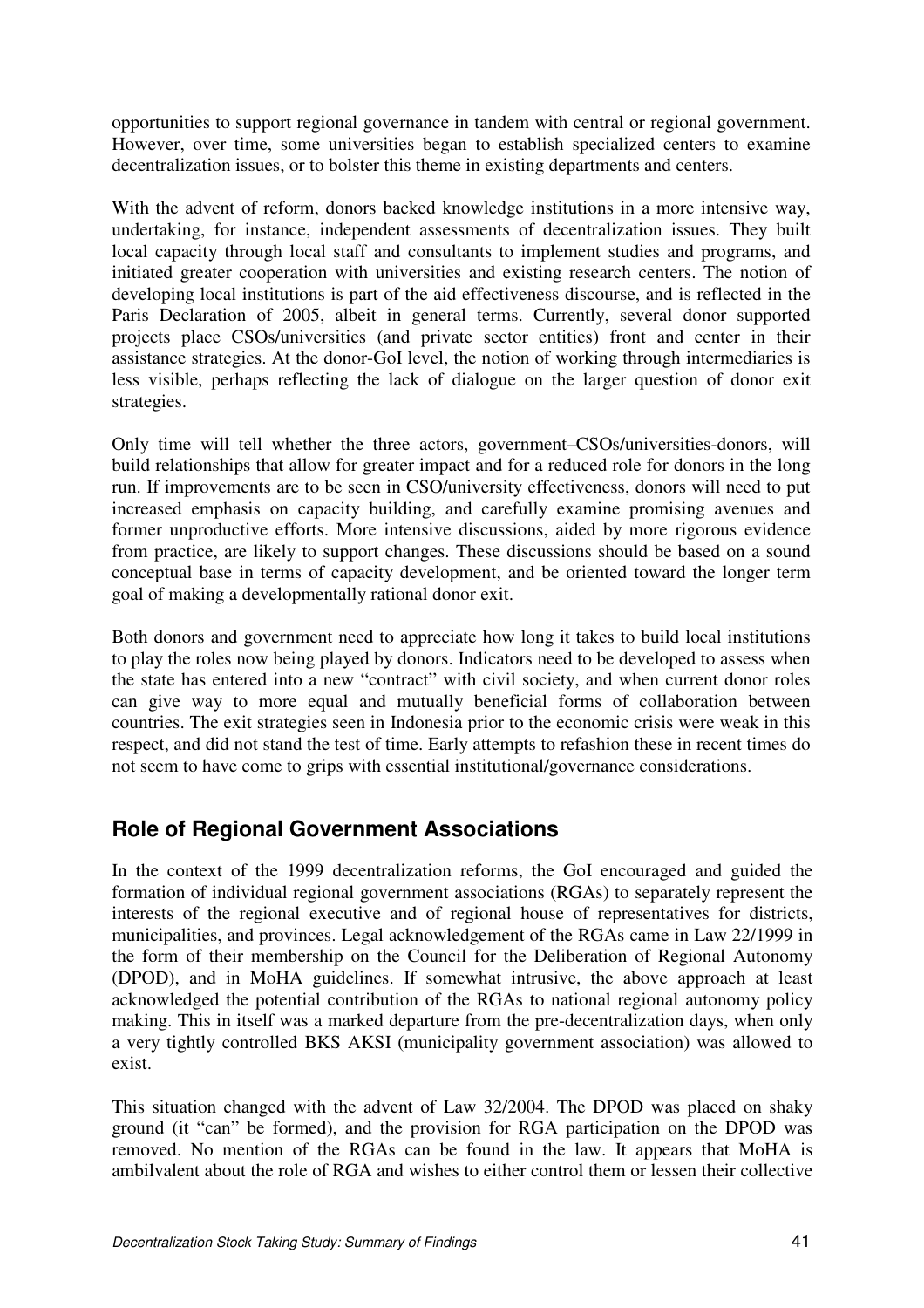strength vis-à-vis government policy making. How the government views RGAs and receive them is a political decision that carries consequences for both the RGAs and government. The donor community is unified in its belief that the RGAs can and should play a vital role as contributors on policies and regulations that shape regional government mandates, procedures, and resources, and as a source of support and capacity development for its members.

The RGAs vary considerably in their capacity and efforts towards members. This variation reflects their relative strengths but also their particular position. The provincial level RGAs do not function as typical RGAs, as the members have strong connection to power holders. District/municipality level RGAs advocacy and service to members also varies. They have all gained some capacity over the last five years, but in fits and starts, and with some significant slips as well. The RGAs suffer from inconstant or uneven leadership at the board and directorship levels and low resources resulting out of unrealiable payment of membership fees.

It is obviously difficult in these circumstances to support or improve significant member services. Even so, the RGAs have tried to develop training, seminars, and workshops, produce guidebooks, and even provide some technical assistance. Most efforts are quite limited. The most common services are the provision of information (e.g. on draft or new laws and regulations and good practices) through newsletters or websites. Some sense of belonging and appreciation for the role of the RGAs by the membership can be seen in the response to the tsunami.<sup>4</sup>

The flowering of RGAs was promising, but the fragmentation among the associations (particularly at district/municipality level, and between the DPRD and executive) has dogged the development of the RGAs since their inception. In the main, they have not sufficiently cooperated among themselves, and have therefore not been able to mount effective advocacy or services to their own members. One notable exception has been the "*Forum Asosiasi*", involving all four district/municipality level associations.<sup>5</sup>

The pattern of support appears to have been uneven, but overall quite plentiful. It may well be asked why the RGAs remain very weak after five years of support from donors. Perhaps the assistance has not been anchored to a comprehensive capacity development analysis and framework to guide it. Donors have all chipped in, recognizing the great need, but have not yet "harmonized" their approaches to get the biggest bang for their effort. The ambivalent stance of MoHA toward the RGAs has something to do with the limited success of the RGAs. It must also be acknowledged that it takes time to build up capacity in such a complex field as centre-region relations and capacity development for regional government.

The RGAs need to consider whether their structures and mandates truly further the interest of the regions (*daerah*). The fragmented nature of the RGAs, and their limited membership coverage makes the RGAs seem like unconnected professional associations. What is often

<sup>&</sup>lt;sup>4</sup> The RGAs facilitated the delivery of financial and in-kind assistance from members to the regions of Aceh. For instance, BKKSI facilitated donations of Rp. 4 trillion.

<sup>&</sup>lt;sup>5</sup> This forum sought external expertise to gain a deeper understanding of the legal framework, held internal deliberations, forged some common positions on the revision of Law 22/1999, and communicated these to the central government and the national legislature. The work of *Forum Asosiasi* unfortunately flagged following the introduction of Law 32/2004, precisely when views and energy were needed to influence important new government regulations on many issues of interest to the RGAs.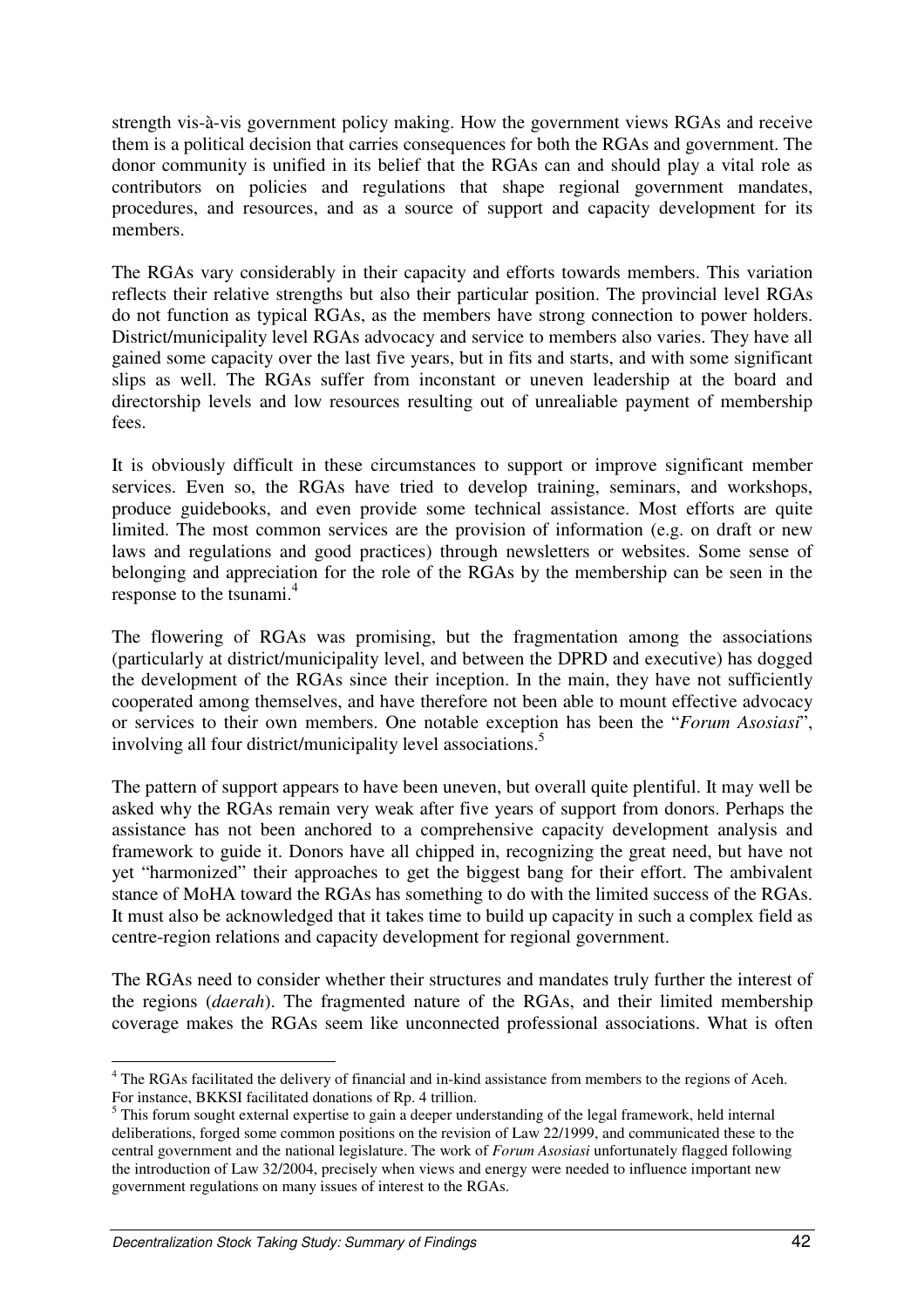lost in the efforts of the separate RGAs is a sense that their representations reflect the collective interests of the regional government and their constituents, i.e. the concept of "*daerah*".

To be more effective, the RGAs need to fashion stronger bonds, or indeed bring about mergers of the various associations (at least the four district/municipality level), so that the regional perspective comes through in a stronger and more representative way. Donors need not try to precipitate mergers, but they should consider making their support conditional on joint efforts at the very least. Donors can also increase support for sound organizational development, focused on reducing wasteful overhead, increasing leadership and management skills, and improving staff performance through increased wages for competent staff. Top quality management is essential for all of the RGAs, as is the need for RGA managers to craft effective cooperation strategies.

Donors should respond also to needs as they are shaped by the RGAs themselves. The technical working group idea of ADEKSI and APEKSI has much appeal (drawing on regional government staff and external resources). It may result in stronger analysis, sounder policy positions, and better communication strategies. It is deserving of support from donors, but the effort needs to be shaped to join district/municipality level RGAs, with the topics and positions selected to reflect common challenges and interests.

The recent RGAs response to lack of recognition from MoHA is to switch from a one track advocacy approach, directed to MoHA, to a multi-track approach. This broadening may turn out to be more productive than a relationship strictly focused on MoHA, but this still depends in large part on the RGAs being more united and sustaining their advocacy effort. RGAs must also be mindful that, in the final analysis, it is their relationship with MoHA and other central government agencies that is key to their success. MoHA and other ministries involved with regional governance need to see tangible benefits of cooperation with the RGAs. They will be more easily persuaded to cooperate if the RGAs have worthwhile ideas and concrete suggestions. They will also be more inclined to be receptive to RGAs if the donor community is clear that such a stance is part and parcel of good practices in intergovernmental relations.

#### **Donor Coordination in Support of Decentralization/Local Governance**

The success of decentralization depends overwhelmingly on the actions of the Indonesian government and stakeholders. Donor support can play a catalytic role in bringing the stakeholders together and suggesting more effective policy development processes. Moreover, donor funding and technical assistance can cover, in an exemplary fashion, a modest part of the vast capacity development effort that is required to bring about good local governance. In all of the above efforts, donors are well placed to bring to the table good practices from relevant international contexts.

Since 1998 Decentralization assistance has been focused on MoHA and MoF in view of their critical role in providing a framework for the regions on administrative and financial matters. For a time (2003- mid 2005) MoHA became reluctant to draw on donor support for policy making, though MoF and Bappenas continued to invite assistance on selected reform efforts. The closed nature of the drafting process for Law 32/2004 on Regional Government and Law 33/2004 on Fiscal Balance reflected the government's mood at that time. More recently,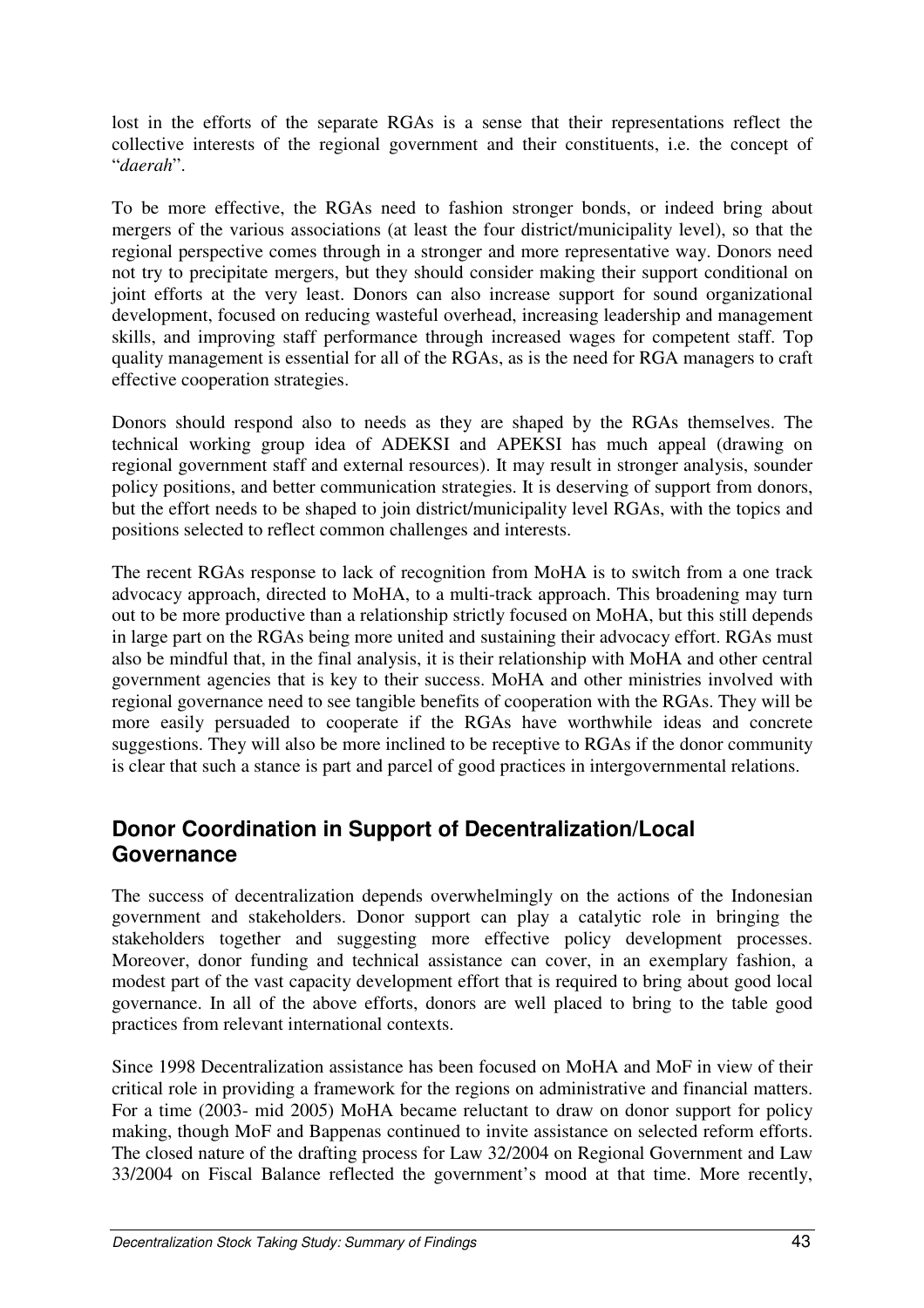donors support to MoHA has been increasing, and this agency is showing a more open approach to non-government organizations. Bappenas and MoF continue to have steady levels of support.

Following an initial period where bilateral agencies played the dominant role among donors (up to 2000), the IFIs have more recently entered the scene with substantial loans, while taking an increasingly prominent role in the policy dialogue (through the CGI in particular) as well as regional capacity development. The World Bank had, in 1992, become the sponsor of the CGI meeting on the donor side. It used this forum in the reform era to promote a dialogue on reform, including decentralization. This was conducted mainly through the Joint Working Group on Decentralization (JWGD), one of several working groups of the CGI. It is chaired by the GoI (MoHA) and co-chaired by a donor. Bilateral donors continued to play a significant role by chairing the JWGD on the donor side, and being key providers of assistance to MoHA, MoF, and Bappenas. Sectoral projects tended to have a larger IFI presence.

The focus of national policy support in the last two years has shifted somewhat from political/administrative to financial management issues. This includes a new stress on improving national level processes and structures (e.g. PRSP, mid-term national planning, budget processes, special service agencies), with the expectations that similar changes would be made to regional levels or that the more efficient national level actors will have a variety of knock on effects on regional development/governance. A renewed effort to involve donors in the preparation of follow-up regulations to Law 32/2004 is also afoot in MoHA. An effort is being made to find convergence of the various legislative streams (e.g. Law 25/2004 and Law 33/2004) as these government regulations are being produced.

Throughout the above evolution of donor assistance, donors have taken the lead role in coordinating their efforts. Information sharing was usually conducted through personal links among donors and informal multi-donor sessions on occasion. Since 2000 it has been done largely through regular meetings of the Donor Working Group on Decentralization. As the number of donors increased, attempts to intensify and give more structure to coordination and cooperation were seen. On occasion a GoI unit would lead these efforts (e.g. Bappenas in 1999), but in the main these efforts were lead largely by donors, with some success. However, these efforts were not able to avoid a great deal of duplication and waste, as evident in the field of regional planning and budgeting for instance. Donors worked closely with their specific counterparts but were not able to harmonize efforts across donor projects or to encourage coordinated approaches across GoI units.

As the attention given to decentralization in the CGI forum began to wane, the JWGD has struggled to find mechanisms to be more active and effective. The search ultimately lead, in late 2005, to the creation of the Permanent Secretariat to the JWGD, composed of the key Ministries/agencies e.g. MoHA, Bappenas, MoF and MenPAN (Echelon II level) involved in decentralization. This structure is expected to become an operational vehicle for donor coordination, through the establishment of technical working groups combining government, donors, and other stakeholders. However, its establishment has been slow; the Secretariat has scant offices, staff, and resources to match its mandate, making some donors doubtful about its prospects. Some donors also fear that the JWGD/PS will be perceived by other central government organizations as being too dominated by MoHA, and suggestions for a higher placed coordinating body have been floated (e.g. in the President's office).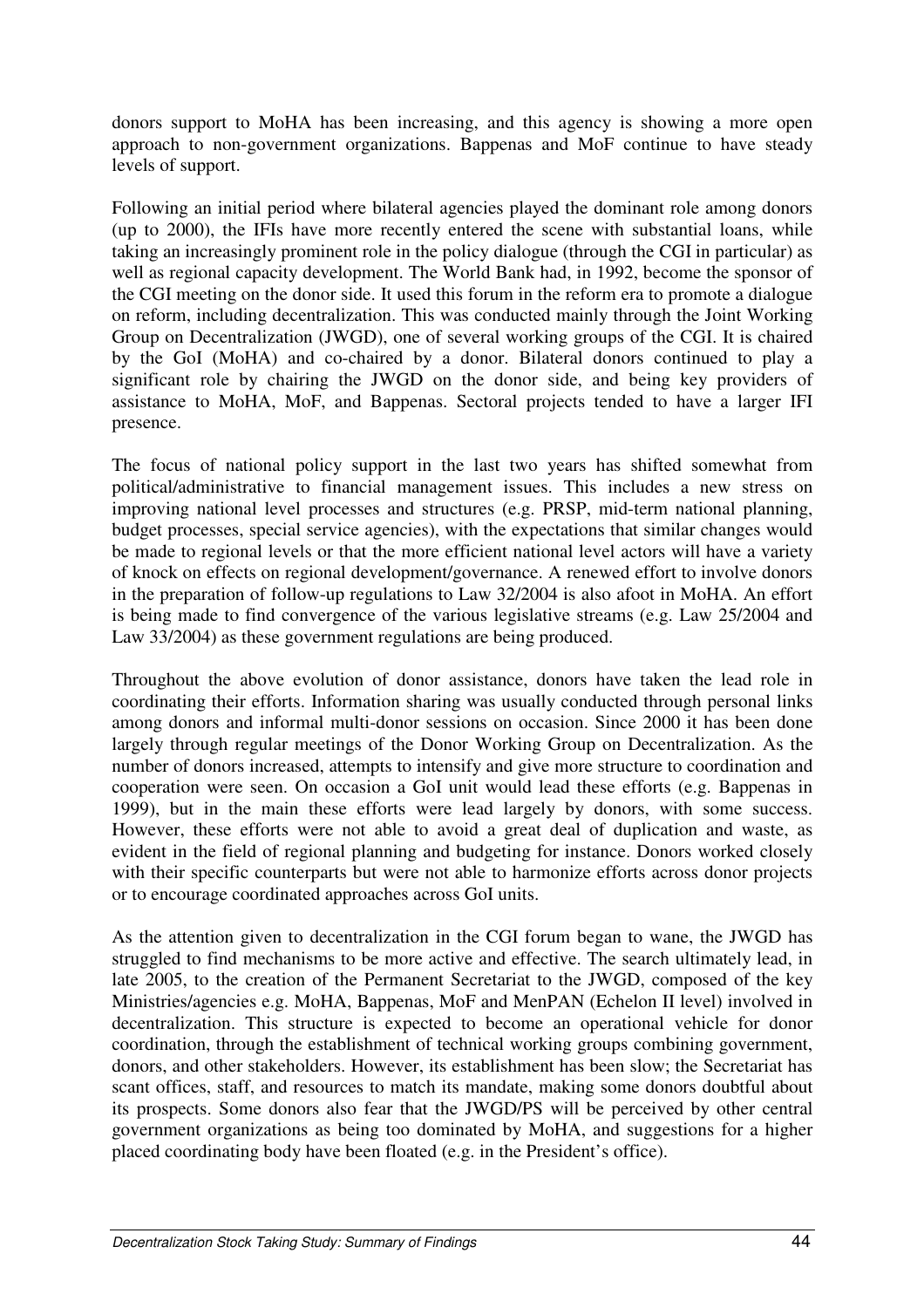Another significant development in 2005 was the creation of the Decentralization Support Facility (DSF). DSF is a set of arrangements agreed among several donor partners. It is largely funded by the UK's Department for International Development (DFID), and managed by the World Bank, under Trust Fund arrangements. The partner agencies include ADB, AUSAID, CIDA, DFID, GTZ, Netherlands, UNDP, USAID and World Bank. Its initiatives include efforts to develop regional government performance indicators, the Governance and Decentralization Survey, and the stock taking on decentralization being conducted on behalf of the JWGD. DSF strives to intensify cooperative behaviour among key institutional players at all levels. This effort to harmonize donor support is welcomed by most actors. After a rocky start DSF is now more strategically searching for means to put GoI in the lead for donor harmonization. Besides striving to establish formal links with the JDWG/PS it aims to intensify the coordination with GoI through a ministerial GoI leadership in the DSF management committee and wants to encourage active dialogue of ministerial DG/Director level staff with its technical Focal Area Teams. It also supports a broad engagement with other key stakeholders in decentralization such as the regional governments, RGAs, CSOs and research institutes.

Left on the fringes of coordination to date has been CSOs and the RGAs. Also the political dimension has been lacking; an enlarged dialogue combining all these voices may pose a difficult challenge, but it is one that needs to be met since the government is committing itslef to a "consolidation" phase for decentralization that includes elaborating the current framework laws but also revisiting these at some point in the future. This stance of the GoI means that donors can expect to be involved in decentralization/local governance for at least 5-10 more years provided the GoI continues to see the value of this assistance.

The work plan of the PS is ambitious, and will need considerable resources from the GoI and donors, and a closer and more intensive relationship between the two. The structures (roles, memberships, linkages) of the JWGD, Secretariat, and anticipated Technical Working Groups are still ambiguous in some respects. Provided it is properly clarified, this institutional approach promises to be an effective forum for discussions of policies and donor support, but it calls for a significant investment from the GoI to make it work. It will need to coordinate better internally to present some common "GoI" policies (on decentralization and donor coordination) and it will need to have a properly staffed, housed, and capable PS. Donors, for their part, would also need to make more intensive efforts to support the GoI in the lead role. Effective use of the Secretariat may help to avoid the duplications and gaps seen in reform support to date.

Another way to strengthen the JWGD forum is to link it tightly with the CGI working group on aid effectiveness. The latter group has not been very active, but its issues are critical to decentralization support's success; the need to strengthen the Government's capability to undertake reforms and coordinate agencies involved; enhancing involvement of civil society; and identifying and applying the most effective capacity development approaches.

If the JWGD effort fails to deliver, it may however be necessary to identify other forums for more effective coordination in decentralization/local governance. Regardless of the actual form taken, it is important to link the many donor or multiple-stakeholder platforms/forums to the policy coordination efforts of the state.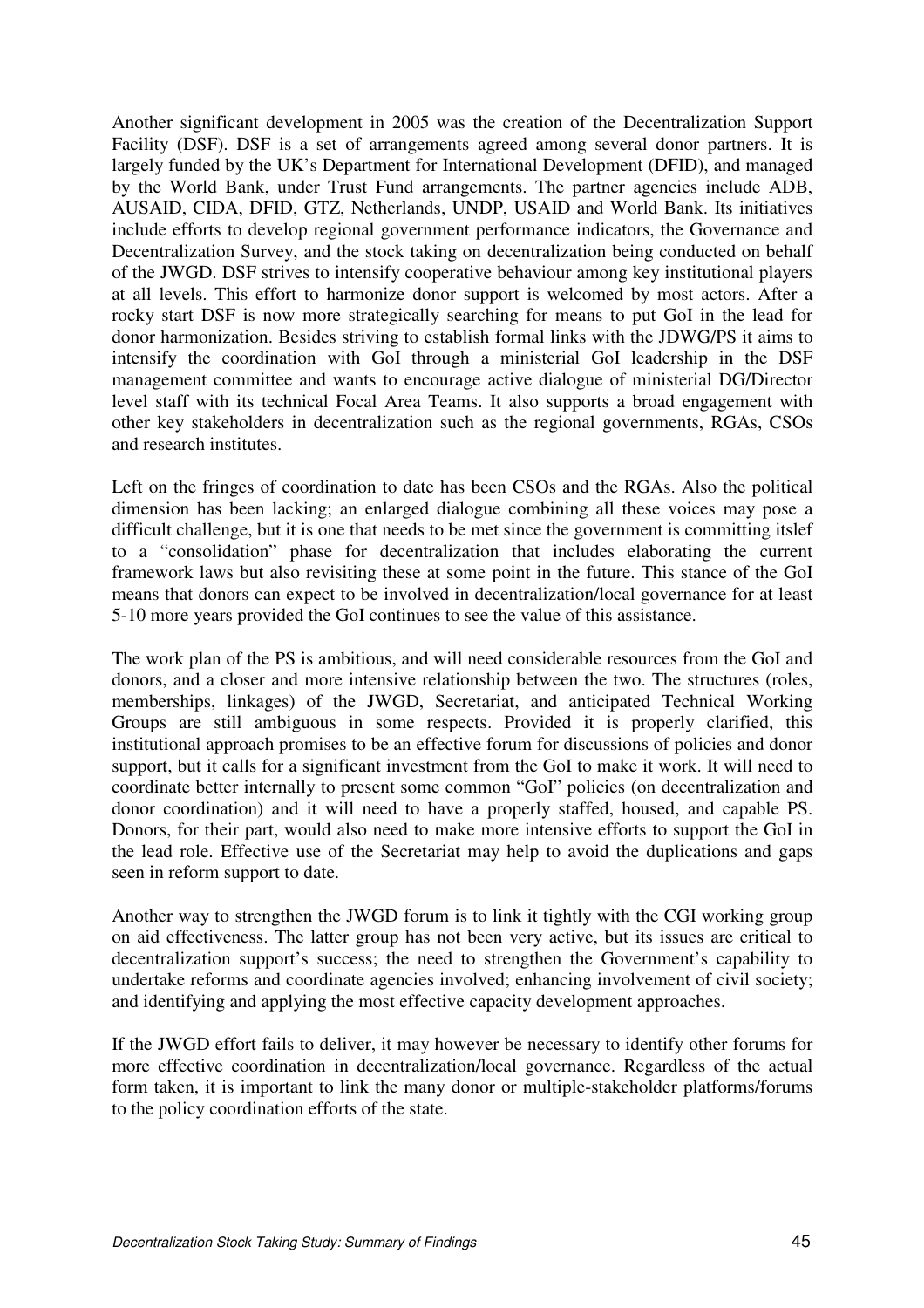# **CONNECTION OF THE STUDY TO GRAND STRATEGY AND NAPFD**

The Grand Design<sup>6</sup> (2005) and National Action Plan for Fiscal Decentralization (NAPFD)<sup>7</sup> (2005) have been constructed to guide the government in charting the course of decentralization reform. Because their preparation and content do not build on observations and concerns raised in this Study, combining the findings and recommendations of the three papers is not a straightforward matter.

The authors have been able to use the Grand Strategy to some extent in this report to underscore the state/government reform objectives, especially where these have not been easily found in laws, regulations, or Ministerial instruments. The analysis and conclusions of some sections of the Grand Strategy should however be open to discussion, within the frame of the contributions of this report and other voices. In particular, the Grand Strategy does not address important issues covered in this report (it only cover 7 of the 20 topics reported in the study, see table below).

Similarly, the NAPFD is only one slice of decentralization, covering mainly fiscal issues (with spillover into functional assignment and services). It places the DPOD front and centre in terms of its strategies for bringing about reforms. Several of the actions called for in the NAPFD have already been achieved (even before the NAPFD has been finalized); and require clarification and additional review. It is recommended that the NAPFD be open for discussion in places.

Given the different stress and coverage among the three documents, they might best serve as complementary documents rather than a combined effort. For some topics, this report provides additional analysis and recommendations that brings to life some of the issues covered in the Grand Strategy and NAPFD. The preferred outcome would be for a unified GoI strategy, reflecting depth and consensus within the GoI principally, but also among stakeholders and donors, will emerge through a discussion that makes use of all three documents.

<sup>&</sup>lt;sup>6</sup> Version of July 15<sub>2</sub>, 2005, prepared by the Ministry of Home Affairs. This was presented to Cabinet and MoHA hoped that it would be turned into a Presidential Regulation.

<sup>&</sup>lt;sup>7</sup> Version accompanying letter signed by Sri Mulyani, Minister for National Development Planning to Asian Development Bank, 10 October, 2005.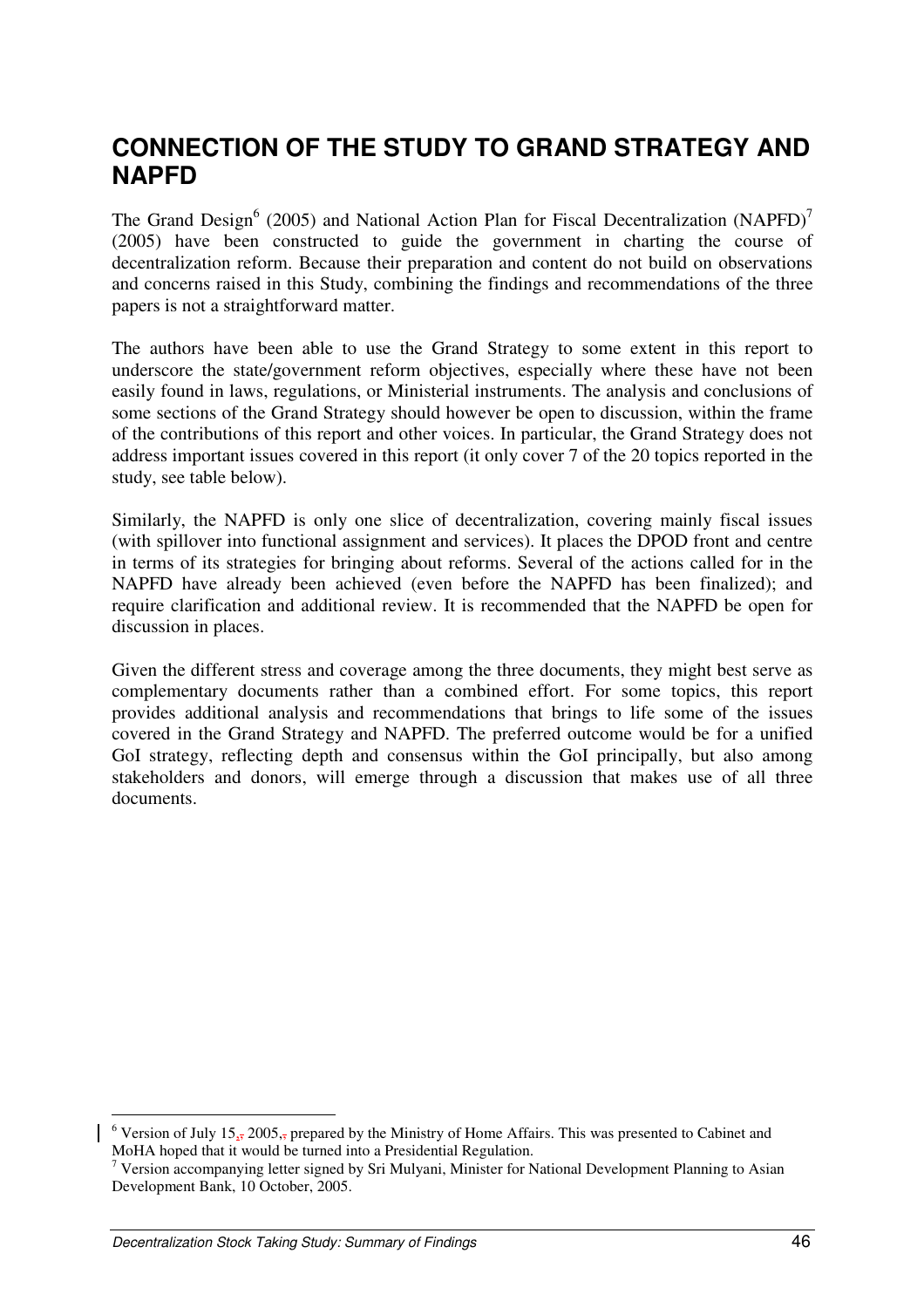|                                                   | <b>Grand Design</b>                                                                                                                                                                                                                                   | <b>National Action Plan</b><br><b>For Fiscal</b><br><b>Decentralization</b>                                                                                                                                                                                                                                                                                                                                                                                                                                                                                                                                                                                                                                                                                               | Decentralization<br><b>Stock Taking Study</b>                                                                                                                                                                                                                                                                                                                                                                                                                                                                                                                                                                                                                                                                                                                                                                                                                                                                                                                                                                                                                                 |
|---------------------------------------------------|-------------------------------------------------------------------------------------------------------------------------------------------------------------------------------------------------------------------------------------------------------|---------------------------------------------------------------------------------------------------------------------------------------------------------------------------------------------------------------------------------------------------------------------------------------------------------------------------------------------------------------------------------------------------------------------------------------------------------------------------------------------------------------------------------------------------------------------------------------------------------------------------------------------------------------------------------------------------------------------------------------------------------------------------|-------------------------------------------------------------------------------------------------------------------------------------------------------------------------------------------------------------------------------------------------------------------------------------------------------------------------------------------------------------------------------------------------------------------------------------------------------------------------------------------------------------------------------------------------------------------------------------------------------------------------------------------------------------------------------------------------------------------------------------------------------------------------------------------------------------------------------------------------------------------------------------------------------------------------------------------------------------------------------------------------------------------------------------------------------------------------------|
| 1. Legal framework                                | Not addressed                                                                                                                                                                                                                                         | Not applicable                                                                                                                                                                                                                                                                                                                                                                                                                                                                                                                                                                                                                                                                                                                                                            | Illustrates inconsistencies, poor<br>choice of products, lack of clarity,<br>closed drafting process. Suggests<br>improvements in process, assistance<br>to MoHA clearinghouse and role for<br>Ministry of Justice and Human<br>Rights, State Secretary. Suggest<br>sectoral harmonization via<br>constitutional amendment.                                                                                                                                                                                                                                                                                                                                                                                                                                                                                                                                                                                                                                                                                                                                                   |
| 2. Territorial<br>reform                          | Calls for revision of GR.<br>Analysis to identify ideal no.<br>of provinces, districts and<br>municipalities. Need for<br>supervision and intensive<br>support to new regions                                                                         | Not applicable                                                                                                                                                                                                                                                                                                                                                                                                                                                                                                                                                                                                                                                                                                                                                            | Suggests moratorium, review of new<br>regions, revision of GR with<br>overhaul in methodology, and<br>dialogue on nature of regional<br>government autonomy desired                                                                                                                                                                                                                                                                                                                                                                                                                                                                                                                                                                                                                                                                                                                                                                                                                                                                                                           |
| 3. Functional<br>assignment                       | Empirical material is<br>unclear. Focus of action is on<br>finishing the GR, its<br>socialization, monitoring and<br>support to regions.<br>Includes directive for<br>Presidential instruction to<br>central ministries to adapt<br>legal instruments | Acknowledges MOHA<br>effort to revise the GR<br>on functional<br>assignments $(25/2000)$<br>reflecting fully the<br>principle of<br>subsidiarity, and<br>clarifying the relative<br>roles and obligatory<br>functions and sub-<br>functions of national,<br>provincial and local<br>governments.<br>Calls for exploration of<br>feasible solutions to<br>eliminate<br>inconsistencies between<br>the regional autonomy<br>laws and regulations<br>and the relevant sector<br>laws.<br>"The Government,<br>through DPOD, to<br>adopt a clear time-table<br>for the implementation<br>of delegation of<br>authorities between<br>sector ministries (at<br>least in health,<br>education and basic<br>infrastructure sectors) to<br>the provincial and local<br>governments" | Supports a presidential regulation<br>directing the ministers/head of<br>agencies to prepare laws and<br>regulation (or changes in these)<br>within a set time to align sectoral<br>legal instruments.<br>Stresses role of MSS Consultation<br>Team (Tim Konsultasi SPM).<br>Enjoins donor supported projects<br>active in relevant sectoral ministries<br>to support counterparts so that MSS<br>are properly formulated, costed,<br>trackable, and feasible. Alerts to<br>need to make MSS benchmarks if<br>GoI seems unwilling to attain<br>consistency across policy fields<br>crucial to MSS.<br>Suggests a fundamental review of<br>the policy/legal foundations for<br>regional autonomy, to eventually<br>place agreed principles and<br>provisions in a constitutional<br>amendment that can guide future<br>legislative improvements.<br>Suggests eventual fixes on<br>distinction between obligatory<br>functions and discretionary<br>functions; emerging concept of<br>"remaining functions" (urusan sisa);<br>rules of the game for discretionary<br>functions. |
| 4. Role of the<br><b>Governor</b> and<br>province | see "supervision"                                                                                                                                                                                                                                     | Not applicable                                                                                                                                                                                                                                                                                                                                                                                                                                                                                                                                                                                                                                                                                                                                                            | Suggests GR will enhance<br>Governor's role and allows<br>provincial administration to be<br>decon implementing units.<br>Encourage in-depth comparative<br>study of international practice in the<br>role of meso level governments in<br>multi-level governments (in unitary                                                                                                                                                                                                                                                                                                                                                                                                                                                                                                                                                                                                                                                                                                                                                                                                |

# **Chart 1: Comparison of Strategic Documents on Decentralization**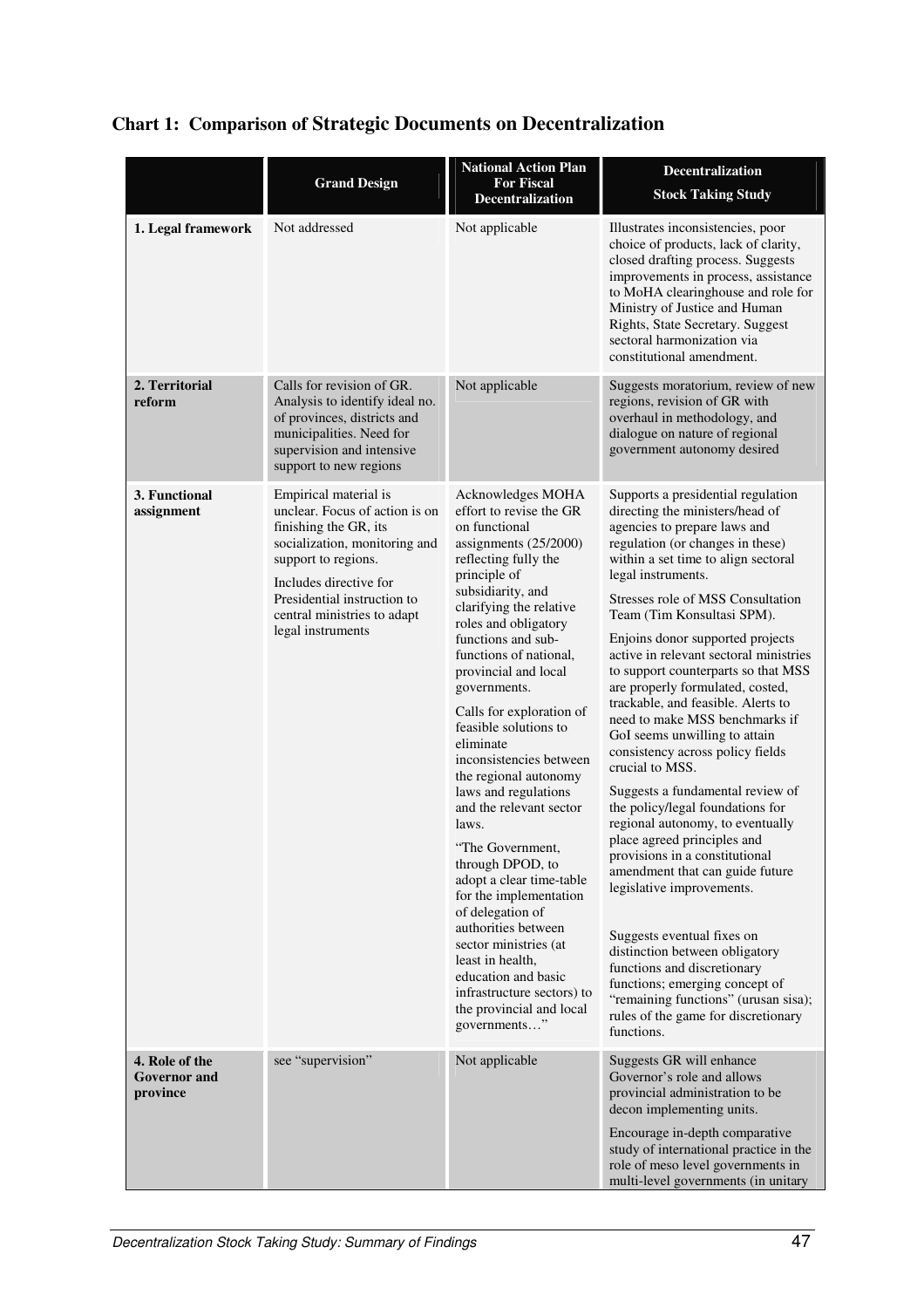|                                               | <b>Grand Design</b>                                                                                                                                                                                                                                                                                                                          | <b>National Action Plan</b><br><b>For Fiscal</b><br><b>Decentralization</b>                                                                                                                                                                                                                                                                                                                                                                                                                                                                                                                                                                                                                                                                                                                                                                                                                                                                                                                                                                                                                                                                                                       | <b>Decentralization</b><br><b>Stock Taking Study</b>                                                                                                                                                                                                                                                                                                                                                                                                                                                                                                                                                                                                                                                                                                                                                                                                                                                                                                                                                                                                                                                                                                                                                                                                                       |
|-----------------------------------------------|----------------------------------------------------------------------------------------------------------------------------------------------------------------------------------------------------------------------------------------------------------------------------------------------------------------------------------------------|-----------------------------------------------------------------------------------------------------------------------------------------------------------------------------------------------------------------------------------------------------------------------------------------------------------------------------------------------------------------------------------------------------------------------------------------------------------------------------------------------------------------------------------------------------------------------------------------------------------------------------------------------------------------------------------------------------------------------------------------------------------------------------------------------------------------------------------------------------------------------------------------------------------------------------------------------------------------------------------------------------------------------------------------------------------------------------------------------------------------------------------------------------------------------------------|----------------------------------------------------------------------------------------------------------------------------------------------------------------------------------------------------------------------------------------------------------------------------------------------------------------------------------------------------------------------------------------------------------------------------------------------------------------------------------------------------------------------------------------------------------------------------------------------------------------------------------------------------------------------------------------------------------------------------------------------------------------------------------------------------------------------------------------------------------------------------------------------------------------------------------------------------------------------------------------------------------------------------------------------------------------------------------------------------------------------------------------------------------------------------------------------------------------------------------------------------------------------------|
|                                               |                                                                                                                                                                                                                                                                                                                                              |                                                                                                                                                                                                                                                                                                                                                                                                                                                                                                                                                                                                                                                                                                                                                                                                                                                                                                                                                                                                                                                                                                                                                                                   | states).                                                                                                                                                                                                                                                                                                                                                                                                                                                                                                                                                                                                                                                                                                                                                                                                                                                                                                                                                                                                                                                                                                                                                                                                                                                                   |
| 5. Inter-<br>governmental<br>fiscal relations | Calls for preparation of<br>follow-up regulations in<br>synchronized way (for<br>Laws 17/2003, 32/2004,<br>33/2004, 1/2004, 25/2004,<br>15/2004)<br>Revision of Kepmendagri<br>No.29 Tahun 2002.<br>Increase RG capacities in<br>performance based<br>budgeting, with MSS,<br>achieving efficiencies etc.<br>Shift of decon funds to<br>DAK. | Calls for sound<br>simulation models, to<br>achieve efficient and<br>equitable distribution<br>of resources. The<br>review would focus<br>on: (i) balancing<br>between fiscal needs<br>and fiscal capacities;<br>(ii) the feasibility of<br>gradually expediting<br>removal of the "hold<br>harmless" provision<br>until $2007$ ; and (iii)<br>balancing between<br>different sources of<br>financing, including<br>shared revenues<br>(DBH), general<br>allocation grant<br>(DAU); special<br>allocation grant<br>(DAK);<br>Deconcentrated<br>Funds; and special<br>assistance funds.<br>"MoF in coordination<br>with the DPOD, to<br>submit the<br>recommendations to<br>the Cabinet to ensure<br>the transparency<br>improvement of the<br>DAU systemadopt<br>a timetable for the<br>transfer of<br>deconcentrated<br>expenditures for<br>decentralized<br>activities to<br>DAKsubmit<br>recommendations to<br>the Cabinet to<br>strengthen the DAK<br>framework to<br>improve<br>accountability with<br>greater devolution of<br>authority at the<br>regional levels to<br>fulfill national<br>priorities.<br>"Draft revisions to<br>the Law on Regional<br>Taxes and Charges | Suggest GoI should hold the<br>course in phasing out the hold<br>harmless provision of the DAU,<br>revise the DAU to include all<br>revenue sources if feasible, make<br>it more equalizing via inclusion<br>of MSS expenditure norms, and<br>reduce the wage bill component.<br>Suggests the DAK be a<br>transition mechanism to<br>compensate for the equalizing<br>limitations of the DAU, with an<br>enhanced role of the<br>Governor/province, combining a<br>top-down with bottom-up<br>mechanism that rewards service<br>delivery and governance results<br>(performance -based grants).<br>Performance based grants could<br>be modeled early on with the<br>income tax portion directed to<br>districts/cities by the province.<br>Suggests MoF use GR on<br>functions to set out a clear time<br>frame and mechanism for<br>sectoral ministries to make the<br>shift from DIP/tugas<br>pembantuan funds (that relate to<br>functions of the regional<br>government) to the sectoral<br>DAK grants.<br>Suggests clarification of DAU<br>vs. DAK<br>Suggests increase in<br>transparency in municipal credit<br>markets, and introduction of<br>default regulations, and attention<br>to fiscally weak regions in terms<br>of access to other sources of<br>funds. |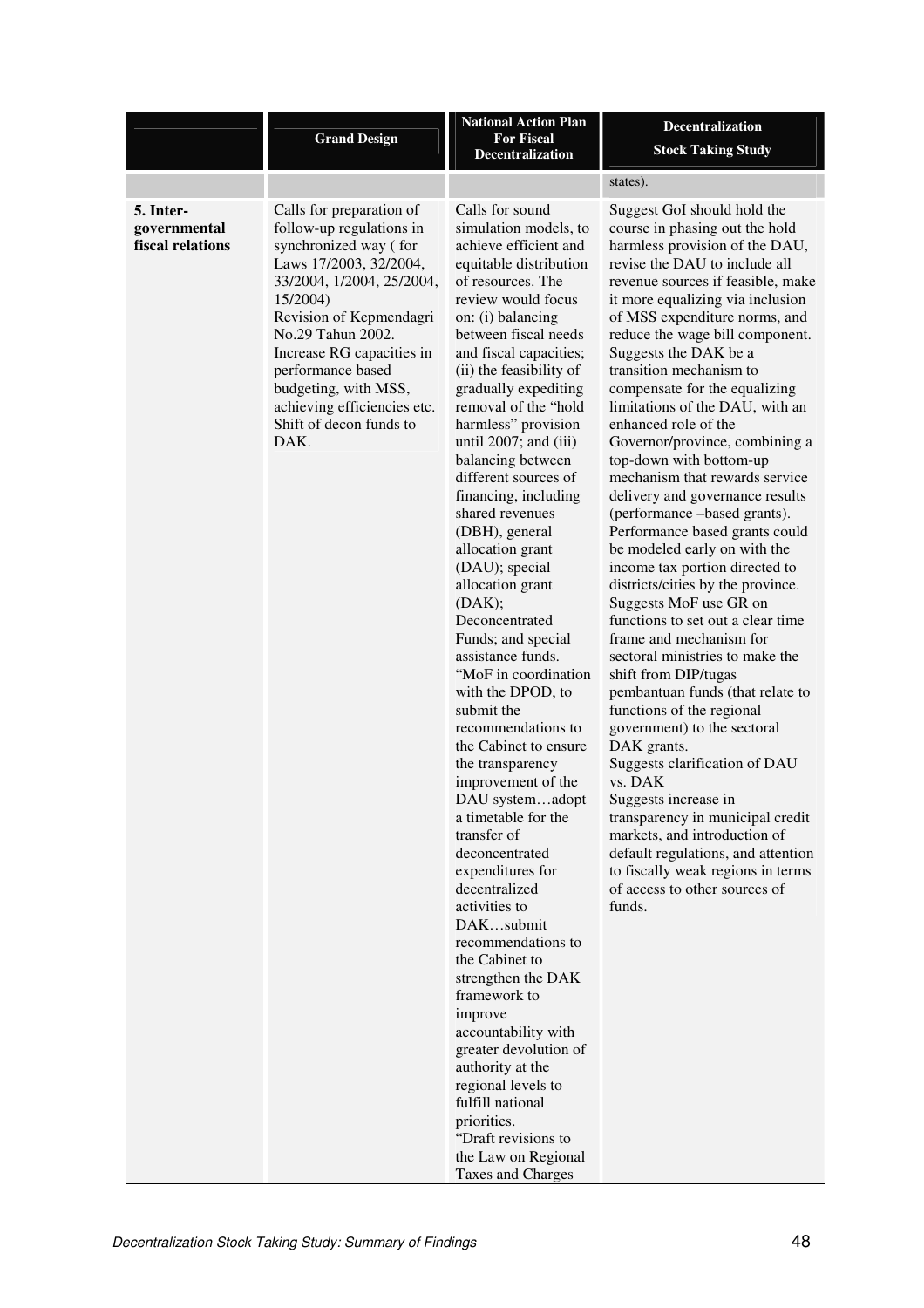|                       | <b>Grand Design</b>                                                                                                                                                                                                             | <b>National Action Plan</b><br><b>For Fiscal</b><br><b>Decentralization</b>                                                                                                                                                                                                                                                                                                                                                                                                                                                                                                                                                  | <b>Decentralization</b><br><b>Stock Taking Study</b>                                                                                                                                                                                                                                                                                                                                                      |
|-----------------------|---------------------------------------------------------------------------------------------------------------------------------------------------------------------------------------------------------------------------------|------------------------------------------------------------------------------------------------------------------------------------------------------------------------------------------------------------------------------------------------------------------------------------------------------------------------------------------------------------------------------------------------------------------------------------------------------------------------------------------------------------------------------------------------------------------------------------------------------------------------------|-----------------------------------------------------------------------------------------------------------------------------------------------------------------------------------------------------------------------------------------------------------------------------------------------------------------------------------------------------------------------------------------------------------|
|                       |                                                                                                                                                                                                                                 | $(34/2000)$ to enhance<br>discretion in setting<br>rates as well as to<br>extend the tax base<br>and charges which<br>are stipulated as<br>positive lists (closed<br>lists) submitted to the<br>Parliament."<br>"MoF to finalize a<br>clear policy and<br>mechanism on<br>intercept of these<br>transfers $[DAU - for$<br>borrowing]"                                                                                                                                                                                                                                                                                        |                                                                                                                                                                                                                                                                                                                                                                                                           |
| <b>6. Supervision</b> | Notes existence of<br>"hierarchy." Notes lack of<br>coordination, and lack of<br>follow through. Calls for<br>GR on Guidance and<br>Supervision, sanctions,<br>coordination, enhanced<br>role of Governor as rep.<br>of centre. | Calls for plans for<br>improving financial<br>reporting. Effective<br>enforcement of<br>sanctions for failure<br>to report financial<br>information on a<br>timely basis to higher<br>authorities. More<br>regulations submitted<br>to MoF. Revoking of<br>inconsistent<br>regulations by<br>MoHA.                                                                                                                                                                                                                                                                                                                           | Suggests a review/refinement of<br>the existing regulations framing<br>intergovernmental supervision,<br>to ensure clarity in concepts,<br>roles and organizations, and<br>incentives/sanctions for lack of<br>compliance with reporting<br>requirements. Also a significant<br>effort to enhance the capacity of<br>oversight and supervisory<br>institutions, in particular at the<br>provincial level. |
| 7. DPOD               | Not addressed                                                                                                                                                                                                                   | "MoHA to ensure<br>that the DPOD is (i)<br>adequately resourced<br>to coordinate the<br>implementation of<br>decentralization, with<br>the attendant tasks of<br>in depth assessments<br>of issues and<br>stakeholder<br>consultations; (ii)<br>empowered to carry<br>out its tasks<br>efficiently; (iii) meets<br>as a full Ministerial<br>Body at least once<br>every quarter; and<br>(iv) tasked as well as<br>provided with<br>adequate resources to<br>monitor and evaluate<br>progress achieved<br>under National<br><b>Action Plan for Fiscal</b><br>Decentralization<br>(NAPFD) and submit<br>reports on a quarterly | Treated (lightly) under<br>oversight/supervision                                                                                                                                                                                                                                                                                                                                                          |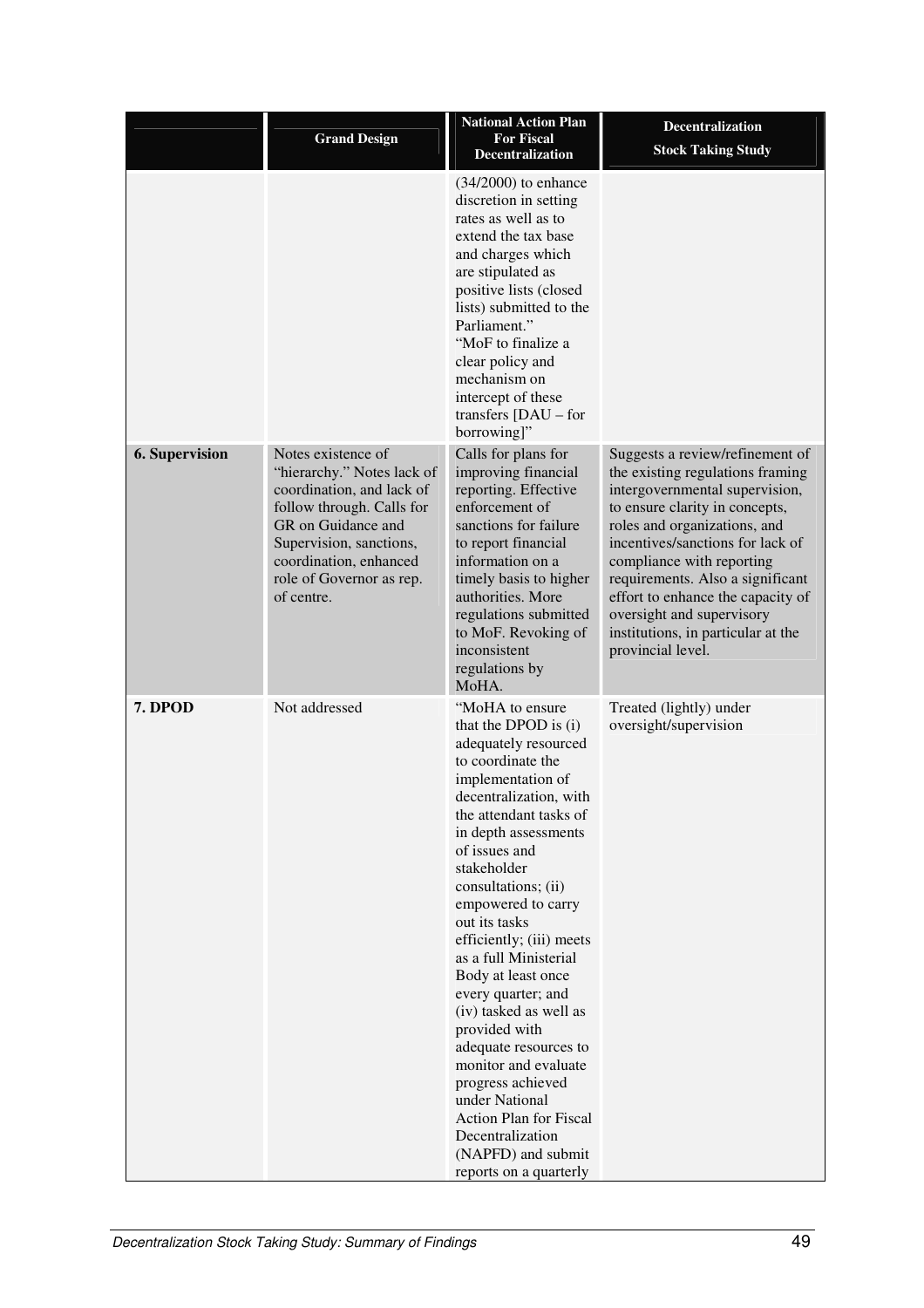|                                                    | <b>Grand Design</b>                                                                                                                                                                                                                                                                                                                                                               | <b>National Action Plan</b><br><b>For Fiscal</b><br><b>Decentralization</b>                                                                                                                                                                                                                                                                                                                                           | <b>Decentralization</b><br><b>Stock Taking Study</b>                                                                                                                                                                                                                                                                                                                                                                                                                                                                                                                                                                                                                                                                                                                                                                                                               |
|----------------------------------------------------|-----------------------------------------------------------------------------------------------------------------------------------------------------------------------------------------------------------------------------------------------------------------------------------------------------------------------------------------------------------------------------------|-----------------------------------------------------------------------------------------------------------------------------------------------------------------------------------------------------------------------------------------------------------------------------------------------------------------------------------------------------------------------------------------------------------------------|--------------------------------------------------------------------------------------------------------------------------------------------------------------------------------------------------------------------------------------------------------------------------------------------------------------------------------------------------------------------------------------------------------------------------------------------------------------------------------------------------------------------------------------------------------------------------------------------------------------------------------------------------------------------------------------------------------------------------------------------------------------------------------------------------------------------------------------------------------------------|
|                                                    |                                                                                                                                                                                                                                                                                                                                                                                   | basis to the DPOD."                                                                                                                                                                                                                                                                                                                                                                                                   |                                                                                                                                                                                                                                                                                                                                                                                                                                                                                                                                                                                                                                                                                                                                                                                                                                                                    |
| 8. Regional<br>organizational<br><b>structures</b> | Assumes widespread<br>abuse ("heavy"<br>organizations), a need for<br>uniformity and reflection<br>of central structures. Calls<br>for issuing of revision to<br>GR 8/2003 and other<br>regulations for<br>kecamatan, desa. Piloting<br>of approaches in some<br>regions.                                                                                                         | "Adopt a sound<br>regulatory framework<br>to provide clear and<br>adequate incentives<br>and flexibility for<br>local governments on<br>the administrative<br>structures, the<br>number of civil<br>servants, their<br>qualifications and the<br>rewards/incentive<br>system."                                                                                                                                        | Suggests: freedom to innovate<br>be ensured and more emphasis<br>on disseminating lessons<br>learned, and integrating these<br>into regulations, guidelines, and<br>training; increasing piloting and<br>forming a forum to stay abreast<br>of their development; framework<br>redesign to make clear roles of<br>actors; rules on RGs'<br>organization to be based on<br>broad criteria including; reforms<br>in personnel have to be<br>compatible with the<br>organizational needs of RGs;<br>new personnel policies and<br>instruments which address and<br>overcome the current ineffective<br>policies and instruments.<br>Suggests a transitional period to<br>facilitate moving from the "old<br>system to the new system", with<br>pilots to test emerging practices<br>(from Indonesia or elsewhere)<br>and building confidence that<br>models can work. |
| 9. Personnel<br>management                         | Notes problems of<br>mobility and<br>parochialism, and heavy<br>administration. Calls for<br>GR on qualifications,<br>better HRM, more<br>functional positions,<br>rightsizing, and mobility<br>vertically and<br>horizontally.                                                                                                                                                   | See above                                                                                                                                                                                                                                                                                                                                                                                                             |                                                                                                                                                                                                                                                                                                                                                                                                                                                                                                                                                                                                                                                                                                                                                                                                                                                                    |
| 10. Service<br>provision                           | Notes the low front-line<br>expenditure level $(30\%)$<br>of budgets, lack of clarity<br>in procedures, lack of<br>MSS legal basis, and low<br>capacities. Calls for GR<br>on MSS, more funds for<br>basic services and shift to<br>front-line expenditures,<br>one stop service,<br>complaint mechanisms,<br>improvements in<br>evaluation and reporting,<br>sticks and carrots. | "DPOD to formulate<br>a system of policy<br>mandates and<br>priorities to<br>benchmark the<br>delivery of public<br>services in health,<br>education, and basic<br>infrastructure sectors,<br>with clear sector-<br>level milestones and<br>indicators. The<br>system of policy<br>mandates will be an<br>interim step in the<br>development of MSS<br>in these sectors,<br>which is likely to be<br>phased in over a | Suggests: attention to<br>harmonizing the developing<br>legal framework affecting<br>service delivery; a concerted<br>effort in applying minimum<br>service standards, with donor<br>support to the relevant central<br>level sectoral agencies and a<br>nation wide capacity<br>development effort for regional<br>government; a screening<br>mechanism to validate<br>innovations, and how these can<br>best be packaged for<br>dissemination; examine the role<br>of good practices/innovation<br>disseminating organizations in<br>service delivery to note where<br>cooperation can increase and                                                                                                                                                                                                                                                              |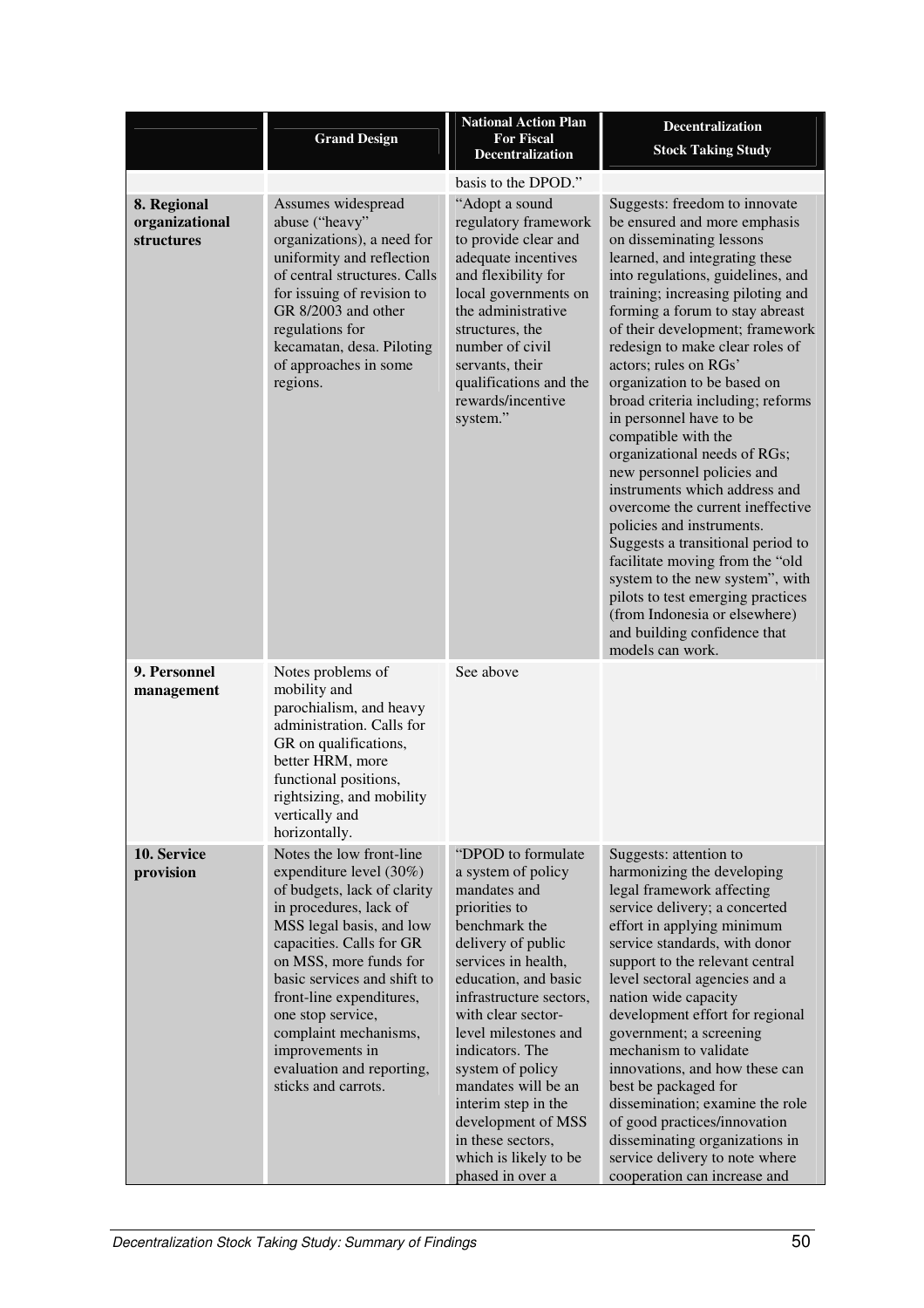|                                                           | <b>Grand Design</b>                                                                                                                                                                                                                                                                                                            | <b>National Action Plan</b><br><b>For Fiscal</b><br>Decentralization                                                                                                                                                                  | <b>Decentralization</b><br><b>Stock Taking Study</b>                                                                                                                                                                                                                                                                                                                                                                                                                                                                                                                                                                                                                                                                                                                               |
|-----------------------------------------------------------|--------------------------------------------------------------------------------------------------------------------------------------------------------------------------------------------------------------------------------------------------------------------------------------------------------------------------------|---------------------------------------------------------------------------------------------------------------------------------------------------------------------------------------------------------------------------------------|------------------------------------------------------------------------------------------------------------------------------------------------------------------------------------------------------------------------------------------------------------------------------------------------------------------------------------------------------------------------------------------------------------------------------------------------------------------------------------------------------------------------------------------------------------------------------------------------------------------------------------------------------------------------------------------------------------------------------------------------------------------------------------|
|                                                           |                                                                                                                                                                                                                                                                                                                                | period of 6-8 years,<br>in line with national<br>commitment to the<br>achievement of<br>MDG."<br>"Formulate<br>methodologies and<br>costing for MSS in at<br>least 3 sectors<br>(Health; Education;<br>and Basic<br>Infrastructure)." | duplication can be reduced;<br>explore peer-to-peer<br>mechanisms; encourage<br>development and dissemination<br>of good practices/innovations<br>through recognition/awards; spur<br>regional government investment<br>in basic services through<br>performance based grants that<br>recognize efforts to close service<br>gaps.                                                                                                                                                                                                                                                                                                                                                                                                                                                  |
| 11. Planning and<br>budgeting/<br>financial<br>management | Not addressed                                                                                                                                                                                                                                                                                                                  | Calls for regulatory<br>reforms and capacity<br>development<br>measures instituted to<br>strengthen regional<br>financial<br>management,<br>including effective<br>management of local<br>government assets.                          | Suggests: further<br>"synchronization" in drafting<br>current draft GR on Regional<br>Planning; provide concrete<br>guidance (e.g. manuals/training<br>on MTEF, gender analysis, pro-<br>poor budgeting) to regional<br>planners and financial<br>administration staff in a larger<br>capacity development strategy<br>(stress, sequence) that can ensure<br>national coverage and<br>sustainability of the capacity<br>development effort; monitor<br>regional government practices in<br>planning, budgeting, and other<br>aspects of financial management<br>that will yield feedback to<br>central level policy makers;<br>harmonize, simplify and<br>elaborate the policy, legal and<br>guidance framework on regional<br>planning and budgeting/financial<br>administration. |
| <b>12. DPRD</b>                                           | <b>Collusion between DPRD</b><br>and regional head is<br>noted, as well as<br>antagonism, their stronger<br>ties to party vs. electorate,<br>and money influence in<br>elections. Calls for the<br>GR on Information on<br>Implementation of<br>Regional Government,<br>capacity raising; technical<br>staff seconded to DPRD. | Not applicable                                                                                                                                                                                                                        | Suggests: making the Council<br>Secretary independent from the<br>influence of the local<br>government; professional staff<br>for Council Secretariats recruited<br>from inside or outside local<br>government; end practice of<br>rotating Council Secretary with<br>other district office heads;<br>expand CB on Perda drafting<br>and draft evaluation for the<br>executive, the council<br>secretariat, and council<br>members, esp. on protection and<br>promotion of constitutional<br>rights; support communication<br>strategies for councils/members<br>on budget, policies, and<br>regulations, DPRD<br>sessions/meeting schedules,                                                                                                                                      |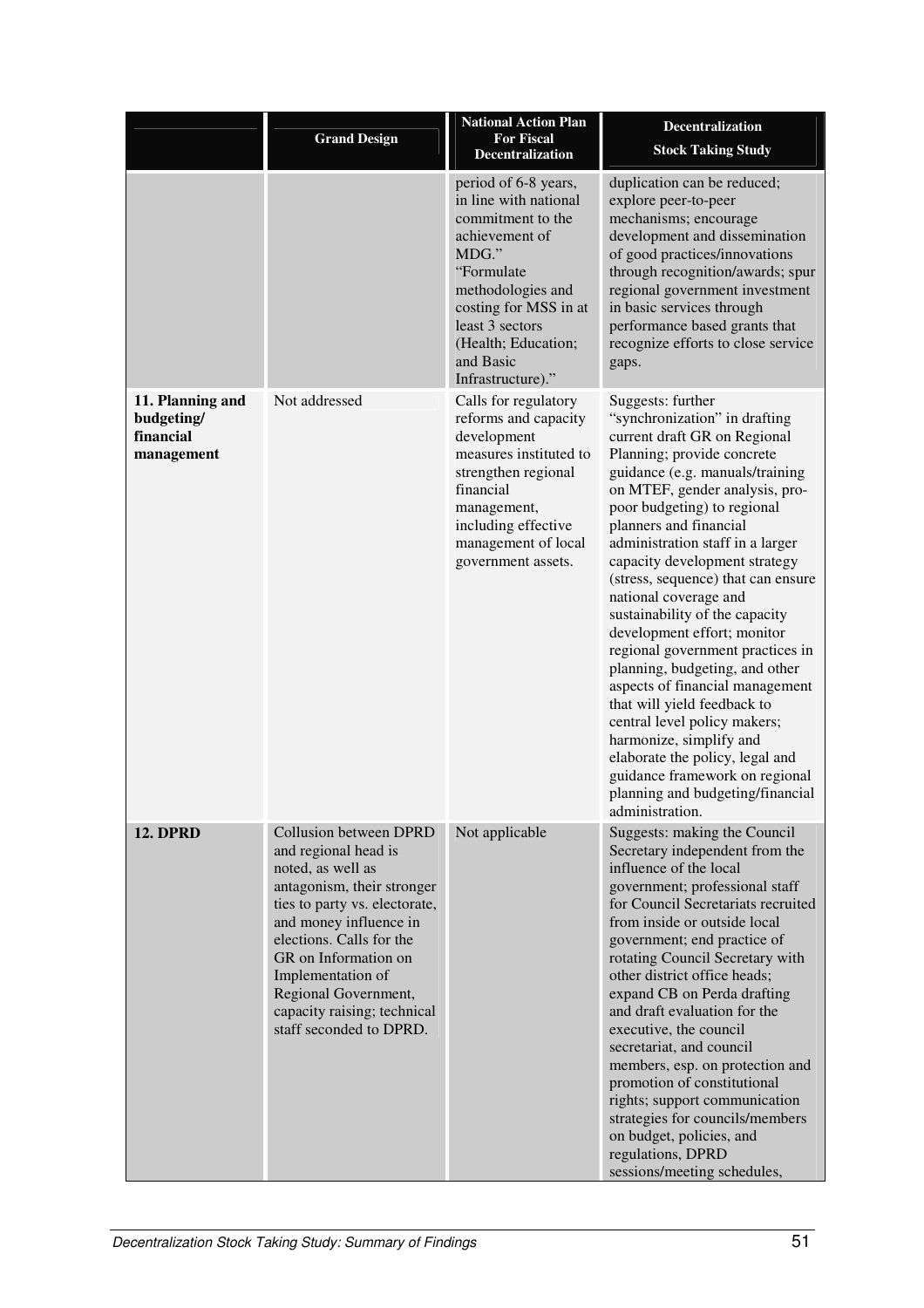|                                | <b>Grand Design</b>                                                                                                    | <b>National Action Plan</b><br><b>For Fiscal</b><br>Decentralization | Decentralization<br><b>Stock Taking Study</b>                                                                                                                                                                                                                                                                                                                                                                                                                                                                                          |
|--------------------------------|------------------------------------------------------------------------------------------------------------------------|----------------------------------------------------------------------|----------------------------------------------------------------------------------------------------------------------------------------------------------------------------------------------------------------------------------------------------------------------------------------------------------------------------------------------------------------------------------------------------------------------------------------------------------------------------------------------------------------------------------------|
|                                |                                                                                                                        |                                                                      | outcomes of meetings, decisions<br>and statements; support<br>development of supervision<br>mechanisms to increase<br>accountability; include political<br>parties in CB efforts                                                                                                                                                                                                                                                                                                                                                       |
| 13. Heads of<br><b>Regions</b> | Preparation of several GR<br>and guidelines.<br>Socialization and capacity<br>building of Head of<br>regions and DPRD. | Not applicable                                                       | Suggests: developing more<br>capable electoral administration<br>to ensure integrity of the pilkada<br>process, including provisions for<br>more avenues to address<br>grievances; pushing for greater<br>democracy within parties in<br>selecting candidates and<br>eliminating money politics in the<br>arrangement; maximizing the<br>room still available for DPRD to<br>hold regional head accountable.                                                                                                                           |
| <b>14. Local Parties</b>       | Not addressed                                                                                                          | Not applicable                                                       | Suggests: support development<br>of party programs; further<br>internal regulations of parties,<br>esp. financial management (e.g.<br>reporting mechanisms on party<br>assets and finances to the public<br>and internally to party members<br>and codes of ethics in relations<br>with constituents); membership<br>development; democratic<br>selection of party candidates for<br>top party posts and positions on<br>election lists; dialogue with<br>constituents between elections.<br>Possibility of independent<br>candidates. |
| 15. Local<br><b>Elections</b>  | <b>Evaluation of Regional</b><br>Elections.                                                                            | Not applicable                                                       | Suggests: improvements in<br>election law (e.g. in open lists);<br>continued support to KPU;<br>internal party practices (see local<br>parties); disseminating<br>information on candidates;<br>reform of law on political<br>parties.                                                                                                                                                                                                                                                                                                 |
| <b>16. CSOs</b>                | Not addressed                                                                                                          | Not applicable                                                       | Suggests: improve legal<br>provisions on freedom to<br>organize and the right to<br>assemble (e.g. old regulations on<br>mass organizations and on<br>associations); increase CSO CB<br>with balance on individual and<br>networking support; work on<br>CSO-stakeholder trust building;<br>assess sustainability of<br>initiatives; seek to understand<br>why CSO involvement in<br>decentralization/local<br>governance is relatively low;                                                                                           |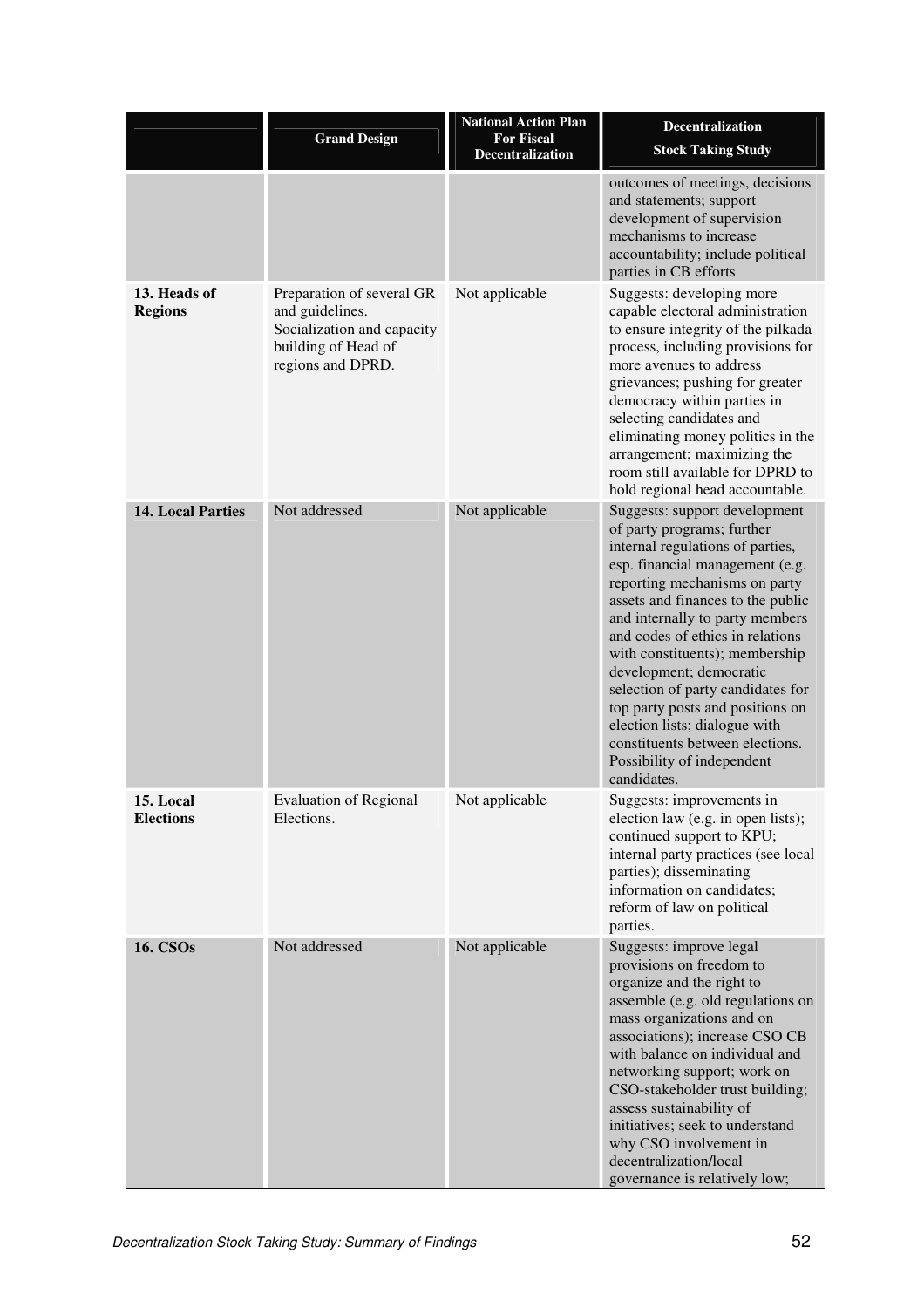|                                                   | <b>Grand Design</b> | <b>National Action Plan</b><br><b>For Fiscal</b> | <b>Decentralization</b>                                                                                                                                                                                                                                                                                                                                                                                                                                                                                                            |
|---------------------------------------------------|---------------------|--------------------------------------------------|------------------------------------------------------------------------------------------------------------------------------------------------------------------------------------------------------------------------------------------------------------------------------------------------------------------------------------------------------------------------------------------------------------------------------------------------------------------------------------------------------------------------------------|
|                                                   |                     | <b>Decentralization</b>                          | <b>Stock Taking Study</b>                                                                                                                                                                                                                                                                                                                                                                                                                                                                                                          |
|                                                   |                     |                                                  | emphasize constitutional and<br>human rights.                                                                                                                                                                                                                                                                                                                                                                                                                                                                                      |
| 17. Villages                                      | Not addressed       | Not applicable                                   | Suggests: clearly establish the<br>scope and process of the revision<br>of village policies and legal<br>instruments, and driving vision;<br>develop academic position paper<br>by October 2006 and undertake<br>exemplary process this time<br>around.                                                                                                                                                                                                                                                                            |
| 18.<br><b>CSO/university</b><br>networks          | Not addressed       | Not applicable                                   | Suggests: diagnostic work prior<br>to more support for<br>CSOs/universities, their<br>networks, and their linkages with<br>government; intensify<br>discussions on the objectives and<br>approaches to supporting<br>CSOs/universities active in<br>decentralized governance, and<br>the division of labor between<br>government and donors (e.g. exit<br>strategies for donors, and how<br>CSOs can be instrumental in<br>shortening the time donors need<br>to be present/form of presence).                                     |
| 19. Regional<br>Government<br><b>Associations</b> | Not addressed       | Not applicable                                   | Suggests: donors should<br>intensify discussions on how<br>RGAs can best be supported<br>("intermediary" role, support to<br>the secretariats that are<br>sustainable, division of labor<br>between donors); increase RGA<br>ability to do technical analysis as<br>base for advocacy; explore<br>models of RGA-government<br>accords on<br>communication/negotiation, with<br>reference to international<br>experience.                                                                                                           |
| 20. Donor<br>coordination                         | Not addressed       | Not applicable                                   | Suggests: clarifying JWGD<br>coordination structures;<br>rationalizing the many donor<br>working groups; ensuring that<br>the DSF dovetails effectively<br>with the JWGD/Permanent<br>Secretariat; integrating aid<br>effectiveness discussions in the<br>JWGD; intensifying the<br>discussion on crucial topics of<br>aid<br>effectiveness/decentralization/lo<br>cal governance (e.g. on joint<br>efforts, assessment of good<br>practices, modalities, exit<br>strategies); considering the<br>creation of an additional forum, |